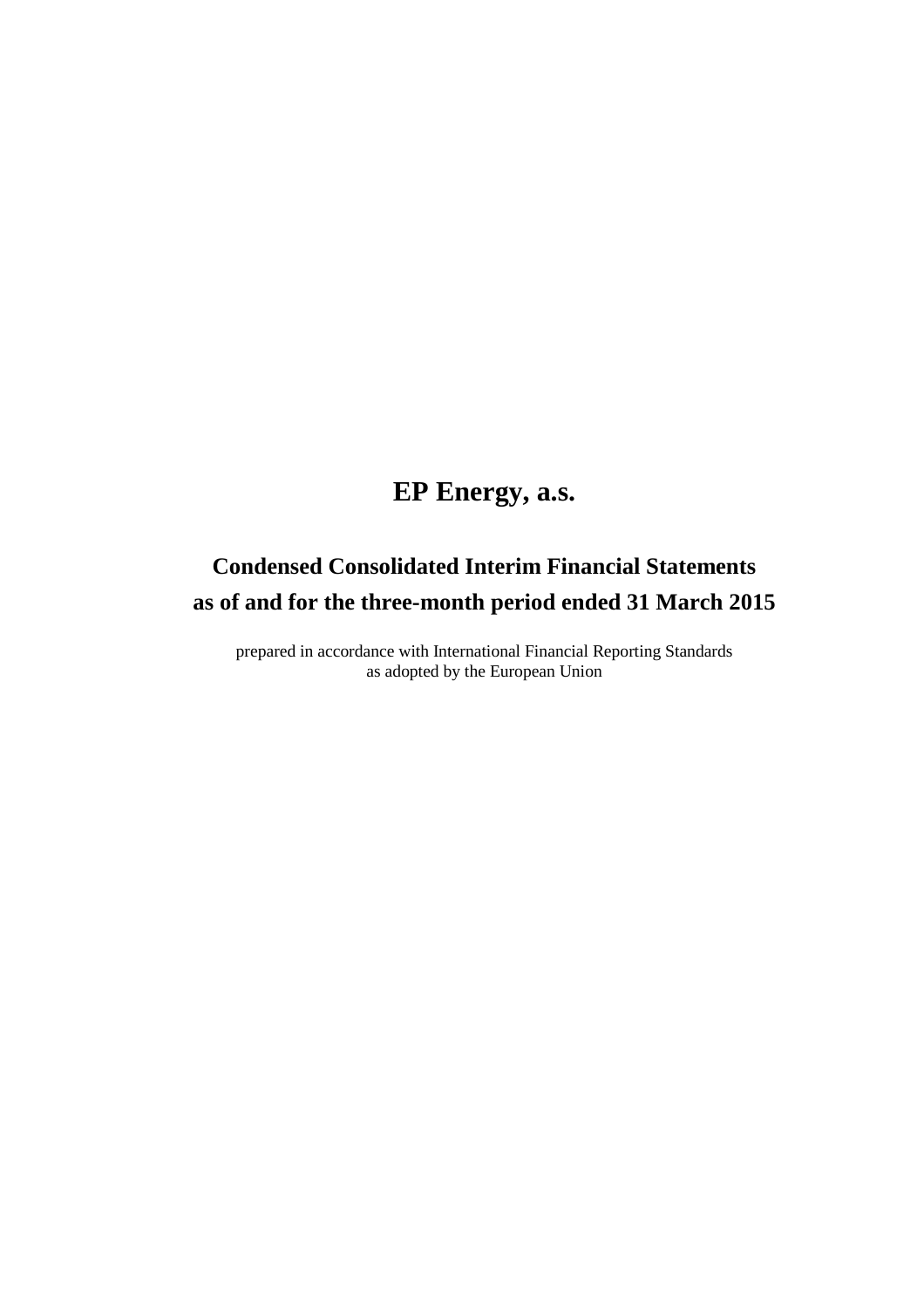## **Content**

| 1. |                                                                                                             |  |
|----|-------------------------------------------------------------------------------------------------------------|--|
| 2. |                                                                                                             |  |
| 3. |                                                                                                             |  |
| 4. |                                                                                                             |  |
| 5. | Acquisitions and contributions of subsidiaries, special purpose entities, joint-ventures and associates  18 |  |
| б. |                                                                                                             |  |
| 7. |                                                                                                             |  |
| 8. |                                                                                                             |  |
| 9. |                                                                                                             |  |
|    |                                                                                                             |  |
|    |                                                                                                             |  |
|    |                                                                                                             |  |
|    |                                                                                                             |  |
|    |                                                                                                             |  |
|    |                                                                                                             |  |
|    |                                                                                                             |  |
|    |                                                                                                             |  |
|    |                                                                                                             |  |
|    |                                                                                                             |  |
|    |                                                                                                             |  |
|    |                                                                                                             |  |
|    |                                                                                                             |  |
|    |                                                                                                             |  |
|    |                                                                                                             |  |
|    |                                                                                                             |  |
|    |                                                                                                             |  |
|    |                                                                                                             |  |
|    |                                                                                                             |  |
|    |                                                                                                             |  |
|    |                                                                                                             |  |
|    |                                                                                                             |  |
|    |                                                                                                             |  |
|    |                                                                                                             |  |
|    |                                                                                                             |  |
|    |                                                                                                             |  |
|    |                                                                                                             |  |
|    |                                                                                                             |  |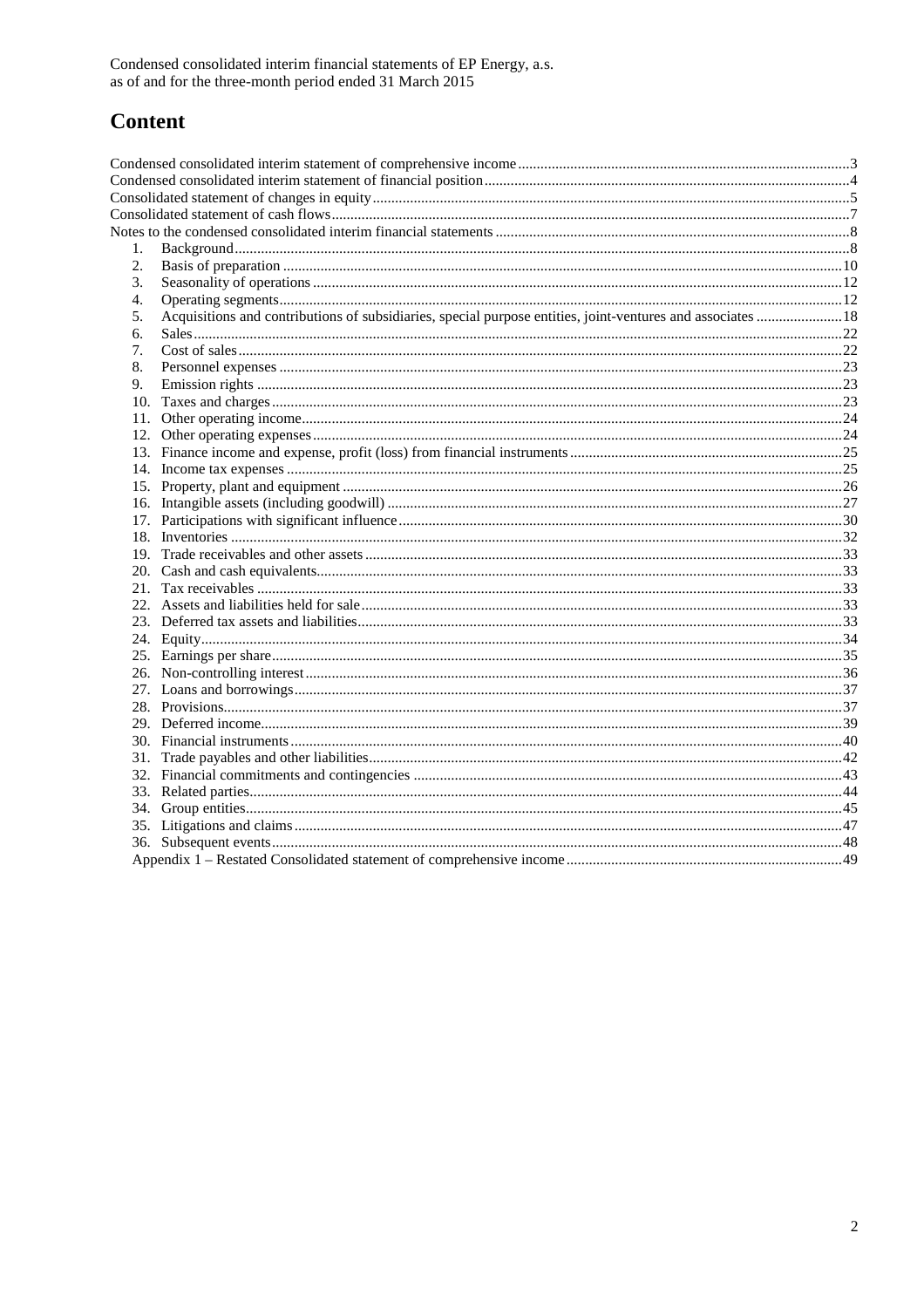## **Condensed consolidated interim statement of comprehensive income**

**For the three-month period ended 31 March 2015**

*In thousands of EUR ("TEUR")*

|                                                                                  | <b>Note</b> | 2015             | 2014            |
|----------------------------------------------------------------------------------|-------------|------------------|-----------------|
|                                                                                  |             | (three months)   | (three months)  |
|                                                                                  |             |                  | Restated*       |
| Sales: Energy                                                                    | 6           | 643,315          | 618,406         |
| of which: Electricity                                                            |             | 366,237          | 359,788         |
| Heat                                                                             |             | 114,211          | 106,772         |
| Gas                                                                              |             | 88,161           | 71,799          |
| Coal                                                                             |             | 74,706           | 79,988          |
| Other energy products                                                            |             |                  | 59              |
| Sales: Other                                                                     | 6           | 21,949           | 28,891          |
| Gain (loss) from commodity derivatives for trading with electricity and gas, net |             | 4,637            | 2,428           |
| <b>Total sales</b>                                                               |             | 669,901          | 649,725         |
| Cost of sales: Energy                                                            | 7           | (405, 483)       | (389, 554)      |
| Cost of sales: Other                                                             | 7           | (9,699)          | (13, 499)       |
| <b>Total cost of sales</b>                                                       |             | (415, 182)       | (403, 053)      |
|                                                                                  |             | 254,719          | 246,672         |
| Personnel expenses                                                               | 8           | (61, 633)        | (58,966)        |
| Depreciation and amortisation                                                    | 15, 16      | (67, 616)        | (69, 657)       |
| Repairs and maintenance                                                          |             | (2,010)          | (2,947)         |
| Emission rights, net                                                             | 9           | (7, 733)         | (7,195)         |
| Taxes and charges                                                                | 10          | (3,156)          | (2,902)         |
| Other operating income                                                           | 11          | 17,140           | 12,689          |
| Other operating expenses                                                         | 12          | (33, 429)        | (36,982)        |
| Profit (loss) from operations                                                    |             | 96,282           | 80,712          |
|                                                                                  |             |                  |                 |
| Finance income                                                                   | 13          | 4,755            | 11,366          |
| Finance expense<br>Profit (loss) from financial instruments                      | 13<br>13    | (23, 693)        | (23,607)<br>915 |
|                                                                                  |             | 367<br>(18, 571) | (11, 326)       |
| Net finance income (expense)                                                     |             |                  |                 |
| Share of profit (loss) of equity accounted investees, net of tax                 | 17          | (627)            | (74)            |
| Profit (loss) before income tax                                                  |             | 77,084           | 69,312          |
| Income tax expenses                                                              | 14          | (17, 544)        | (14, 129)       |
| Profit (loss) for the period                                                     |             | 59,540           | 55,183          |
|                                                                                  |             |                  |                 |
| Items that are or may be reclassified subsequently to profit or loss:            |             |                  |                 |
| Foreign currency translation differences for foreign operations                  |             | (5,558)          | 538             |
| Foreign currency translation differences from presentation currency              |             | 7,734            | (825)           |
| Effective portion of changes in fair value of cash flow hedges, net of tax       |             | 5,756            | (2,405)         |
| Other comprehensive income for the period, net of tax                            |             | 7,932            | (2,692)         |
| Total comprehensive income for the period                                        |             | 67,472           | 52,491          |
| Profit (loss) attributable to:                                                   |             |                  |                 |
| Owners of the Company                                                            |             | 40,967           | 41,876          |
| Non-controlling interest                                                         |             | 18,573           | 13,307          |
| Profit (loss) for the period                                                     |             | 59,540           | 55,183          |
| Total comprehensive income attributable to:                                      |             |                  |                 |
| Owners of the Company                                                            |             | 47,861           | 38,965          |
| Non-controlling interest                                                         |             | 19,611           | 13,526          |
| Total comprehensive income for the period                                        |             | 67,472           | 52,491          |
| Basic and diluted earnings per share in EUR                                      | 25          | 2.10             | 2.14            |
|                                                                                  |             |                  |                 |

*\* For details refer to Note 2(c) – Changes in accounting policies*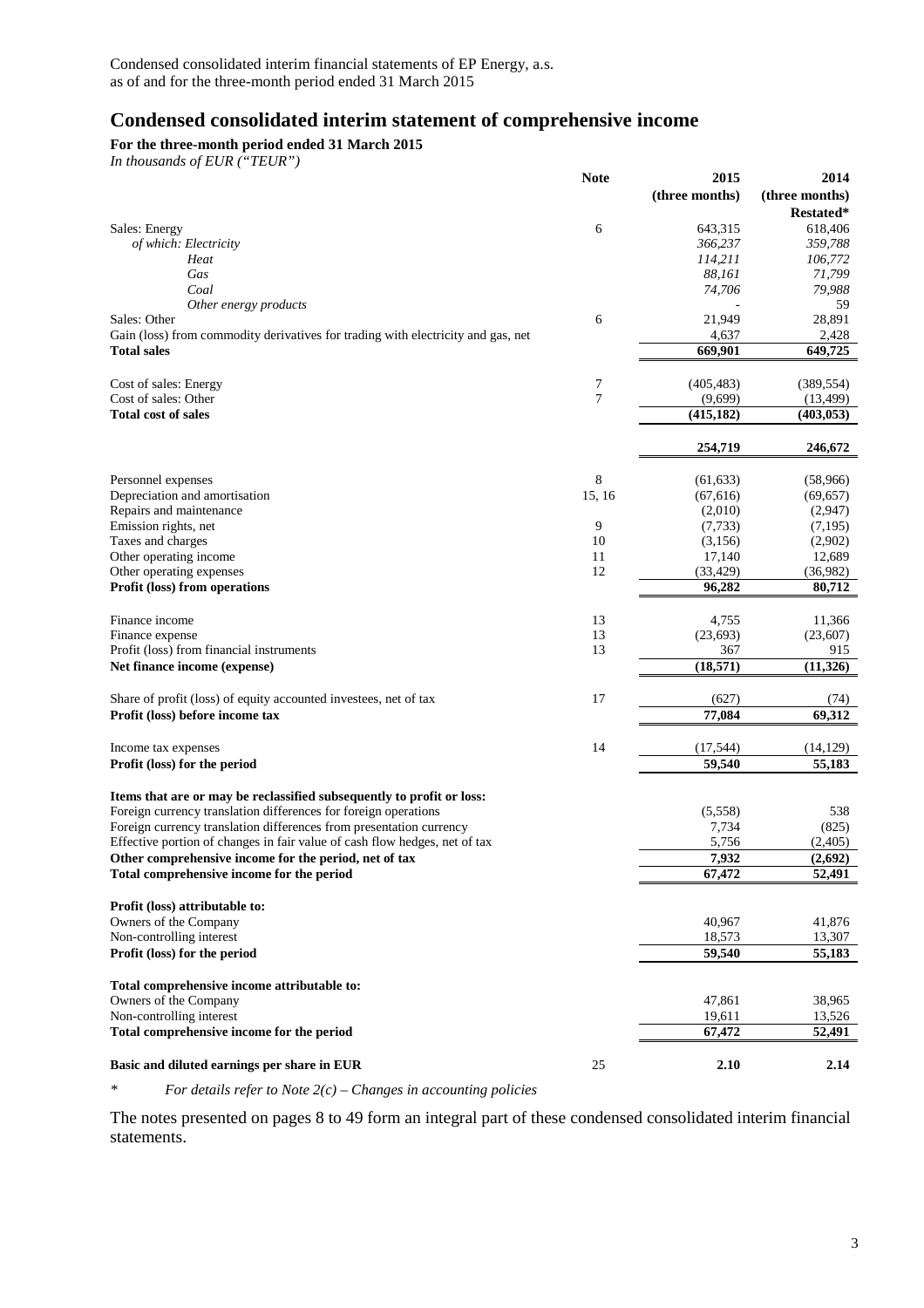## **Condensed consolidated interim statement of financial position**

**As at 31 March 2015**

|  |  |  | In thousands of EUR ("TEUR") |
|--|--|--|------------------------------|
|--|--|--|------------------------------|

|                                                                      | <b>Note</b> | 31 March<br>2015 | 31 December<br>2014 |
|----------------------------------------------------------------------|-------------|------------------|---------------------|
| <b>Assets</b>                                                        |             |                  |                     |
| Property, plant and equipment                                        | 15          | 2,209,231        | 2,245,936           |
| Intangible assets                                                    | 16          | 141,897          | 154,996             |
| Goodwill                                                             | 16          | 96,893           | 96,241              |
| Participations with significant influence                            | 17          | 126,841          | 127,376             |
| Financial instruments and other financial assets                     | 30          | 8,357            | 57,152              |
| of which receivables from the parent company/ultimate parent company |             | 4,493            | 28,999              |
| Trade receivables and other assets<br>Deferred tax assets            | 19<br>23    | 10,298           | 9,627               |
| <b>Total non-current assets</b>                                      |             | 2,598,010        | 2,720,327           |
|                                                                      |             |                  |                     |
| Inventories                                                          | 18          | 73,032           | 77,022              |
| Extracted minerals and mineral products                              |             | 9,173            | 7,926               |
| Trade receivables and other assets                                   | 19          | 379,041          | 356,919             |
| Financial instruments and other financial assets                     | 30          | 365,187          | 553,933             |
| of which receivables from the parent company/ultimate parent company |             | 309,347          | 548,115             |
| Prepayments and other deferrals                                      |             | 12,104           | 2,803               |
| Tax receivables                                                      | 21          | 24,839           | 21,441              |
| Cash and cash equivalents                                            | 20          | 219,478          | 200,978             |
| Assets/disposal groups held for sale                                 | 22          | 23,582           | 26,131              |
| <b>Total current assets</b>                                          |             | 1,106,436        | 1,247,153           |
| <b>Total assets</b>                                                  |             | 3,704,446        | 3,967,480           |
|                                                                      |             |                  |                     |
| <b>Equity</b>                                                        |             |                  |                     |
| Share capital                                                        | 24          | 526,663          | 769,180             |
| Share premium                                                        |             | 116,434          | 116,434             |
| Reserves                                                             |             | (431,908)        | (438, 802)          |
| Retained earnings                                                    |             | 502,620          | 462,084             |
| Total equity attributable to equity holders                          |             | 713,809          | 908,896             |
| Non-controlling interest                                             | 26          | 480,565          | 462,175             |
| <b>Total equity</b>                                                  |             | 1,194,374        | 1,371,071           |
| <b>Liabilities</b>                                                   |             |                  |                     |
| Loans and borrowings                                                 | 27          | 1,266,947        | 1,267,328           |
| of which owed to the parent company/ultimate parent company          |             |                  |                     |
| Financial instruments and financial liabilities                      | 30          | 14               | 680                 |
| Provisions                                                           | 28          | 361,580          | 360,247             |
| Deferred income                                                      | 29          | 57,332           | 63,996              |
| Deferred tax liabilities                                             | 23          | 236,887          | 240,922             |
| Trade payables and other liabilities                                 | 31          | 68,027           | 71,951              |
| <b>Total non-current liabilities</b>                                 |             | 1,990,787        | 2,005,124           |
|                                                                      |             |                  |                     |
| Trade payables and other liabilities                                 | 31          | 338,155          | 350,975             |
| Loans and borrowings                                                 | 27          | 56,163           | 126,430             |
| of which owed to the parent company/ultimate parent company          |             | 2,505            | 2,462               |
| Financial instruments and financial liabilities                      | 30          | 748              | 830                 |
| Provisions                                                           | 28          | 75,689           | 83,248              |
| Deferred income                                                      | 29          | 21,284           | 4,015               |
| Current income tax liability                                         |             | 10,970           | 9,372               |
| Liabilities from disposal groups held for sale                       | 22          | 16,276           | 16,415              |
| <b>Total current liabilities</b>                                     |             | 519,285          | 591,285             |
| <b>Total liabilities</b>                                             |             | 2,510,072        | 2,596,409           |
| <b>Total equity and liabilities</b>                                  |             | 3,704,446        | 3,967,480           |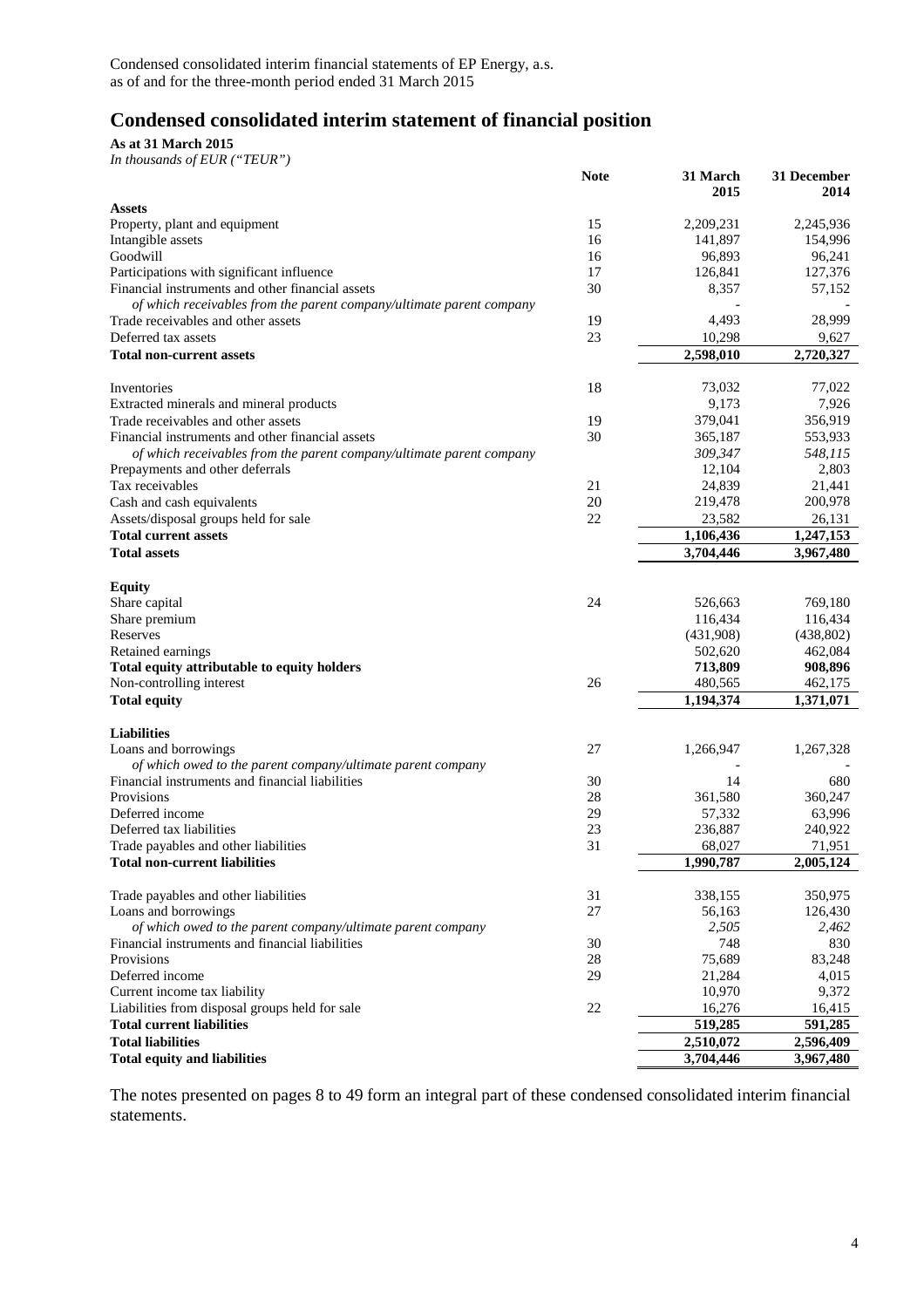## **Condensed consolidated interim statement of changes in equity**

#### **For the three-month period ended 31 March 2015**

|                                                               |                         |                         |                                                         |                                   |                               |                          | <b>Attributable to owners of the Company</b> |                           |                             |              |                                 |                               |
|---------------------------------------------------------------|-------------------------|-------------------------|---------------------------------------------------------|-----------------------------------|-------------------------------|--------------------------|----------------------------------------------|---------------------------|-----------------------------|--------------|---------------------------------|-------------------------------|
| In thousands of EUR ("TEUR")                                  | <b>Share</b><br>capital | <b>Share</b><br>premium | Other capital<br>funds from<br>capital<br>contributions | Non-<br>distributable<br>reserves | <b>Translation</b><br>reserve | Fair<br>value<br>reserve | Other<br>capital<br>reserves                 | <b>Hedging</b><br>reserve | <b>Retained</b><br>earnings | <b>Total</b> | Non-<br>controlling<br>interest | <b>Total</b><br><b>Equity</b> |
| Balance at 1 January 2015 (A)                                 | 769,180                 | 116,434                 | 22,538                                                  | 798                               | (46,508)                      | (9,705)                  | (320, 210)                                   | (85,715)                  | 462,084                     | 908.896      | 462,175                         | 1,371,071                     |
| Total comprehensive income for the                            |                         |                         |                                                         |                                   |                               |                          |                                              |                           |                             |              |                                 |                               |
| period:                                                       |                         |                         |                                                         |                                   |                               |                          |                                              |                           |                             |              |                                 |                               |
| Profit or loss (B)                                            |                         |                         |                                                         |                                   |                               |                          |                                              |                           | 40,967                      | 40,967       | 18,573                          | 59,540                        |
| Other comprehensive income:                                   |                         |                         |                                                         |                                   |                               |                          |                                              |                           |                             |              |                                 |                               |
| Foreign currency translation differences                      |                         |                         |                                                         |                                   |                               |                          |                                              |                           |                             |              |                                 |                               |
| for foreign operations                                        |                         |                         |                                                         |                                   | (3,241)                       |                          |                                              |                           |                             | (3,241)      | (2,317)                         | (5,558)                       |
| Foreign currency translation differences                      |                         |                         |                                                         |                                   |                               |                          |                                              |                           |                             |              |                                 |                               |
| from presentation currency                                    |                         |                         |                                                         |                                   | 4,379                         |                          |                                              |                           |                             | 4,379        | 3,355                           | 7,734                         |
| Effective portion of changes in fair value                    |                         |                         |                                                         |                                   |                               |                          |                                              |                           |                             |              |                                 |                               |
| of cash flow hedges, net of tax                               |                         |                         |                                                         |                                   |                               |                          |                                              | 5,756                     |                             | 5,756        |                                 | 5,756                         |
| Total other comprehensive income (C)                          |                         | $\blacksquare$          |                                                         | $\blacksquare$                    | 1.138                         | $\blacksquare$           | $\blacksquare$                               | 5,756                     |                             | 6,894        | 1,038                           | 7,932                         |
| Total comprehensive income for the                            |                         |                         |                                                         |                                   |                               |                          |                                              |                           |                             |              |                                 |                               |
| <b>period</b> (D) = $(B + C)$                                 |                         | $\blacksquare$          |                                                         |                                   | 1,138                         |                          | $\blacksquare$                               | 5,756                     | 40,967                      | 47,861       | 19,611                          | 67,472                        |
| Contributions by and distributions to                         |                         |                         |                                                         |                                   |                               |                          |                                              |                           |                             |              |                                 |                               |
| owners:                                                       |                         |                         |                                                         |                                   |                               |                          |                                              |                           |                             |              |                                 |                               |
| Decrease in share capital                                     | (242, 517)              |                         |                                                         |                                   |                               |                          |                                              |                           |                             | (242.517)    |                                 | (242, 517)                    |
| <b>Total contributions by and</b>                             |                         |                         |                                                         |                                   |                               |                          |                                              |                           |                             |              |                                 |                               |
| distributions to owners $(E)$                                 | (242, 517)              |                         |                                                         |                                   |                               |                          |                                              |                           |                             | (242, 517)   |                                 | (242, 517)                    |
| Changes in ownership interests in<br>subsidiaries:            |                         |                         |                                                         |                                   |                               |                          |                                              |                           |                             |              |                                 |                               |
| Effect of changes in shareholdings on                         |                         |                         |                                                         |                                   |                               |                          |                                              |                           |                             |              |                                 |                               |
| non-controlling interests                                     |                         |                         |                                                         |                                   |                               |                          |                                              |                           | (431)                       | (431)        | (1,221)                         | (1,652)                       |
|                                                               |                         |                         |                                                         |                                   |                               |                          |                                              |                           |                             |              |                                 |                               |
| Total changes in ownership interests in<br>subsidiaries $(F)$ |                         |                         |                                                         |                                   |                               |                          |                                              |                           | (431)                       | (431)        | (1,221)                         | (1,652)                       |
| <b>Total transactions with owners</b>                         |                         |                         |                                                         |                                   |                               |                          |                                              |                           |                             |              |                                 |                               |
| $(G) = (E + F)$                                               | (242.517)               |                         |                                                         |                                   |                               |                          |                                              |                           | (431)                       | (242,948)    | (1,221)                         | (244, 169)                    |
| <b>Balance at 31 March 2015</b>                               |                         |                         |                                                         |                                   |                               |                          |                                              |                           |                             |              |                                 |                               |
| $(H) = (A + D + G)$                                           | 526,663                 | 116,434                 | 22,538                                                  | 798                               | (45,370)                      | (9,705)                  | (320, 210)                                   | (79, 959)                 | 502,620                     | 713,809      | 480,565                         | 1,194,374                     |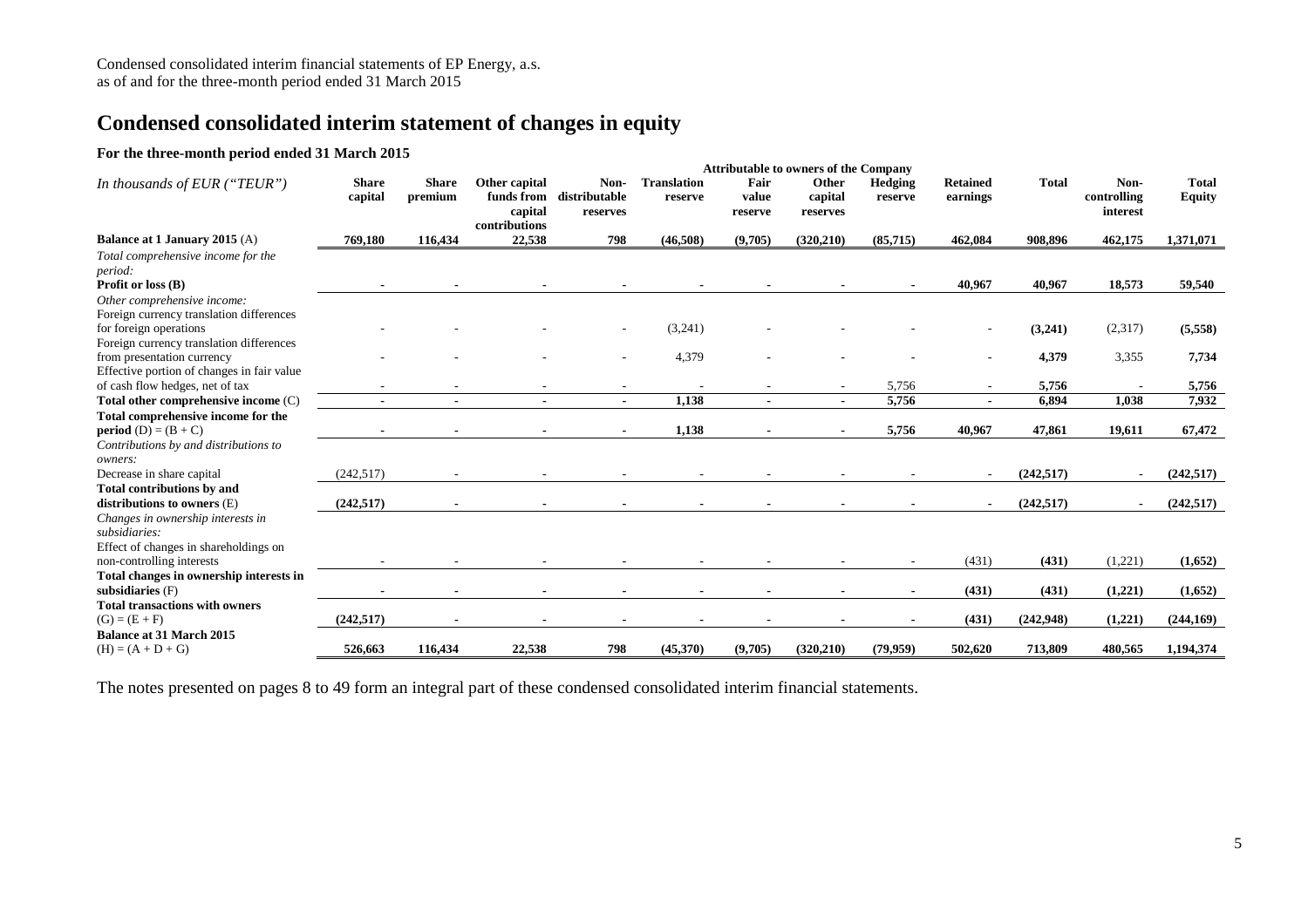#### **For the three-month period ended 31 March 2014**

|                                            |              |              |               |                |                    |                          | <b>Attributable to owners of the Company</b> |           |                          |           |             |              |
|--------------------------------------------|--------------|--------------|---------------|----------------|--------------------|--------------------------|----------------------------------------------|-----------|--------------------------|-----------|-------------|--------------|
| In thousands of EUR ("TEUR")               | <b>Share</b> | <b>Share</b> | Other capital | Non-           | <b>Translation</b> | Fair                     | Other                                        | Hedging   | <b>Retained</b>          | Total     | Non-        | <b>Total</b> |
|                                            | capital      | premium      | funds from    | distributable  | reserve            | value                    | capital                                      | reserve   | earnings                 |           | controlling | Equity       |
|                                            |              |              | capital       | reserves       |                    | reserve                  | reserves                                     |           |                          |           | interest    |              |
|                                            |              |              | contributions |                |                    |                          |                                              |           |                          |           |             |              |
| Balance at 1 January 2014 (A)              | 769,180      | 116,434      | 22,538        | 75,891         | (53, 726)          | (219)                    | (320, 210)                                   | (80, 231) | 445,608                  | 975,265   | 480,186     | 1,455,451    |
| Total comprehensive income for the         |              |              |               |                |                    |                          |                                              |           |                          |           |             |              |
| period:                                    |              |              |               |                |                    |                          |                                              |           |                          |           |             |              |
| <b>Profit or loss (B)</b>                  |              |              |               |                |                    |                          |                                              |           | 41,876                   | 41,876    | 13,307      | 55,183       |
| Other comprehensive income:                |              |              |               |                |                    |                          |                                              |           |                          |           |             |              |
| Foreign currency translation differences   |              |              |               |                |                    |                          |                                              |           |                          |           |             |              |
| for foreign operations                     |              |              |               |                | 319                |                          |                                              |           |                          | 319       | 219         | 538          |
| Foreign currency translation differences   |              |              |               |                |                    |                          |                                              |           |                          |           |             |              |
| from presentation currency                 |              |              |               |                | (825)              |                          |                                              |           |                          | (825)     |             | (825)        |
| Effective portion of changes in fair value |              |              |               |                |                    |                          |                                              |           |                          |           |             |              |
| of cash flow hedges, net of tax            |              |              |               |                |                    |                          | $\sim$                                       | (2,405)   |                          | (2,405)   |             | (2,405)      |
| Total other comprehensive income (C)       |              |              |               | $\blacksquare$ | (506)              | $\overline{\phantom{0}}$ | $\blacksquare$                               | (2,405)   | $\overline{\phantom{a}}$ | (2,911)   | 219         | (2,692)      |
| Total comprehensive income for the         |              |              |               |                |                    |                          |                                              |           |                          |           |             |              |
| <b>period</b> $(D) = (B + C)$              |              |              |               |                | (506)              |                          |                                              | (2,405)   | 41,876                   | 38,965    | 13,526      | 52,491       |
| <b>Balance at 31 March 2014</b>            |              |              |               |                |                    |                          |                                              |           |                          |           |             |              |
| $(E) = (A + D)$                            | 769,180      | 116.434      | 22,538        | 75,891         | (54, 232)          | (219)                    | (320, 210)                                   | (82, 636) | 487,484                  | 1,014,230 | 493,712     | 1,507,942    |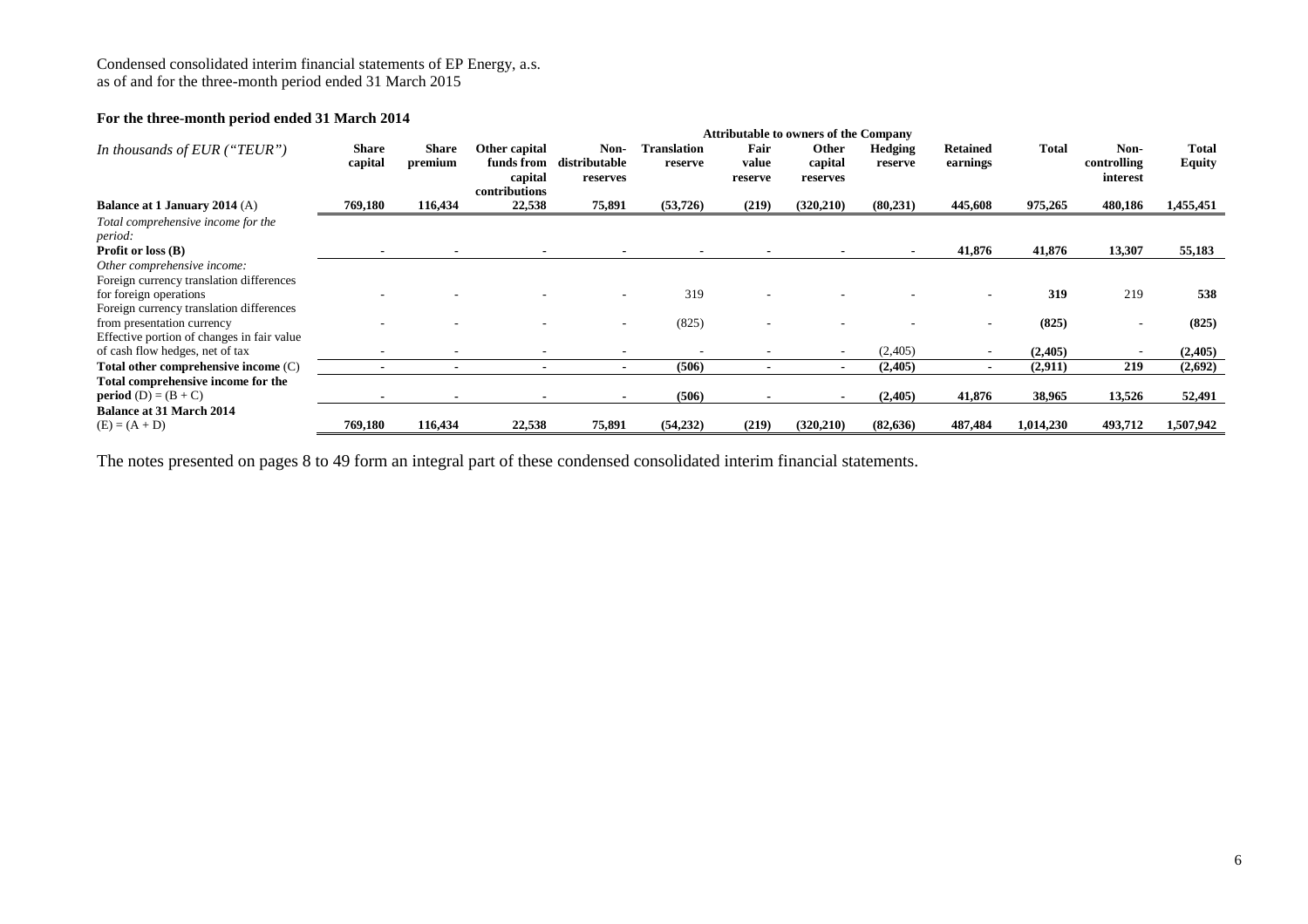## **Condensed consolidated interim statement of cash flows**

| For the three-month period ended 31 March 2015                                            |             |                |                      |
|-------------------------------------------------------------------------------------------|-------------|----------------|----------------------|
| In thousands of EUR $("TEUR")$                                                            | <b>Note</b> | 31 March 2015  | <b>31 March 2014</b> |
| <b>OPERATING ACTIVITIES</b>                                                               |             | (three months) | (three months)       |
| Profit (loss) for the period                                                              |             | 59,540         | 55,183               |
| Adjustments for:                                                                          |             |                |                      |
| Income taxes                                                                              | 14          | 17,544         | 14,129               |
| Depreciation and amortisation                                                             | 15, 16      | 67,616         | 69,657               |
| Impairment losses on property, plant and equipment and intangible                         |             |                |                      |
| assets                                                                                    |             | 540            |                      |
| Loss on disposal of property, plant and equipment, investment                             |             |                |                      |
| property and intangible assets                                                            | 12          | (2,194)        | 513                  |
| Gain on disposal of inventories                                                           | 11          | (145)          |                      |
| Emission rights                                                                           | 9           | 7,733          | 7,195                |
| Share of profit (loss) of equity accounted investees                                      | 17          | 627            | 74                   |
| Gain on financial instruments                                                             | 13<br>13    | (367)          | (3,343)              |
| Net interest expense<br>Change in allowance for impairment to trade receivables and other |             | 14,860         | 10,735               |
| assets, write-offs                                                                        |             | 397            | 1,164                |
| Change in provisions                                                                      |             | (899)          | (9,700)              |
| Unrealised foreign exchange (gains)/losses, net                                           |             | (1,505)        | (1, 925)             |
| Operating profit before changes in working capital                                        |             | 163,747        | 143,682              |
|                                                                                           |             |                |                      |
| Change in financial instruments at other than fair value                                  |             | 1,887          | (48,211)             |
| Change in trade receivables and other assets                                              |             | (12, 233)      | (12, 565)            |
| Change in inventories (including proceeds from sale)                                      |             | 3,989          | 2,667                |
| Change in extracted minerals and mineral products                                         |             | (1,247)        | (1,156)              |
| Change in assets held for sale and related liabilities                                    |             | 2,429          |                      |
| Change in trade payables and other liabilities                                            |             | (9, 595)       | (51,012)             |
| Cash generated from (used in) operations                                                  |             | 148,977        | 33,405               |
| Interest paid                                                                             |             | (1,916)        | (2,127)              |
| Income taxes paid                                                                         |             | (21, 273)      | (21,511)             |
| Cash flows generated from (used in) operating activities                                  |             | 125,788        | 9,767                |
| <b>INVESTING ACTIVITIES</b>                                                               |             |                |                      |
| Proceeds from sale of financial instruments - derivatives                                 |             | (823)          | (3,754)              |
| Acquisition of property, plant and equipment and intangible assets                        | 15, 16      | (23,767)       | (16,274)             |
| Purchase of emission rights                                                               |             | (512)          | (7, 543)             |
| Proceeds from sale of emission rights                                                     |             |                | 1,016                |
| Proceeds from sale of property, plant and equipment, investment property                  |             |                |                      |
| and other intangible assets                                                               |             | 3,343          | 1,173                |
| Increase in participation in existing subsidiaries and special purpose entities           |             | (1,652)        |                      |
| Cash flow from contingent consideration                                                   |             |                |                      |
| Interest received                                                                         |             | 59             | 100                  |
| Cash flows from (used in) investing activities                                            |             | (23, 352)      | (25, 282)            |
| <b>FINANCING ACTIVITIES</b>                                                               |             |                |                      |
| Proceeds from issue of share capital                                                      |             |                |                      |
| Proceeds from loans received                                                              |             |                | 58                   |
| Repayment of borrowings                                                                   |             | (84, 817)      | (1,465)              |
| Proceeds from bonds issued                                                                |             |                |                      |
| Payment of finance lease liabilities                                                      |             |                |                      |
| Dividends paid                                                                            |             | (45)           |                      |
| Cash flows from (used in) financing activities                                            |             | (84, 862)      | (1,407)              |
| Net increase (decrease) in cash and cash equivalents                                      |             | 17,574         | (16, 922)            |
| Cash and cash equivalents at beginning of the period                                      |             | 200,978        | 283,069              |
| Effect of exchange rate fluctuations on cash held                                         |             | 926            | (105)                |
| Cash and cash equivalents at end of the period                                            |             | 219,478        | 266,042              |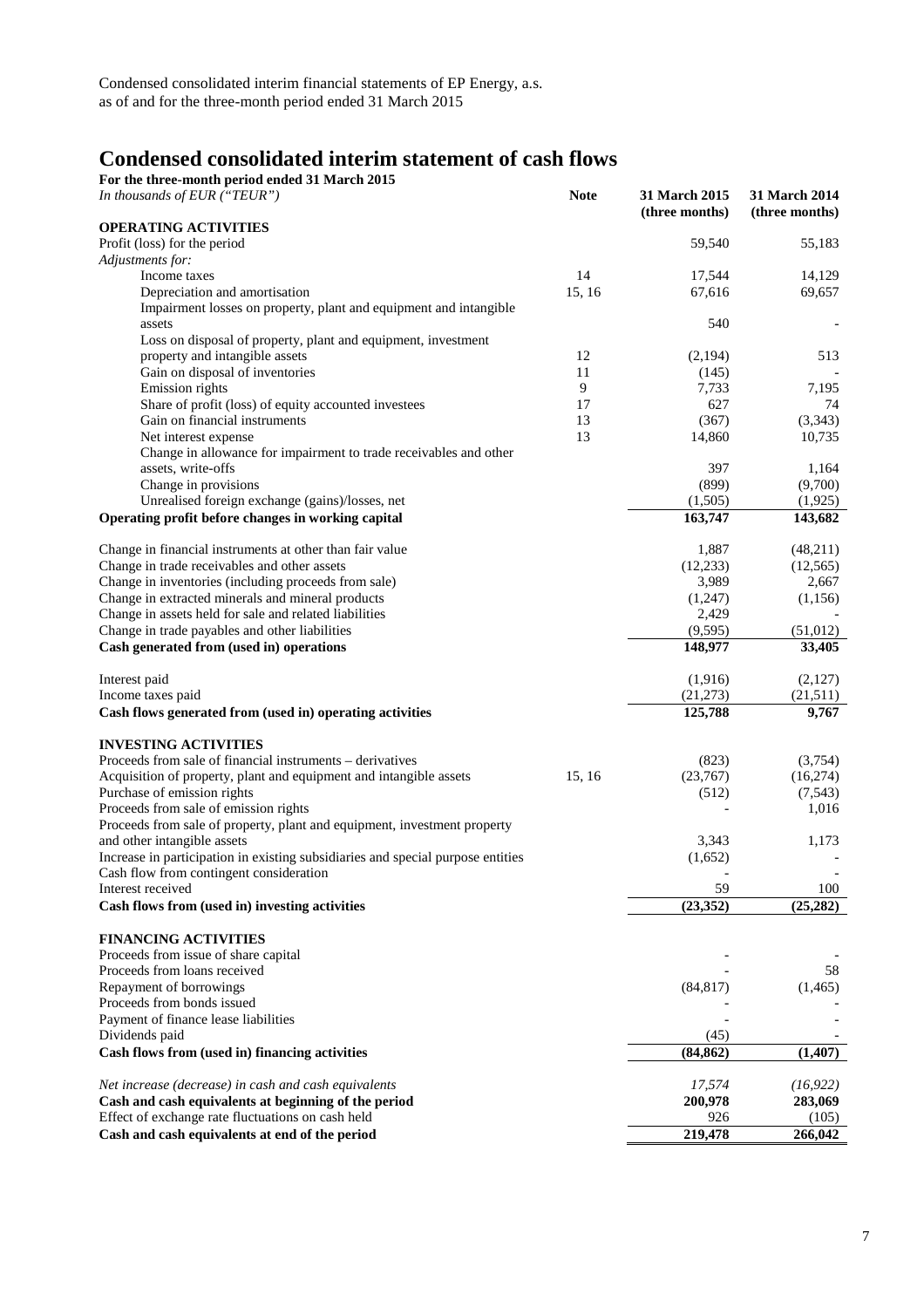## **Notes to the condensed consolidated interim financial statements**

## **1. Background**

EP Energy, a.s. (the "Parent Company" or the "Company" or "EPE" or "energy subholding") is a jointstock company, with its registered office at Příkop 843/4, 602 00 Brno, Czech Republic. The Company was founded by Energetický a průmyslový holding, a.s. ("EPH") on 16 December 2010 as a subsidiary that will hold/consolidate investments in entities belonging to the energy segment of Energetický a průmyslový holding, a.s. and its subsidiaries (the "EPH Group").

The energy subholding was established to separate the strategic energy assets from other business activities of the EPH Group.

The share capital at the establishment of the Company of EUR 763,650 thousand was settled by a noncash consideration in the form of shares in Honor Invest, a.s.<sup>(2)</sup>, AISE, s.r.o., První energetická a.s.<sup>(1)</sup>, Czech Energy Holding, a.s.<sup>(2)</sup>, Plzeňská energetika a.s., ROLLEON a.s., EP Renewables a.s. (previously Czech Wind Holding, a.s.) and HC Fin3 N.V. $^{(2)}$ 

On 26 August 2013 the share capital of EPE increased by a cash contribution of EUR 1,171 thousand based on a decision of the Company's shareholder.

On 4 November 2013 the EPE Group completed the process of the cross-border merger of Honor Invest<sup>(2)</sup>, a.s., Czech Energy Holding, a.s.<sup>(2)</sup>, HC Fin3 N.V.<sup>(2)</sup>, EAST BOHEMIA ENERGY HOLDING LIMITED<sup>(2)</sup>, LIGNITE INVESTMENTS 1 LIMITED<sup>(2)</sup> and EP Energy, a.s.

EP Energy, a.s. is the successor company and took over all assets, rights and obligations of the acquired companies. As a result of the merger, on 4 November 2013 the Company's nominal value of shares increased from CZK 1,000 to CZK 1,001 and the share capital of the Company thus increased by EUR 735 thousand.

On 18 December 2013 the shareholder of the Company decided to increase share capital by EUR 3,624 thousand which was settled by a contribution of EPH Financing II, a.s. and a receivable relating to a shareholder loan used to co-finance the acquisition of a 49% share (associated with a management control) in Stredoslovenská energetika, a.s. As a result of this transaction the Company also recorded a share premium of EUR 116,434 thousand.

On 24 January 2014, CE Energy, a.s., a 100% subsidiary of EPH, acquired all of the outstanding shares of EP Energy, a.s. from its sole shareholder EPH.

On 5 February 2015 the Company completed a process of decrease of share capital by EUR 242,517 thousand due to the capital structure optimisation. As a result of this transaction nominal value of shares decreased from CZK 1,001 per share to CZK 657 per share.

The condensed consolidated interim financial statements of the Company for the three-month period ended 31 March 2015 include the statements of the Parent Company and its subsidiaries and the Group's interests in associates (together referred to as the "Group" or the "EPE Group"). The Group entities are listed in Note 34 – Group entities.

- *(1) První energetická a.s. merged with EP ENERGY TRADING, a.s. as at 1 January 2013. EP ENERGY TRADING, a.s. is the successor company.*
- *(2) Honor Invest, a.s., Czech Energy Holding, a.s., EAST BOHEMIA ENERGY HOLDING LIMITED, LIGNITE INVESTMENTS 1 LIMITED and HC Fin3 N.V. merged with EP Energy, a.s. as at 4 November 2013. EP Energy, a.s. is the successor company.*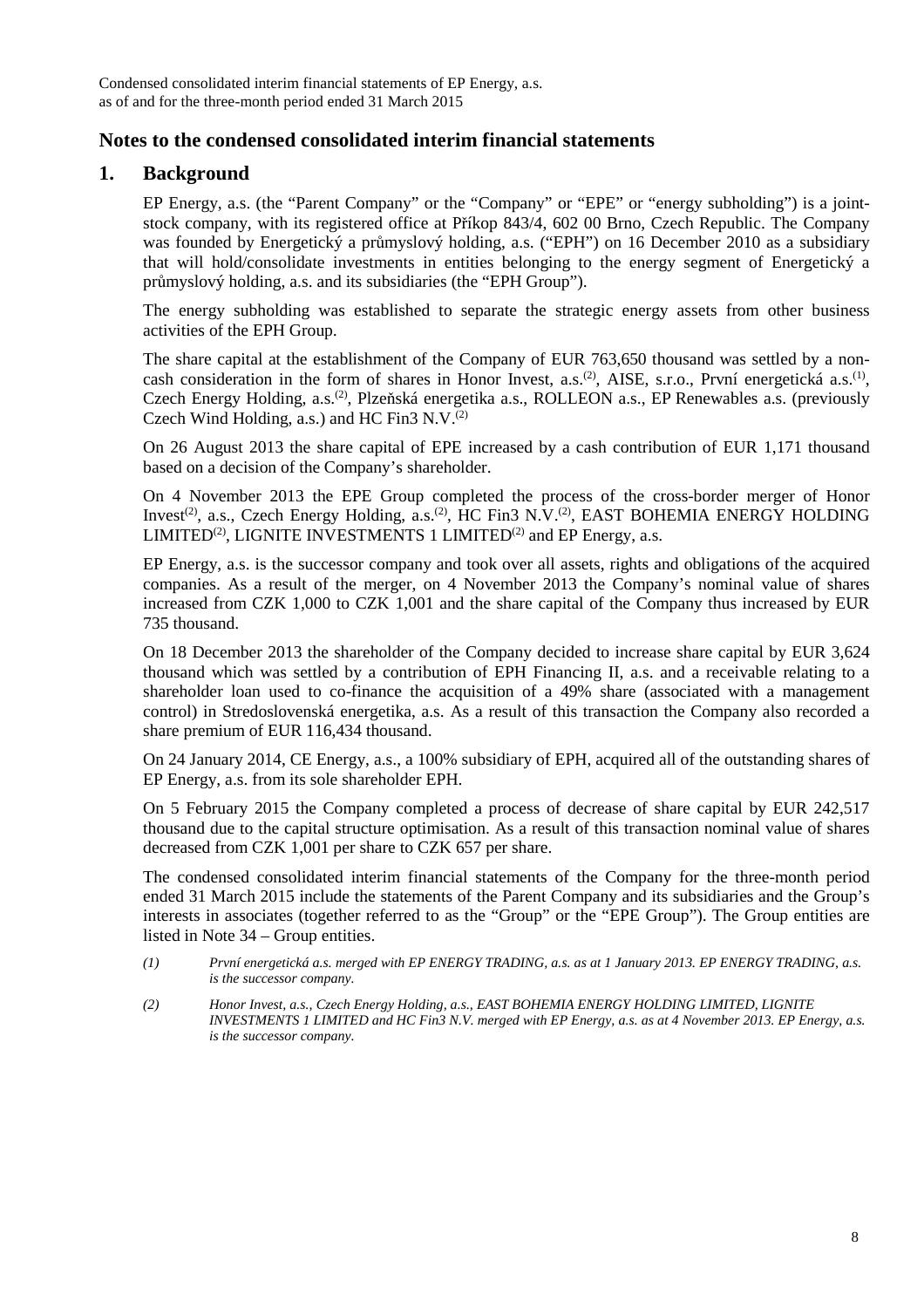The shareholder of the Company as at 31 March 2015 was as follows:

|                 |             | Interest in share capital |               |  |  |
|-----------------|-------------|---------------------------|---------------|--|--|
|                 | <b>TEUR</b> | $\frac{0}{0}$             | $\frac{6}{9}$ |  |  |
| CE Energy, a.s. | 526.663     | 100.00                    | 100.00        |  |  |
| <b>Total</b>    | 526,663     | 100.00                    | 100.00        |  |  |

The shareholder of the Company as at 31 December 2014 was as follows:

|                 |             | Interest in share capital |               |  |  |
|-----------------|-------------|---------------------------|---------------|--|--|
|                 | <b>TEUR</b> | $\frac{6}{9}$             | $\frac{0}{0}$ |  |  |
| CE Energy, a.s. | 769.180     | 100.00                    | 100.00        |  |  |
| <b>Total</b>    | 769.180     | 100.00                    | 100.00        |  |  |

The shareholders of Energetický a průmyslový holding, a.s., the parent company of CE Energy, a.s. and ultimate parent of EP Energy, a.s. as at 31 March 2015 and 31 December 2014 were as follows:

|                                |          | Interest in share capital % | Voting rights % |                      |  |
|--------------------------------|----------|-----------------------------|-----------------|----------------------|--|
|                                | 31 March | 31 December                 |                 | 31 March 31 December |  |
|                                | 2015     | 2014                        | 2015            | 2014                 |  |
| <b>BIOUES LIMITED</b>          |          |                             |                 |                      |  |
| (part of J&T PARTNERS I L.P.)  | 18.52    | 18.52                       | 33.33           | 33.33                |  |
| EP Investment S.à r.l          |          |                             |                 |                      |  |
| (owned by Daniel Křetínský)    | 18.52    | 18.52                       | 33.33           | 33.33                |  |
| <b>MILEES LIMITED</b>          |          |                             |                 |                      |  |
| (part of J&T PARTNERS II L.P.) | 18.52    | 18.52                       | 33.33           | 33.33                |  |
| Own shares $(1)$               | 44.44    | 44.44                       |                 |                      |  |
| <b>Total</b>                   | 100.00   | 100.00                      | 100.00          | 100.00               |  |

*(1) In 2014 the parent company EPH acquired 44.44% of its own shares from TIMEWORTH HOLDINGS LIMITED. As of 31 March 2015 these shares were reported within EPH´s equity as the shares were not yet cancelled.* 

The members of the Board of Directors as at 31 March 2015 were:

- Daniel Křetínský (Chairman of the Board of Directors)
- Jan Špringl (Vice-chairman of the Board of Directors)
- Marek Spurný (Member of the Board of Directors)
- Pavel Horský Member of the Board of Directors)
- Jiří Feist (Member of the Board of Directors)
- Tomáš David (Member of the Board of Directors)

Information relating to the establishment of the ultimate parent company Energetický a průmyslový holding, a.s. and its shareholder structure was disclosed in the 2010 consolidated financial statements of Energetický a průmyslový holding, a.s. published on 20 May 2011.

As the Company was established by its parent Energetický a průmyslový holding, a.s. under the common control principle, the Company opted to restate its comparatives, i.e. reported the entities contributed to the share capital of the Company as at 16 December 2010 as if contributed by the parent company on the date when the respective entities were acquired by the EPH Group or were contributed to the EPH Group.

Under Czech law the non-cash contribution to the share capital must be valued by an independent valuation specialist. The difference between the value contributed to the statutory share capital as determined by the independent valuation specialist and net book value (after potential fair value adjustments recorded during the Purchase Price Allocation process when acquired by EPH) of the contributed entity as of the date when acquired or contributed by the parent company was presented as a pricing difference in Other capital reserves in Equity.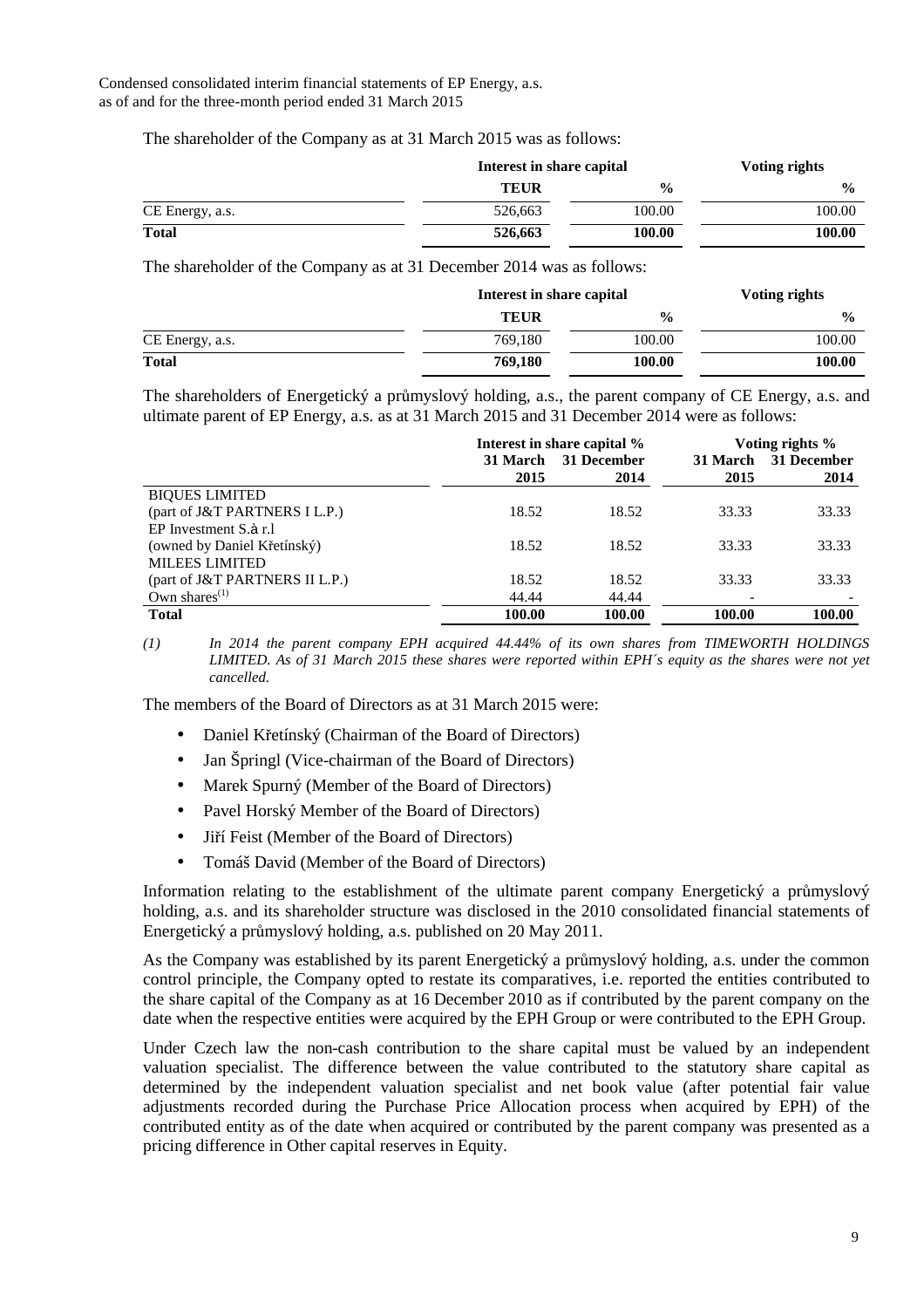## **2. Basis of preparation**

## **(a) Statement of compliance**

These condensed consolidated interim financial statements have been prepared in accordance with international accounting standards (International Accounting Standards – IAS and International Financial Reporting Standards – IFRS), specifically IAS 34 Interim Financial Reporting issued by International Accounting Standards Board (IASB), as adopted by the European Union. These statements do not include all the information required for a complete set of IFRS financial statements, and should be read in conjunction with the consolidated financial statements of the EPE Group as of and for the year ended 31 December 2014.

These condensed consolidated interim financial statements were approved by the Board of Directors on 29 May 2015.

## **(b) Critical accounting estimates and assumptions**

The preparation of condensed consolidated interim financial statements in accordance with International Financial Reporting Standards requires the use of certain critical accounting estimates and assumptions. It also requires management to exercise judgement in the process of applying the Company's accounting policies. The resulting accounting estimates will, by definition, seldom equal the related actual results.

Estimates and assumptions are reviewed on an ongoing basis. Revisions to accounting estimates are recognised in the period in which the estimate is revised if the revision affects only that period, or in the period of the revision and future periods if the revision affects both current and future periods.

In preparing these condensed consolidated interim financial statements, the significant judgements made by management in applying the Group's accounting policies and the key sources of estimation uncertainty were the same as those that applied to the consolidated financial statements as of and for the year ended 31 December 2014.

## **(c) Changes in accounting policies**

Except as described below, the accounting policies applied in these condensed consolidated interim financial statements are the same as those applied in the Group's consolidated financial statements as at and for the year ended 31 December 2014. The following changes in accounting policies are also expected to be reflected in the Group's consolidated financial statements as at and for the year ending 31 December 2015.

In 2014 the Group implemented new accounting policy related to derivatives where underlying asset is a commodity (for detail refer to the consolidated financial statements as at 31 December 2014 published on 28 April 2015). Therefore the Group opted to restate its comparatives (condensed consolidated interim statement of comprehensive income) presented in these condensed consolidated interim financial statements.

#### **Amendments to IAS 19 – Defined Benefit Plans: Employee Contributions (effective for annual periods beginning on or after 1 January 2016)**

The amendments are relevant only to defined benefit plans that involve contributions from employees or third parties meeting certain criteria. Namely that they are:

- set out in the formal terms of the plan:
- linked to service; and
- independent of the number of years of service.

When these criteria are met, a company is permitted (but not required) to recognise them as a reduction of the service cost in the period in which the related service is rendered.

The Group is currently evaluating the effect on its financial position and performance.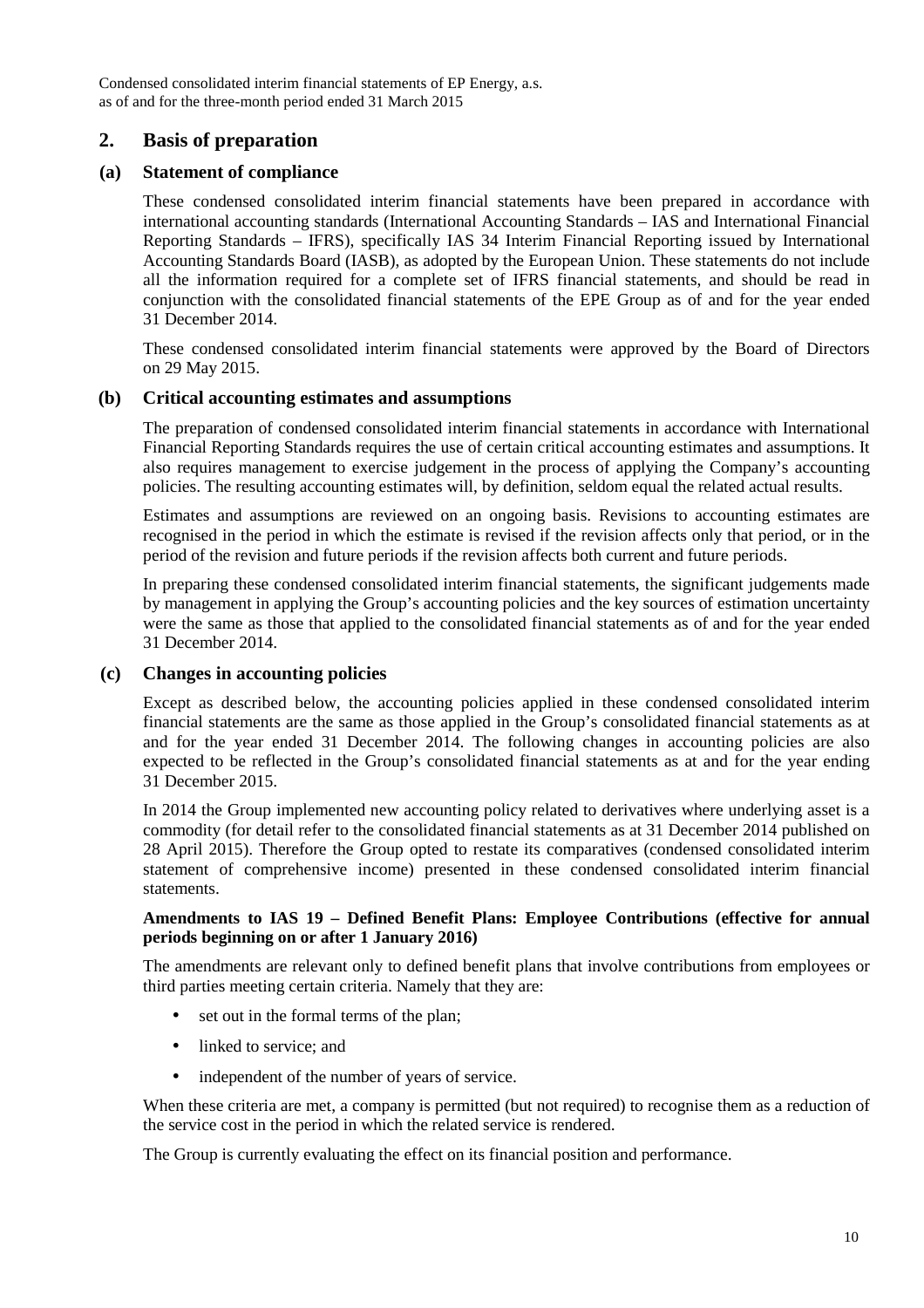#### **IFRIC 21 Levies (effective for annual periods beginning on or after 1 January 2015)**

The Interpretation provides guidance as to the identification of the obligating event giving rise to a liability, and to the timing of recognising a liability to pay a levy imposed by government.

In accordance with the Interpretation, the obligating event is the activity that triggers the payment of that levy, as identified in the relevant legislation and as a consequence, the liability for paying the levy is recognised when this event occurs.

The liability to pay a levy is recognised progressively if the obligating event occurs over a period of time. If the obligating event is the reaching of a minimum activity threshold, the corresponding liability is recognised when that minimum activity threshold is reached.

The Interpretation sets out that an entity cannot have a constructive obligation to pay a levy that will be triggered by operating in a future period as a result of the entity being economically compelled to continue to operate in that future period.

It is expected that the interpretation, when initially applied, will not have a material impact on the financial statements, since it does not results in a change in the Group's accounting policy regarding levies imposed by governments.

#### **(d) Basis of preparation**

The condensed consolidated interim financial statements have been prepared under the historical cost convention, as modified by the revaluation of derivative financial instruments, financial assets and liabilities at fair value through profit or loss and available for sale.

#### **(e) Foreign exchange rates used in the condensed consolidated interim financial statements**

The following exchange rates were used during translations of the assets and liabilities of foreign operations, including goodwill and fair value adjustments arising on consolidation, that are translated into Czech crowns at foreign exchange rates at the reporting date. The income and expenses of foreign operations are translated into Czech crowns using a foreign exchange rate that approximates the foreign exchange rate at the date of the transaction.

Foreign exchange differences arising on translation are recognised in other comprehensive income and presented in the translation reserve in equity. However, if the foreign operation is a non-wholly owned subsidiary, then the relevant proportion of the translation difference is allocated to non-controlling interests.

These condensed consolidated interim financial statements are presented in Euro which is the Company's presentation currency. The assets and liabilities, including goodwill and fair value adjustments arising on consolidation, are translated from Czech crowns into Euros at foreign exchange rate at the reporting date. The income and expenses are translated from Czech crowns into Euros using a foreign exchange rate that approximates the foreign exchange rate at the date of the transaction.

Foreign exchange differences arising on translation are recognised in other comprehensive income and presented in the translation reserve in equity. The relevant proportion of the translation difference is allocated to non-controlling interests if applicable.

| Date             | Closing exchange rate<br><b>CZK/EUR</b> | Average exchange rate CZK/EUR<br>for the 3-month (12-month) period |
|------------------|-----------------------------------------|--------------------------------------------------------------------|
| 31 March 2015    | 27.530                                  | 27.624                                                             |
| 31 December 2014 | 27.725                                  | 27.533                                                             |
| 31 March 2014    | 27.440                                  | 27.441                                                             |
| 31 December 2013 | 27.425                                  | 25.974                                                             |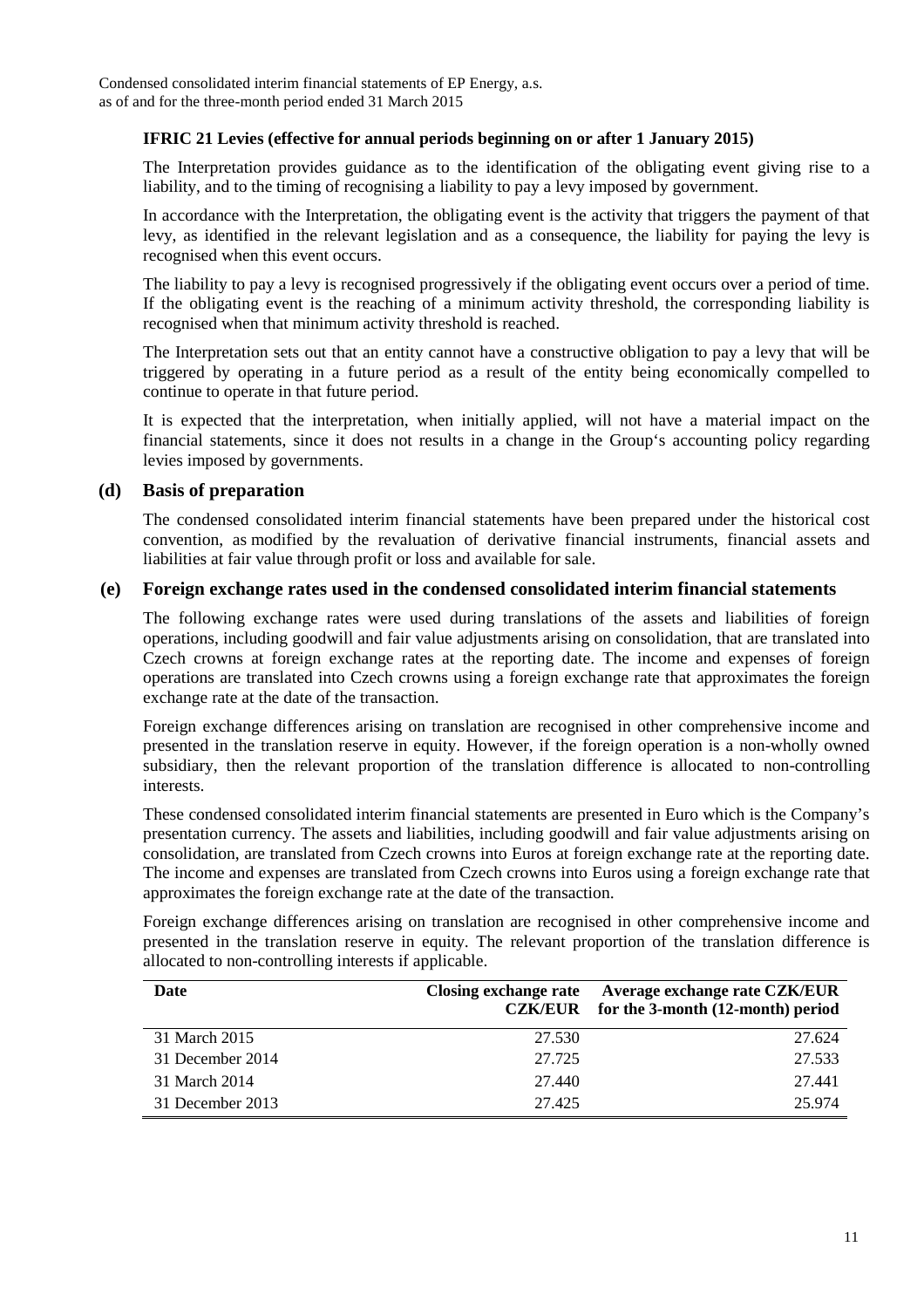## **3. Seasonality of operations**

The seasonal character of sales revenues in the heat generation industry is affected by the climate of the temperate climatic zone. The heating season generally runs from the beginning of September to the end of May the next year. The length of the heating season differs year to year depending on the average day temperature and weather conditions, and as such, period to period comparability of heat revenues and associated expenses is limited.

## **4. Operating segments**

The Group operates in five reportable segments: Mining, Heat and Power, Renewables, Power Distribution and Supply and Other. Mining, Heat and Power and Power Distribution and Supply are the core segments of the Group.

#### *i. Mining*

The Mining segment, represented by Mitteldeutsche Braunkohlengesellschaft GmbH (MIBRAG), produces brown coal, which it supplies to power plants under long-term supply agreements. The two biggest customers – the Lippendorf- and Schkopau-power plants – are highly efficient, state-of-the-art power plants operating in base load and are well positioned in the German power merit order.

#### *ii. Heat and Power*

The Heat and Power segment owns and operates four large-scale combined heat and power plants (CHPs) in the Czech Republic operated in highly efficient cogeneration mode and represented primarily by: Elektrárny Opatovice, a.s., United Energy, a.s., Plzeňská energetika a.s. and Pražská teplárenská a.s., which is operating the largest district heating system in the Czech Republic, supplying heat to the City of Prague. The heat generated in its cogeneration power plants is supplied mainly to retail customers through well maintained and robust district heating systems that the EPE Group owns in most of the cases. The segment also includes Saale Energie GmbH purchased in 2012, which owns 41.9% of the Schkopaupower plant representing a beneficial use right over 400MW of the plant´s total capacity of 900MW. In December 2013, the EPE Group acquired a 100% share in Helmstedter Revier GmbH which operates a condensation mode power plant in Lippendorf with an installed capacity of 390MW.

## *iii. Renewables*

The Renewables segment owns and operates three solar power plants and holds a minority interest in an additional solar power plant and a majority interest in one wind farm in the Czech Republic. The Group also owns one wind farm in Germany at MIBRAG, two solar power plants in Slovakia, and a biogas facility in Slovakia.

#### *iv.Power Distribution and Supply*

The Power Distribution and Supply segment consists of a Power Distribution division and a Supply division. The Supply division supplies power and natural gas to end-consumers in the Czech Republic and Slovakia. The Power Distribution division purchases and sells in the wholesale market power generated by the Heat and Power segment and purchases from external sources and purchases electricity and natural gas to supply customers through the Supply division. In addition, this segment distributes electricity in the central Slovakia region. This segment is mainly represented by Stredoslovenská energetika Group, EP Coal Trading, a.s., EP Cargo a.s. and EP ENERGY TRADING, a.s.

#### *v. Other*

The Other segment mainly represents EP Energy, a.s. The segment profit therefore primarily represents dividends received from its subsidiaries, finance expense and results from acquisition accounting.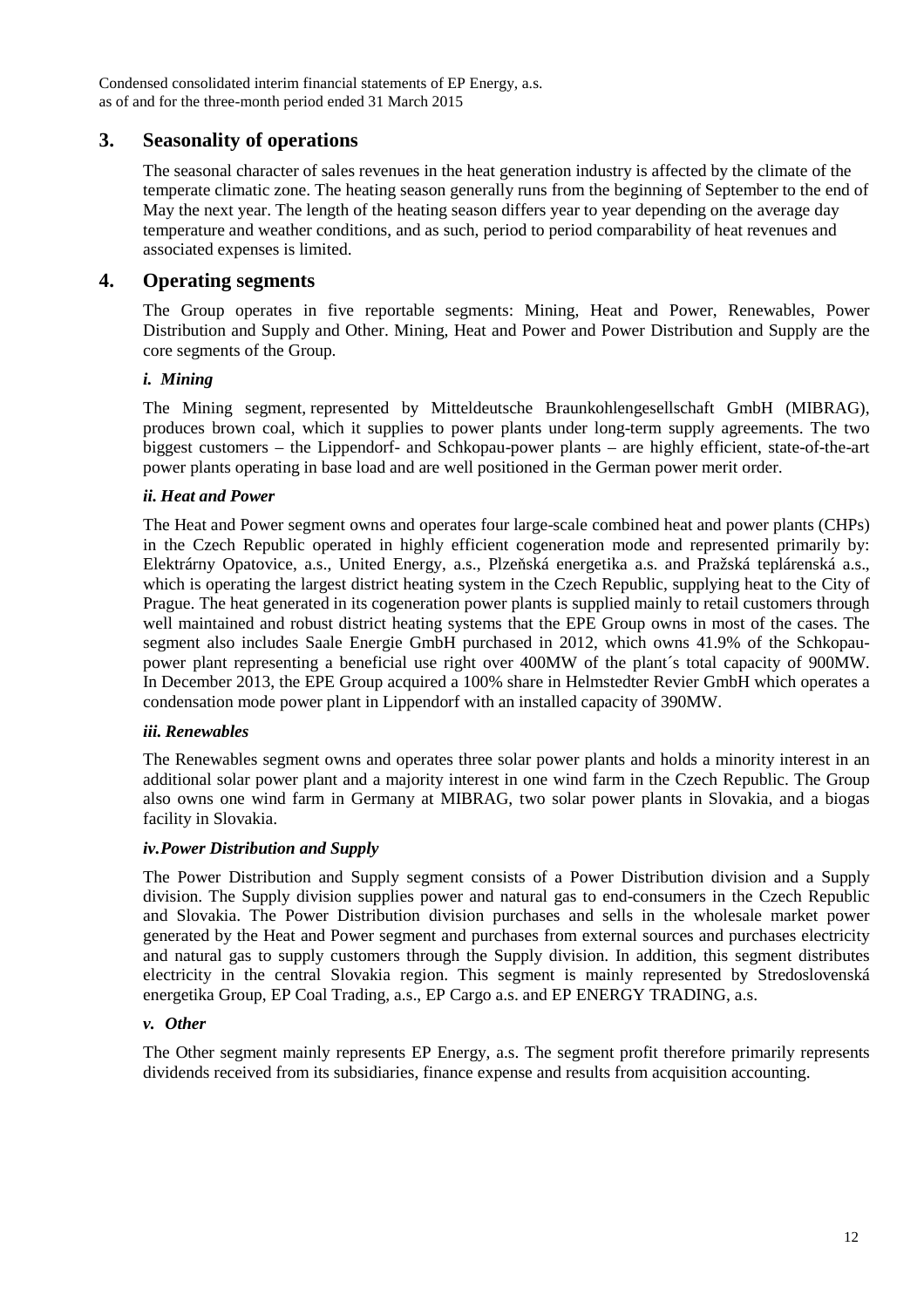#### **Profit or loss**

#### **For the three-month period ended 31 March 2015**

| In thousands of EUR                                       | <b>Mining</b> | <b>Heat and Power</b> | <b>Power</b><br><b>Distribution</b><br>and Supply | <b>Renewables</b>        | Other     | <b>Total segments</b> | Inter-segment<br>eliminations | <b>Consolidated</b><br><b>Financial</b><br><b>Information</b> |
|-----------------------------------------------------------|---------------|-----------------------|---------------------------------------------------|--------------------------|-----------|-----------------------|-------------------------------|---------------------------------------------------------------|
| Sales: Energy                                             | 85,004        | 195,996               | 433,771                                           | 1,656                    |           | 716,427               | (73, 112)                     | 643,315                                                       |
| external revenues                                         | 74,776        | 148,833               | 418,145                                           | 1,561                    |           | 643,315               |                               | 643,315                                                       |
| inter-segment revenues                                    | 10,228        | 47,163                | 15,626                                            | 95                       |           | 73,112                | (73, 112)                     |                                                               |
| Sales: Other                                              | 17,045        | 4,071                 | 3,546                                             | 16                       | 695       | 25,373                | (3, 424)                      | 21,949                                                        |
| external revenues                                         | 14,433        | 4,071                 | 2,922                                             | 16                       | 507       | 21,949                |                               | 21,949                                                        |
| inter-segment revenues                                    | 2,612         |                       | 624                                               |                          | 188       | 3,424                 | (3, 424)                      |                                                               |
| Gain (loss) from commodity derivatives from trading       |               |                       |                                                   |                          |           |                       |                               |                                                               |
| with electricity and gas, net                             |               |                       | 4,637                                             |                          |           | 4,637                 |                               | 4,637                                                         |
| Cost of sales: Energy                                     | (16,917)      | (98, 151)             | (355, 659)                                        | (83)                     |           | (470, 810)            | 65,327                        | (405, 483)                                                    |
| external cost of sales                                    | (15, 421)     | (81,750)              | (308, 239)                                        | (73)                     |           | (405, 483)            |                               | (405, 483)                                                    |
| inter-segment cost of sales                               | (1, 496)      | (16, 401)             | (47, 420)                                         | (10)                     |           | (65, 327)             | 65,327                        |                                                               |
| Cost of sales: Other                                      | (2,688)       | (3,949)               | (12, 376)                                         | (2)                      | (81)      | (19,096)              | 9,397                         | (9,699)                                                       |
| external cost of sales                                    | (2,688)       | (3,873)               | (3,058)                                           | (1)                      | (79)      | (9,699)               |                               | (9,699)                                                       |
| inter-segment cost of sales                               |               | (76)                  | (9,318)                                           | (1)                      | (2)       | (9, 397)              | 9,397                         |                                                               |
| Personnel expenses                                        | (32,889)      | (20,010)              | (8,120)                                           | (36)                     | (578)     | (61, 633)             |                               | (61, 633)                                                     |
| Depreciation and amortisation                             | (23, 924)     | (25, 644)             | (17, 386)                                         | (650)                    | (12)      | (67,616)              |                               | (67,616)                                                      |
| Repairs and maintenance                                   | 303           | (2,052)               | (294)                                             | (78)                     | (4)       | (2,125)               | 115                           | (2,010)                                                       |
| Emission rights, net                                      | (2,005)       | (5,728)               |                                                   |                          |           | (7, 733)              |                               | (7, 733)                                                      |
| Taxes and charges                                         | (2,386)       | (531)                 | (230)                                             | (6)                      | (3)       | (3, 156)              |                               | (3,156)                                                       |
| Other operating income                                    | 5,581         | 5,545                 | 5,716                                             | 97                       | 44        | 16,983                | 157                           | 17,140                                                        |
| Other operating expenses                                  | (15, 343)     | (7,967)               | (10,502)                                          | (315)                    | (542)     | (34,669)              | 1,240                         | (33, 429)                                                     |
| Finance income                                            | 179           | 1,490                 | 23                                                | 146                      | 15,821    | 17,659                | (12,904)                      | 4,755                                                         |
| external finance revenues                                 | 35            | 800                   | 20                                                | 146                      | 3,754     | 4,755                 |                               | 4,755                                                         |
| inter-segment finance revenues                            | 144           | 690                   | 3                                                 | $\overline{\phantom{a}}$ | 12,067    | 12,904                | (12, 904)                     |                                                               |
| Finance expense                                           | (7, 382)      | (5,042)               | (957)                                             | (737)                    | (22, 756) | (36,874)              | 13,181                        | (23, 693)                                                     |
| Profit (loss) from derivative financial instruments       |               | 253                   | (73)                                              |                          |           | 180                   | 187                           | 367                                                           |
| Share of profit (loss) of equity accounted investees, net |               |                       |                                                   |                          |           |                       |                               |                                                               |
| of tax                                                    |               | (627)                 |                                                   |                          |           | (627)                 |                               | (627)                                                         |
| Profit (loss) before income tax                           | 4,578         | 37,654                | 42,096                                            | 8                        | (7, 416)  | 76,920                | 164                           | 77,084                                                        |
| Income tax expenses                                       | (181)         | (8,581)               | (8,683)                                           | (72)                     | (27)      | (17, 544)             |                               | (17, 544)                                                     |
| Profit (loss) for the period                              | 4,397         | 29,073                | 33,413                                            | (64)                     | (7, 443)  | 59,376                | 164                           | 59,540                                                        |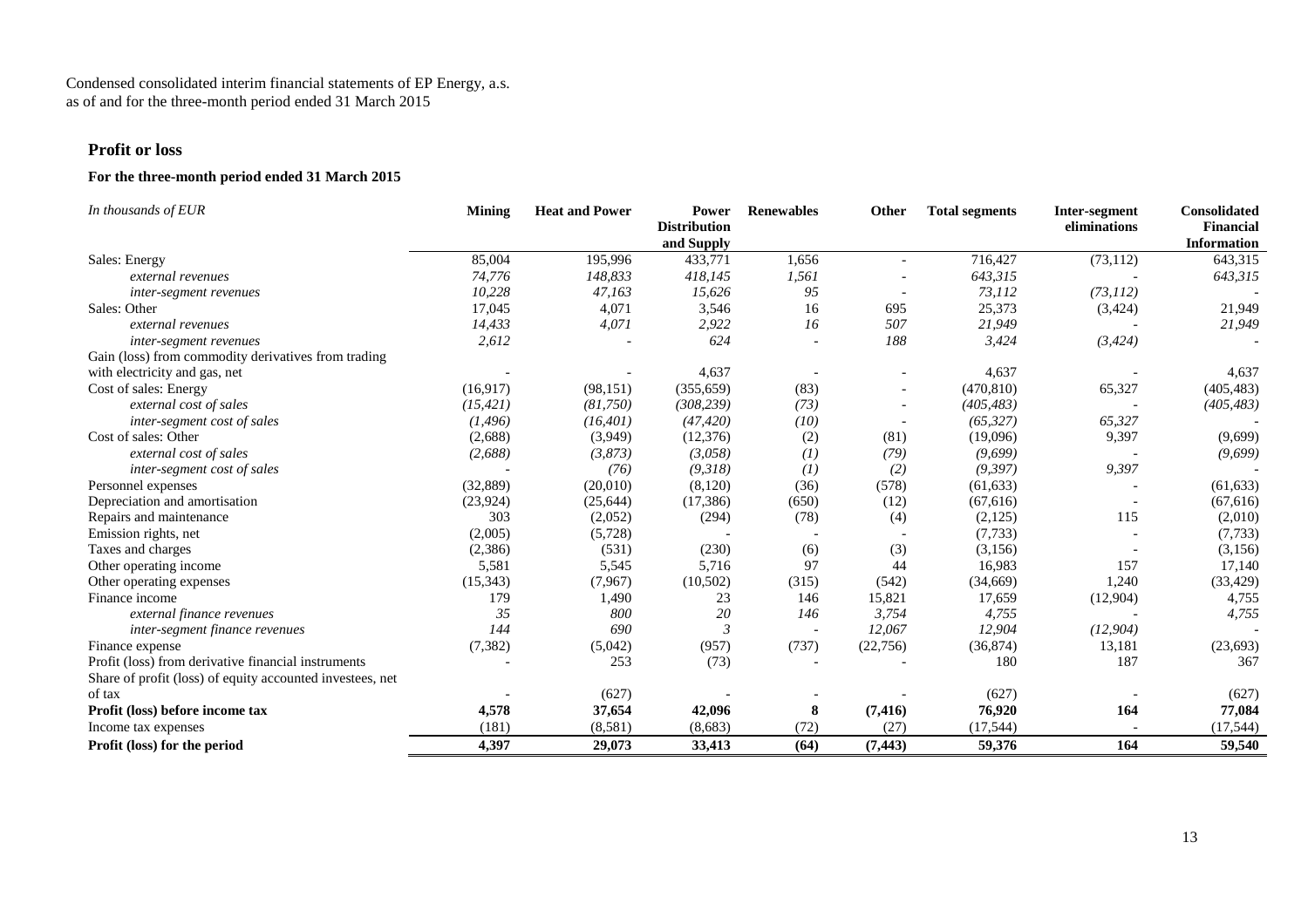#### **For the three-month period ended 31 March 2014**

| In thousands of EUR                                              | <b>Mining</b> | <b>Heat and</b><br><b>Power</b> | Power<br><b>Distribution</b><br>and Supply | <b>Renewables</b> | <b>Other</b>             | <b>Total segments</b> | Inter-segment<br>eliminations | <b>Consolidated</b><br><b>Financial</b><br><b>Information</b> |
|------------------------------------------------------------------|---------------|---------------------------------|--------------------------------------------|-------------------|--------------------------|-----------------------|-------------------------------|---------------------------------------------------------------|
| Sales: Energy                                                    | 91,728        | 202,394                         | 372,419                                    | 1,424             | $\overline{\phantom{a}}$ | 667,965               | (49, 559)                     | 618,406                                                       |
| external revenues                                                | 81,813        | 168,113                         | 367,123                                    | 1,357             |                          | 618,406               |                               | 618,406                                                       |
| inter-segment revenues                                           | 9,915         | 34,281                          | 5,296                                      | 67                | $\overline{\phantom{a}}$ | 49,559                | (49, 559)                     |                                                               |
| Sales: Other                                                     | 15,943        | 5,265                           | 22,747                                     | 41                | 727                      | 44,723                | (15,832)                      | 28,891                                                        |
| external revenues                                                | 14,260        | 5,254                           | 8,757                                      | 41                | 579                      | 28,891                |                               | 28,891                                                        |
| inter-segment revenues                                           | 1,683         | 11                              | 13,990                                     |                   | 148                      | 15,832                | (15, 832)                     |                                                               |
| Gain (loss) from commodity derivatives from trading with         |               |                                 |                                            |                   |                          |                       |                               |                                                               |
| electricity and gas, net                                         |               |                                 | 2,428                                      |                   |                          | 2,428                 |                               | 2,428                                                         |
| Cost of sales: Energy                                            | (9,948)       | (100,096)                       | (330,766)                                  | (43)              | $\overline{\phantom{a}}$ | (440, 853)            | 51,299                        | (389, 554)                                                    |
| external cost of sales                                           | (9,948)       | (83, 149)                       | (296, 418)                                 | (39)              |                          | (389, 554)            |                               | (389, 554)                                                    |
| inter-segment cost of sales                                      |               | (16, 947)                       | (34, 348)                                  | (4)               |                          | (51, 299)             | 51,299                        |                                                               |
| Cost of sales: Other                                             | (2,390)       | (5,844)                         | (19, 343)                                  | (10)              | 10                       | (27,577)              | 14,078                        | (13, 499)                                                     |
| external cost of sales                                           | (2,390)       | (5,757)                         | (5,352)                                    | (10)              | 10                       | (13, 499)             |                               | (13, 499)                                                     |
| inter-segment cost of sales                                      |               | (87)                            | (13, 991)                                  |                   |                          | (14,078)              | 14,078                        |                                                               |
| Personnel expenses                                               | (31, 872)     | (19,930)                        | (6,691)                                    | (102)             | (371)                    | (58,966)              |                               | (58,966)                                                      |
| Depreciation and amortisation                                    | (26,048)      | (28, 174)                       | (14, 552)                                  | (872)             | (11)                     | (69, 657)             |                               | (69, 657)                                                     |
| Repairs and maintenance                                          | (386)         | (2,193)                         | (352)                                      | (96)              | (3)                      | (3,030)               | 83                            | (2,947)                                                       |
| Emission rights, net                                             | (1,901)       | (5,296)                         | ↑                                          |                   |                          | (7,195)               |                               | (7,195)                                                       |
| Taxes and charges                                                | (2,377)       | (234)                           | (255)                                      | (30)              | (6)                      | (2,902)               |                               | (2,902)                                                       |
| Other operating income                                           | 5,032         | 6,633                           | 1,802                                      | 120               | 126                      | 13,713                | (1,024)                       | 12,689                                                        |
| Other operating expenses                                         | (21,985)      | (7,689)                         | (6,783)                                    | (276)             | (1,254)                  | (37, 987)             | 1,005                         | (36,982)                                                      |
| Finance income                                                   | 523           | 6,043                           | 61                                         | 129               | 15,276                   | 22,032                | (10,666)                      | 11,366                                                        |
| external finance revenues                                        | 508           | 5,614                           | 41                                         | 129               | 5,074                    | 11,366                |                               | 11,366                                                        |
| inter-segment finance revenues                                   | 15            | 429                             | 20                                         |                   | 10,202                   | 10,666                | (10,666)                      |                                                               |
| Finance expense                                                  | (4,626)       | (10,060)                        | (3,835)                                    | (968)             | (15,049)                 | (34,538)              | 10,931                        | (23,607)                                                      |
| Profit (loss) from derivative financial instruments              |               | 75                              | (2)                                        | (31)              | 873                      | 915                   |                               | 915                                                           |
| Share of profit (loss) of equity accounted investees, net of tax |               | (74)                            |                                            |                   |                          | (74)                  |                               | (74)                                                          |
| <b>Profit</b> (loss) before income tax                           | 11,693        | 40,820                          | 16,880                                     | (714)             | 318                      | 68,997                | 315                           | 69,312                                                        |
| Income tax expenses                                              | (6, 540)      | (7, 891)                        | (81)                                       | (75)              | 458                      | (14, 129)             |                               | (14, 129)                                                     |
| <b>Profit (loss) for the period</b>                              | 5,153         | 32.929                          | 16,799                                     | (789)             | 776                      | 54,868                | 315                           | 55,183                                                        |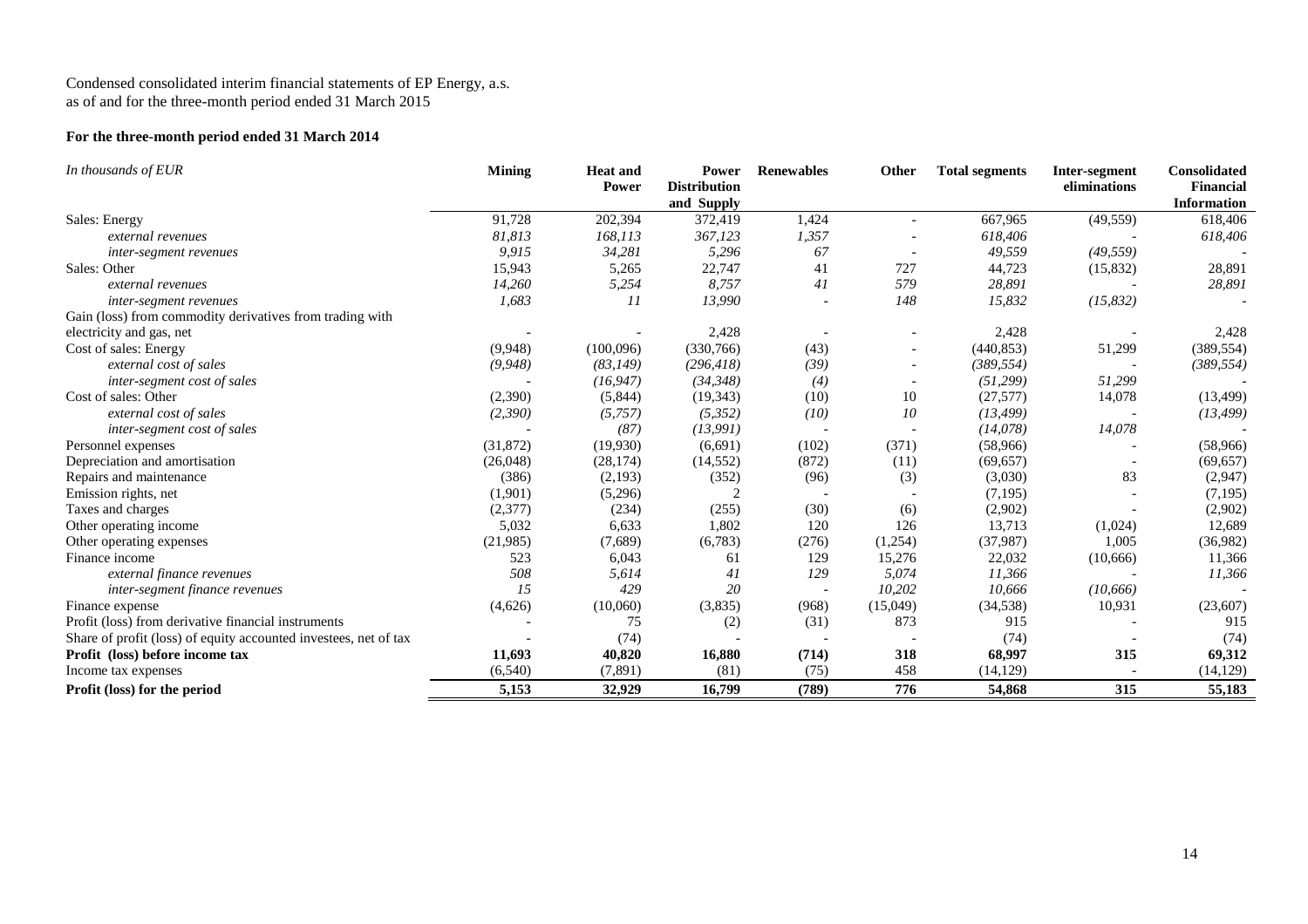#### **Non-current assets and liabilities**

## **As at and for the period ended 31 March 2015**

| In thousands of EUR                         |           | <b>Mining</b> Heat and Power | Power            | <b>Renewables</b> | Other       | <b>Total segments</b> | Inter-segment | Consolidated       |
|---------------------------------------------|-----------|------------------------------|------------------|-------------------|-------------|-----------------------|---------------|--------------------|
|                                             |           |                              | Distribution and |                   |             |                       | eliminations  | Financial          |
|                                             |           |                              | <b>Supply</b>    |                   |             |                       |               | <b>Information</b> |
| Reportable segment assets                   | 871,201   | 1,354,978                    | 1,222,869        | 61.845            | .257.301    | 4,768,194             | (1,063,748)   | 3.704.446          |
| Reportable segment liabilities              | (775.395) | (886, 124)                   | (424, 932)       | (64.452)          | (1.423.047) | (3,573,950)           | 1,063,878     | (2,510,072)        |
| Additions to tangible and intangible assets | 7,128     | 19,607                       | 7,163            |                   |             | 33,898                |               | 33,898             |
| Equity accounted investees                  | 24.220    | 102.621                      |                  |                   |             | 126.841               |               | 126.841            |

#### **As at and for the year ended 31 December 2014**

| In thousands of EUR                         |          | <b>Mining</b> Heat and Power | Power<br>Distribution and | <b>Renewables</b> | <b>Other</b> | <b>Total segments</b> | Inter-segment<br>eliminations | <b>Consolidated</b><br>Financial |
|---------------------------------------------|----------|------------------------------|---------------------------|-------------------|--------------|-----------------------|-------------------------------|----------------------------------|
|                                             |          |                              | Supply                    |                   |              |                       |                               | <b>Information</b>               |
| Reportable segment assets                   | 861,846  | .322,396                     | ,223,923                  | 62,481            | ,500,522     | 4,971,168             | (1,003,688)                   | 3,967,480                        |
| Reportable segment liabilities              | 769,923) | (884, 613)                   | (457,741)                 | (65.987)          | (1.421.801)  | (3,600,065)           | 1,003,656                     | (2,596,409)                      |
| Additions to tangible and intangible assets | 52,231   | 78,373                       | 30,610                    | 497               |              | 161,729               |                               | 161.729                          |
| Equity accounted investees                  | 24,220   | 103.156                      |                           |                   |              | 127,376               |                               | 127.376                          |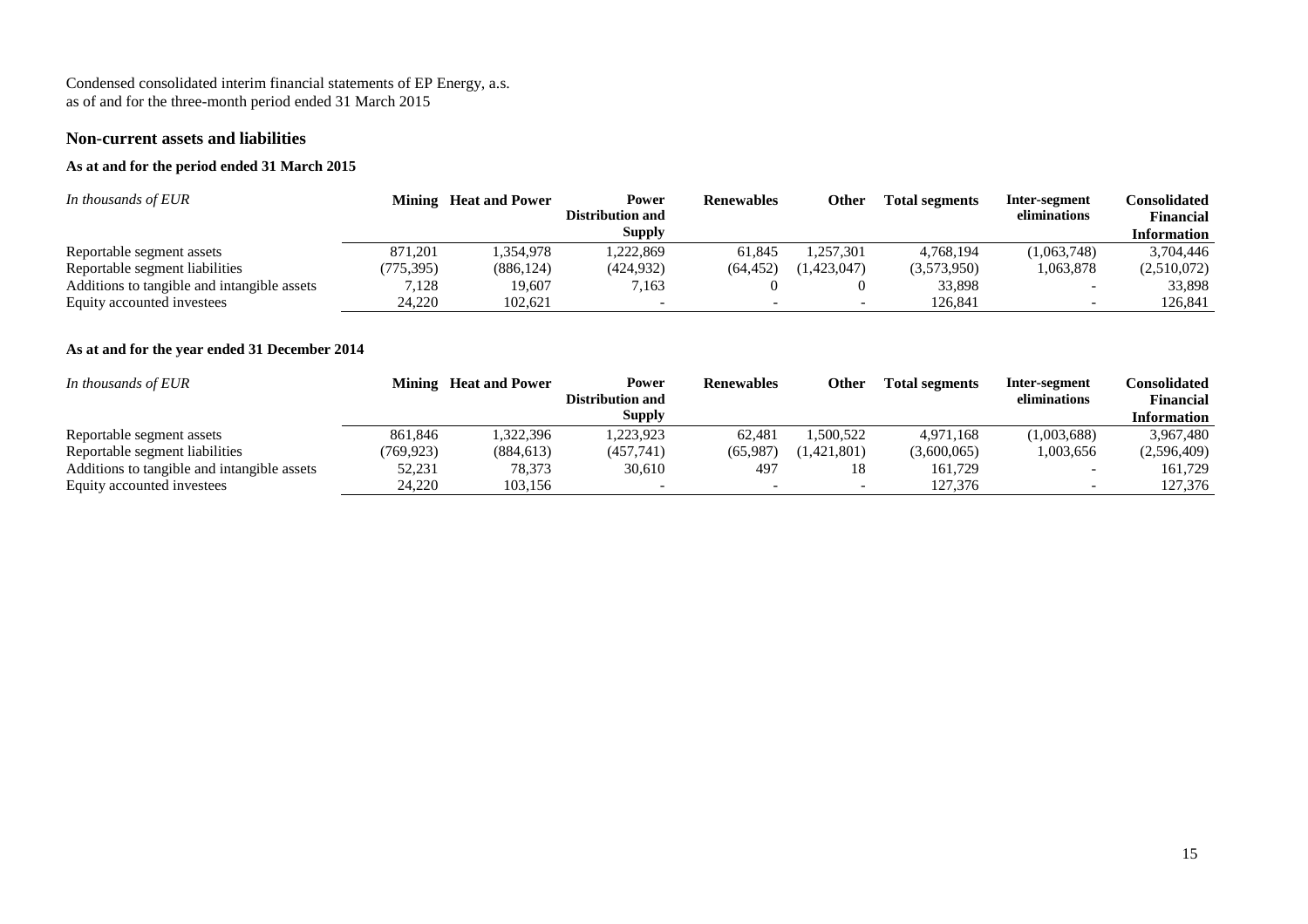## **Information about geographical areas**

In presenting information on the basis of geography, segment revenue is based on the geographical location of customers and segment assets are based on the geographical location of the assets.

#### **As at and for the period ended 31 March 2015**

| In thousands of EUR                        |                       |          |                |              |                       | <b>Consolidated</b>                    |
|--------------------------------------------|-----------------------|----------|----------------|--------------|-----------------------|----------------------------------------|
|                                            | <b>Czech Republic</b> | Slovakia | <b>Germany</b> | Other        | <b>Total segments</b> | <b>Financial</b><br><b>Information</b> |
| Property, plant and equipment              | 668,959               | 850,690  | 689,579        | 3            | 2,209,231             | 2,209,231                              |
| Intangible assets                          | 125,672               | 24,858   | 88,260         |              | 238,790               | 238,790                                |
| <b>Total</b>                               | 794,631               | 875,548  | 777,839        |              | 2,448,021             | 2,448,021                              |
| In thousands of EUR                        |                       |          |                |              |                       | <b>Consolidated</b>                    |
|                                            | <b>Czech Republic</b> | Slovakia | <b>Germany</b> | <b>Other</b> | <b>Total segments</b> | <b>Financial</b><br><b>Information</b> |
| Sales: Electricity                         | 70,303                | 222,664  | 34,432         | 38,838       | 366,237               | 366,237                                |
| Sales: Heat                                | 113,283               |          | 928            |              | 114,211               | 114,211                                |
| Sales: Coal                                | 4,321                 | 268      | 69,967         | 150          | 74,706                | 74,706                                 |
| Sales: Gas                                 | 62,310                | 5,453    | 8,339          | 12,059       | 88,161                | 88,161                                 |
| Sales: Other                               | 4,095                 | 807      | 15,360         | 1,687        | 21,949                | 21,949                                 |
| Gain (loss) from commodity derivatives     |                       |          |                |              |                       |                                        |
| from trading with electricity and gas, net | 4,637                 |          |                |              | 4,637                 | 4,637                                  |
| <b>Total</b>                               | 258,949               | 229,192  | 129,026        | 52,734       | 669,901               | 669,901                                |

The geographical area Other comprises income items primarily from Poland, Hungary, Switzerland and Luxembourg.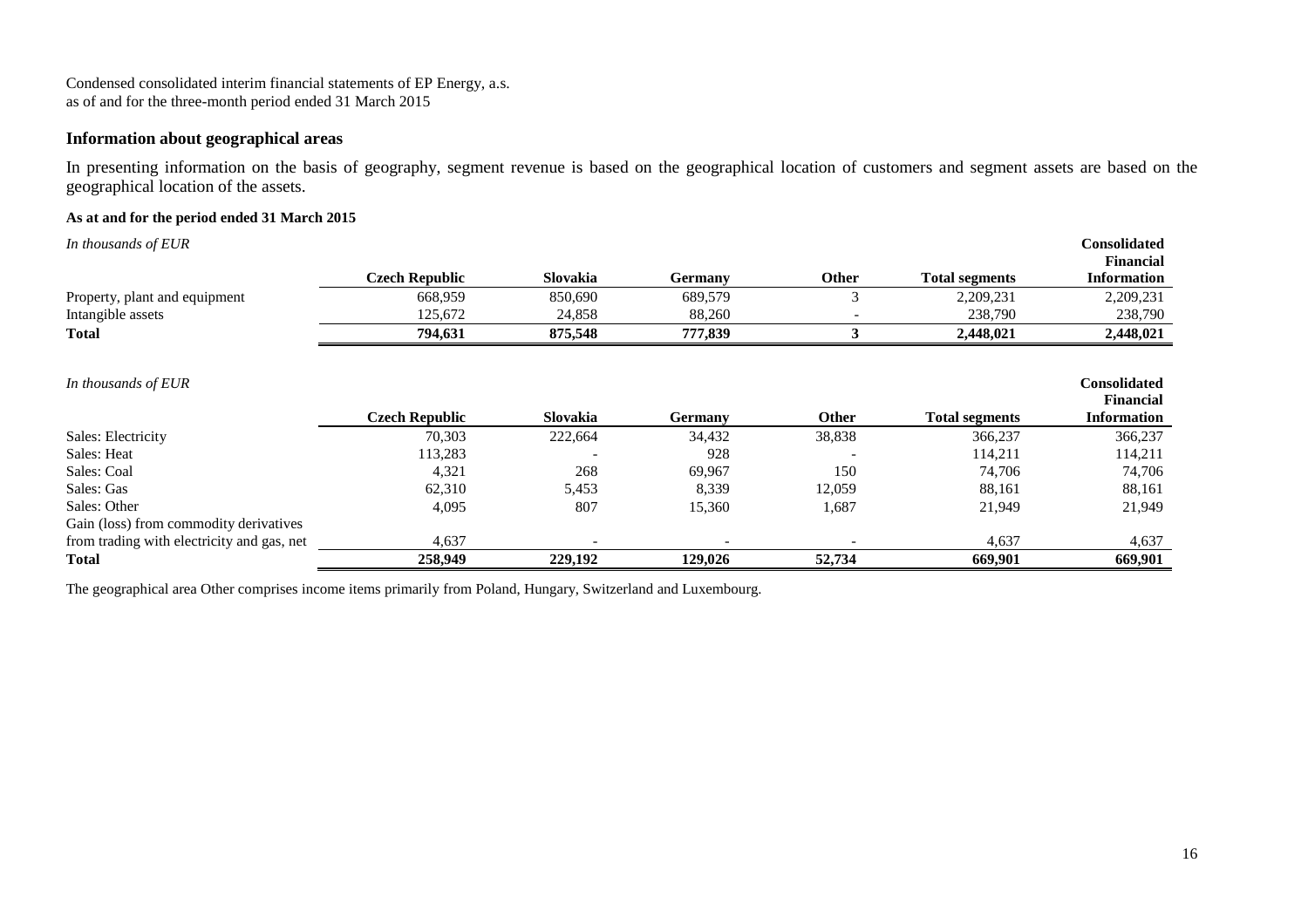#### **For the year ended 31 December 2014**

| In thousands of EUR                                | Czech Republic     | Slovakia          | Germanv           | <b>Other</b> | <b>Total segments</b> | Consolidated<br><b>Financial</b><br><b>Information</b> |
|----------------------------------------------------|--------------------|-------------------|-------------------|--------------|-----------------------|--------------------------------------------------------|
| Property, plant and equipment<br>Intangible assets | 674,336<br>135,270 | 861,468<br>25,873 | 710,129<br>90,094 |              | 2,245,936<br>251,237  | 2,245,936<br>251,237                                   |
| <b>Total</b>                                       | 809,606            | 887,341           | 800,223           |              | 2,497,173             | 2,497,173                                              |

#### **For the period ended 31 March 2014**

| In thousands of EUR                        | <b>Czech Republic</b> | Slovakia                 | <b>Germany</b> | <b>Other</b> | <b>Total segments</b> | <b>Consolidated</b><br>Financial<br><b>Information</b><br><b>Restated</b> |
|--------------------------------------------|-----------------------|--------------------------|----------------|--------------|-----------------------|---------------------------------------------------------------------------|
| Sales: Electricity                         | 84,354                | 209,754                  | 61,218         | 4,462        | 359,788               | 359,788                                                                   |
| Sales: Heat                                | 105,896               | $\overline{\phantom{0}}$ | 876            |              | 106,772               | 106,772                                                                   |
| Sales: Coal                                | 2,387                 | 49                       | 77,281         | 271          | 79,988                | 79,988                                                                    |
| Sales: Gas                                 | 68,947                | 2,454                    |                | 398          | 71,799                | 71,799                                                                    |
| Sales: Other energy products               | 59                    | $\overline{\phantom{0}}$ |                |              | 59                    | 59                                                                        |
| Sales: Other                               | 8,389                 | 198                      | 15.242         | 5,062        | 28,891                | 28,891                                                                    |
| Gain (loss) from commodity derivatives     |                       |                          |                |              |                       |                                                                           |
| from trading with electricity and gas, net | 2,428                 | $\overline{\phantom{0}}$ |                |              | 2,412                 | 2,428                                                                     |
| <b>Total</b>                               | 272,460               | 212,455                  | 154,617        | 10,193       | 649,709               | 649,725                                                                   |

The geographical area "Other" comprises income items primarily from Poland and Luxemburg.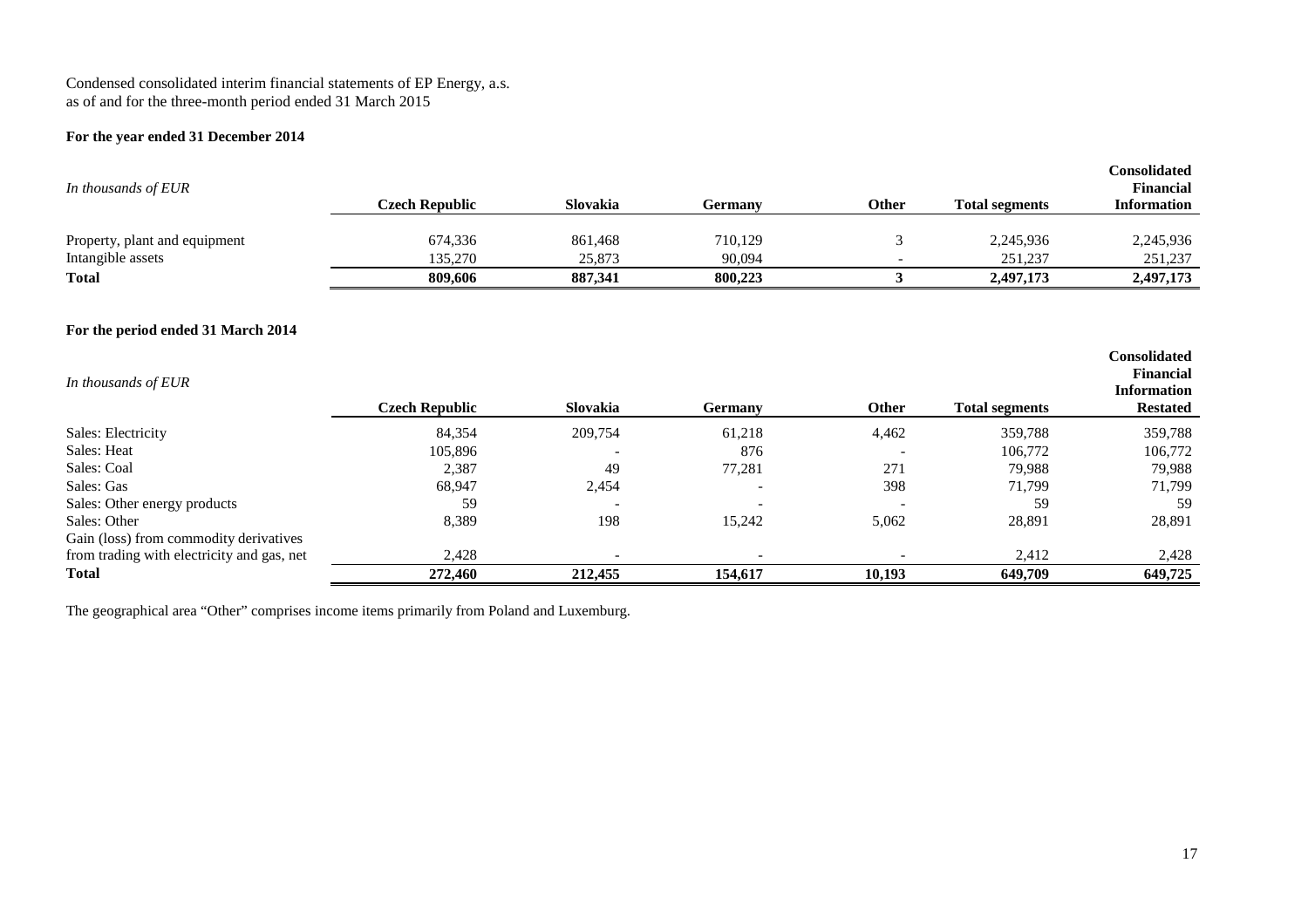## **5. Acquisitions and contributions of subsidiaries, special purpose entities, jointventures and associates**

As described in the Note  $1 -$ Background, the Company was established on 16 December 2010 by a common control contribution of shares in entities owned by the parent company Energetický a průmyslový holding, a.s. and the Company, as a part of its accounting policy on common control transactions, opted to restate its comparatives. For the purpose of preparation of these condensed consolidated interim financial statements, the contributions by the parent company are presented using one of the following two methods:

- 1. If the contributed entities were previously acquired by the parent company Energetický a průmyslový holding, a.s. under the scope of IFRS 3, the Company presents the contributed entities in its consolidated financial statements under the scope of IFRS 3 from the original date of acquisition by the parent company Energetický a průmyslový holding, a.s. From the view of the EPE Group consolidated financial statements, these transactions are reflected as if carried out directly by the Company, including all goodwill or negative goodwill impacts. The difference between the value contributed to the statutory share capital of the Company as determined by the independent valuation specialist, and net book value (including fair value adjustments as part of the net book value in EPH's consolidated financial statements) of the contributed entity in EPH's consolidated financial statement as at the date when acquired by the parent company, was presented as a pricing difference in Other capital reserves in Equity. This approach relates to the following entities:
	- a. AISE, s.r.o. (acquired by EPH on 8 October 2009)
	- b. PT Holding Investment B.V. and its associates (acquired by EPH on 20 September 2010)
	- c. Plzeňská energetika a.s. (acquired by EPH on 6 October 2009)
	- d. VTE Moldava II, a.s. (former EP Renewables a.s.) and its subsidiaries (acquired by EPH on 1 September 2010)
	- e. ROLLEON a.s. and its subsidiary (acquired by EPH on 6 October 2009)
	- f. HC Fin3 N.V.<sup>(2)</sup> (acquired by EPH on 16 March 2010) including:
		- (a) EAST BOHEMIA ENERGY HOLDING LIMITED<sup>(2)</sup> and its subsidiaries (acquired by EPH on 31 December 2010)
		- (b) LIGNITE INVESTMENTS 1 LIMITED<sup>(2)</sup> and its joint-venture (acquired by EPH on 28 June 2011)
- 2. If the contributed entities were previously acquired by the parent company Energetický a průmyslový holding, a.s. in a transaction under common control, the Company presents the contributed entities in its consolidated financial statements as common control acquisition from the original date of acquisition by the parent company Energetický a průmyslový holding, a.s. The difference between the value contributed to the statutory share capital of the Company as determined by the independent valuation specialist and the net book value of the contributed entity as at the date when contributed to the parent company was presented as a pricing difference in Other capital reserves in Equity. This approach relates to the following entities:
	- a. Czech Energy Holding,  $a.s.<sup>(2)</sup>$  and its subsidiaries and associate (acquired by EPH on 6 October 2009)
	- b. Honor Invest, a.s.<sup>(2)</sup> and its associate Pražská energetika, a.s. (acquired by EPH on 10 August 2009)
	- c. První energetická a.s. $^{(1)}$  (acquired by EPH on 6 October 2009)
- *(1) První energetická a.s. merged with EP ENERGY TRADING, a.s. as at 1 January 2013. EP ENERGY TRADING, a.s. is the successor company.*
- *(2) Honor Invest, a.s., Czech Energy Holding, a.s., HC Fin3 N.V., EAST BOHEMIA ENERGY HOLDING LIMITED and LIGNITE INVESTMENTS 1 LIMITED merged with EP Energy, a.s. as at 4 November 2013. EP Energy, a.s. is the successor company.*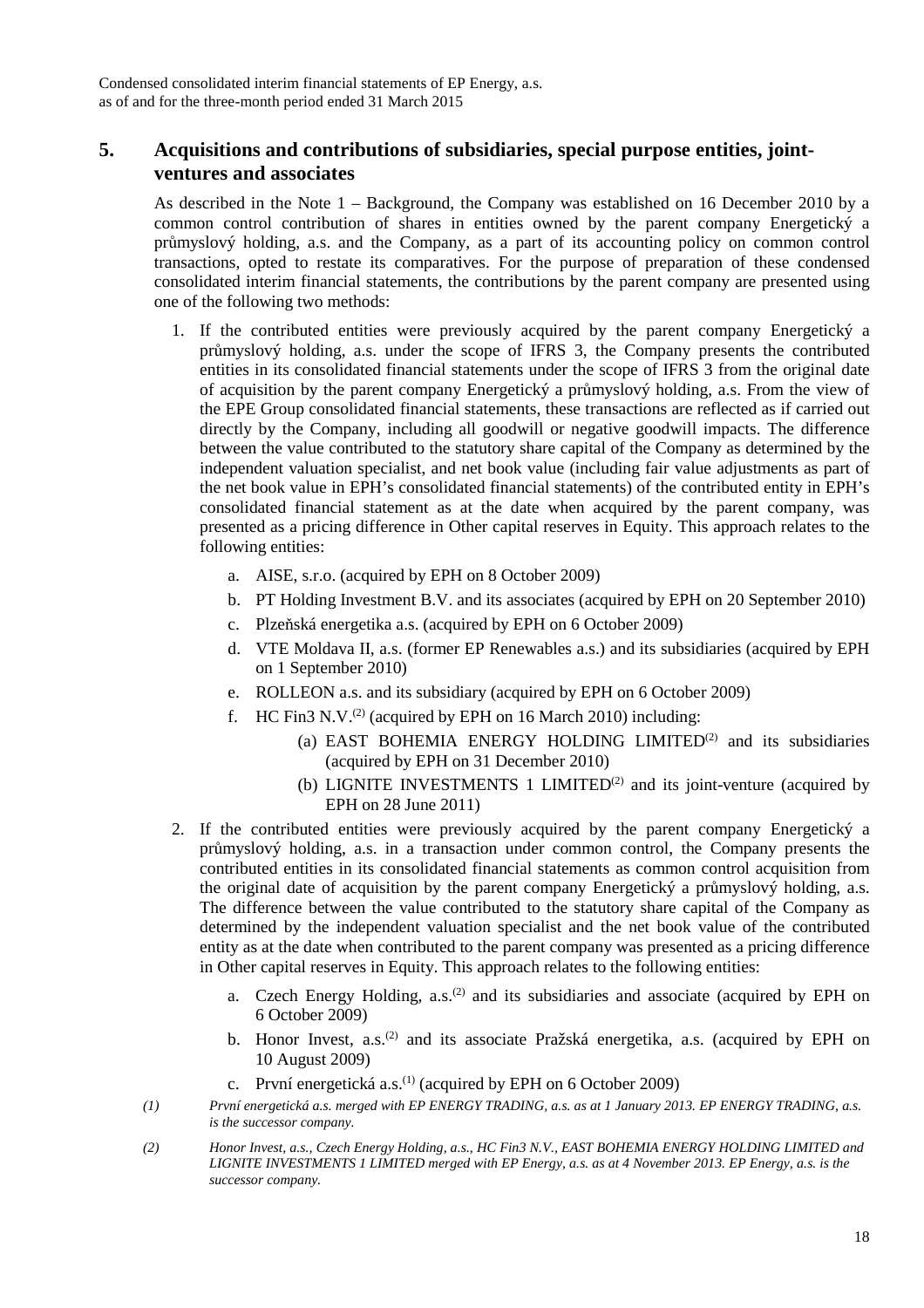## **(a) Acquisitions**

#### *i. 31 March 2015*

#### **Acquisition of non-controlling interest**

On 28 January 2015 NPTH, a.s. acquired a 0.35% share and on 30 March 2015 additional 0.07% share in Pražská teplárenská a.s. This transaction resulted in change of ownership interest from 73.40% to 73.82% share.

#### *ii. 31 December 2014*

| In thousands of EUR     | Date of<br>acquisition | <b>Purchase</b><br>price | <b>Purchase</b><br>price<br>liability | Other<br>consid-<br>eration | <b>Equity</b><br>interest<br>acquired<br>$\frac{0}{0}$ | <b>Equity</b><br>interest after<br>acquisition<br>$\frac{0}{0}$ |
|-------------------------|------------------------|--------------------------|---------------------------------------|-----------------------------|--------------------------------------------------------|-----------------------------------------------------------------|
| <b>New subsidiaries</b> |                        |                          |                                       |                             |                                                        |                                                                 |
| EP Cargo a.s.           | 31/07/2014             | 5.803                    | (5.803)                               | ۰                           | 60                                                     | 60                                                              |
| <b>Total</b>            |                        | 5.803                    | (5,803)                               | ۰                           | $\blacksquare$                                         |                                                                 |

On 31 July 2014 the Group acquired 60% share in EP Cargo a.s. for EUR 5,803 thousand. The purchase price liability was not settled as at 31 December 2014.

On 11 December 2014 EP Energy, a.s. purchased EP Cargo Deutschland GmbH and on 30 September 2014 the Group acquired 60% share in PGP Terminal, a.s. Both these investments are held at cost as they are immaterial.

#### **Acquisition of non-controlling interest**

On 3 July 2014 Severočeská teplárenská, a.s., a subsidiary of United Energy, a.s., acquired a 8.68% share in PRVNÍ MOSTECKÁ a.s., which resulted in change of ownership interest from 91.32% to 100% share. The 2.37% share was acquired from third parties, remaining 6.31% share acquisition was classified as transfer within the Group.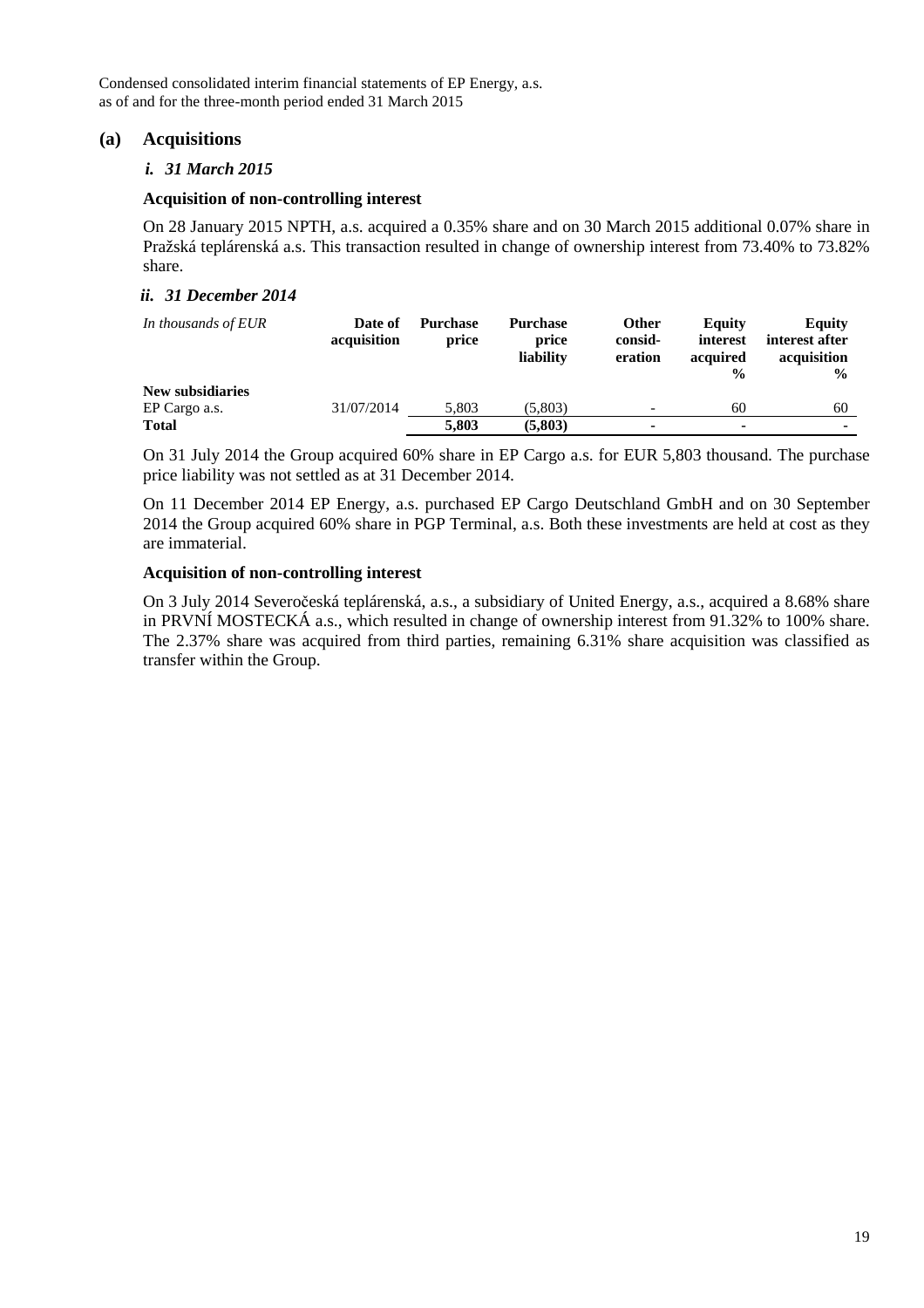## **(b) Effect of acquisitions**

#### *i. 31 March 2015*

There were no acquisitions and step-acquisitions in the period from 1 January 2015 to 31 March 2015.

#### *ii. 31 December 2014*

The fair value of the consideration transferred and the amounts recognised for assets acquired and liabilities assumed as at the acquisition date of EP Cargo a.s. are provided in the following table.

| In thousands of EUR                               | Carrying amount $(1)$ | <b>Fair value</b><br>adjustment $(2)$ | 2014<br>Total <sup>(1)</sup> |
|---------------------------------------------------|-----------------------|---------------------------------------|------------------------------|
| Property, plant, equipment, land, buildings       | 129                   |                                       | 129                          |
| Trade receivables and other assets                | 3,687                 |                                       | 3,687                        |
| Financial instruments - assets                    | 300                   |                                       | 300                          |
| Cash and cash equivalents                         | 3,477                 |                                       | 3,477                        |
| Trade payables and other liabilities              | (5,698)               |                                       | (5,698)                      |
| Net identifiable assets and liabilities           | 1,895                 |                                       | 1,895                        |
| Non-controlling interest                          |                       |                                       | (758)                        |
| Goodwill on acquisitions of a subsidiary          |                       |                                       | 4,666                        |
| Negative goodwill on acquisitions of a subsidiary |                       |                                       |                              |
| Pricing differences in equity                     |                       |                                       |                              |
| <b>Cost of acquisition</b>                        |                       |                                       | 5,803                        |
| Consideration paid (A)                            |                       |                                       |                              |
| Purchase price liability, not yet settled $(3)$   |                       |                                       | 5,803                        |
| New shares issued                                 |                       |                                       |                              |
| <b>Total consideration transferred</b>            |                       |                                       | 5,803                        |
| Less: Cash acquired $(B)$                         |                       |                                       | 3,477                        |
| Net cash inflow (outflow) $(C) = (B - A)$         |                       |                                       | 3,477                        |

*(1) Represents values at 100% share.* 

*(2) The result of purchase price allocation was not significant and therefore management of the Group decided not to recognise any fair value adjustment resulting from business combinations in 2014.* 

*(3) As at 31 December 2014 the purchase price has not yet been settled and is classified as liability (refer to Note 31 – Trade payables and other liabilities).* 

The table above does not include the effect from the acquisition of a non-controlling interest in PRVNÍ MOSTECKÁ a.s.

In 2014, the EPE Group completed the Purchase Price Allocation ("PPA") process for SSE which did not result in any change of fair value of acquired net assets, however classification of certain fixed assets was updated. For details on the restated opening balances of fixed assets please refer to the Note 15 – Property, plant and equipment.

#### *iii. Rationale for acquisitions*

The Group strategic rationale for realised acquisitions comprised several factors, including:

- The subsidiaries' businesses are complementary to EPE's portfolio;
- Potential for synergic effects;
- The subsidiaries have an advantageous position within the market;
- Subject industries are expected to grow in the future;
- Further vertical integration of the Heat and Power segment with the Mining segment, i.e. securing coal supplies for own coal heating plants.

As further expansion in energy sectors of the countries in which the Group currently has operations is one of the strategic aims of the Group, EPE is investing both in energy companies and in companies supplying the energy industry. The Group's current aim is to further strengthen its position, and become an important participant in the energy market.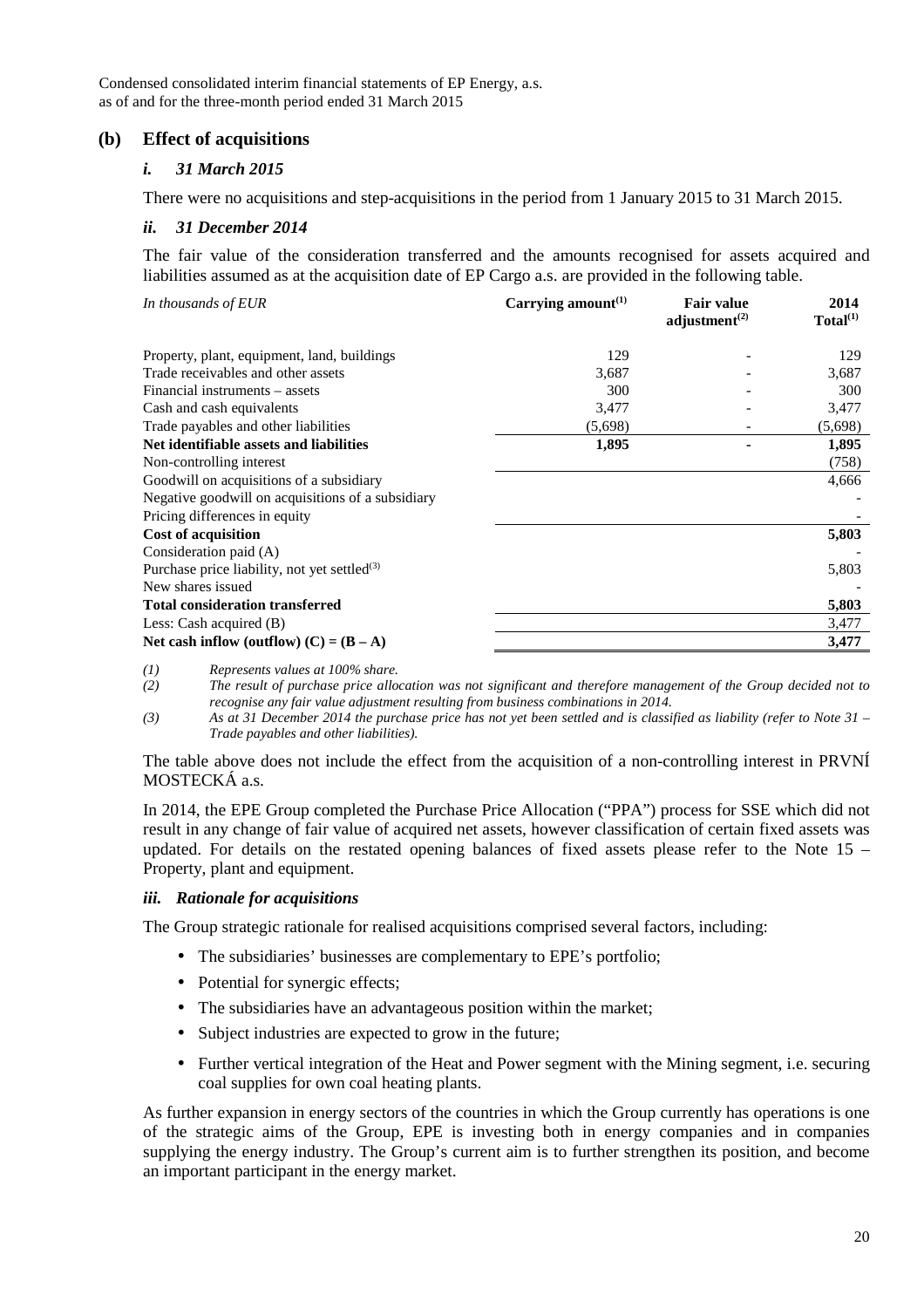The Group's view is that there is long-term strategic value in these investments due to development of the market. As at 31 March 2015 the Group reported goodwill in total amount of EUR 96,893 thousand (31 December 2014: EUR 96,241 thousand). The increase in the total amount of goodwill compared to prior year balance was caused by changes in foreign exchange rate of CZK compared to EUR.

For the three-month period ended 31 March 2015 the Group did not recognised any negative goodwill (31 March 2014: EUR 0 thousand).

## **(c) Business combinations – acquisition accounting 2015 and 2014**

The acquiree's identifiable assets, liabilities and contingent liabilities were recognised and measured at their fair values at the acquisition date; in line with the above, the established fair values were subsequently reported in the consolidated financial statements of the Company. Allocation of the total purchase price among the net assets acquired for financial statement reporting purposes was performed with the support of professional advisors.

The valuation analysis is based on historical and prospective information prevailing as at the date of the business combination (which involves as well certain estimates and approximations such as business plan forecasts, useful life of assets, and the weighted average cost of capital components). Any prospective information that may impact the future value of the acquired assets is based on management's expectations of the competitive and economic environments that will prevail at the time.

The results of the valuation analyses are also used for determining the amortisation and depreciation periods of the values allocated to specific intangible and tangible fixed assets.

Purchase price allocation was performed for all business combinations within the scope of IFRS 3.

As at 31 March 2015 there were no acquisitions therefore the Group did not recognise any fair value adjustment resulting from the business combinations.

The fair value adjustments resulting from the purchase price allocation for EP Cargo a.s. were not significant and therefore management of the Group decided not to recognise any fair value adjustment resulting from this business combinations in 2014.

#### **(d) Disposal of investments in 2015 and 2014**

For the period ended 31 March 2015 and for the year ended 31 December 2014 the Group did not dispose of any investment.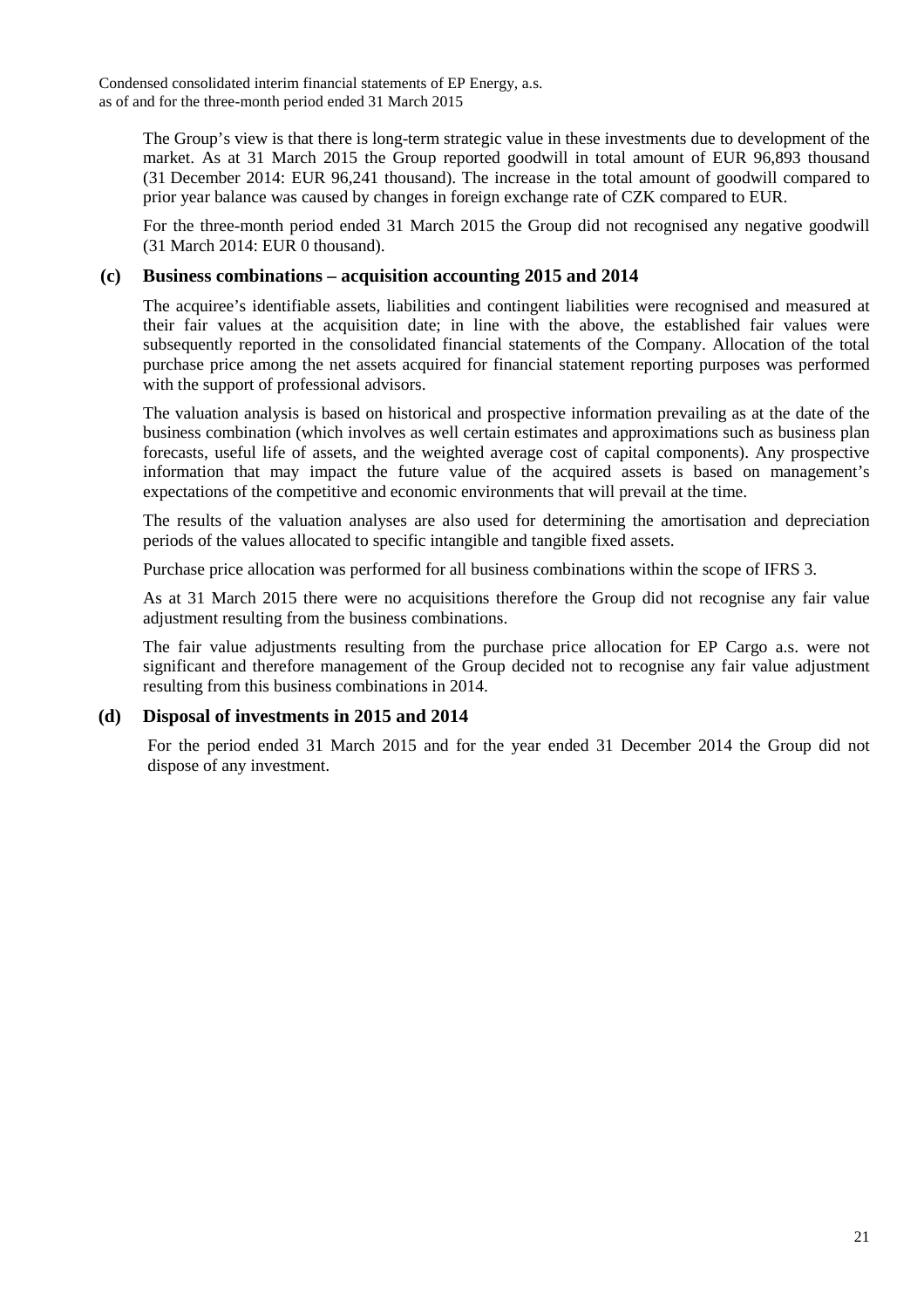#### **6. Sales**

| In thousands of EUR                                                                 | 31 March 2015<br>(three months) | <b>31 March 2014</b><br>(three months) |
|-------------------------------------------------------------------------------------|---------------------------------|----------------------------------------|
| <b>Sales: Energy</b>                                                                |                                 | <b>Restated</b>                        |
| Electricity                                                                         | 366,237                         | 359,788                                |
| Heat                                                                                | 114,211                         | 106,772                                |
| Gas                                                                                 | 88,161                          | 71,799                                 |
| Coal                                                                                | 74,706                          | 79,988                                 |
| Other energy products                                                               |                                 | 59                                     |
| <b>Total Energy</b>                                                                 | 643,315                         | 618,406                                |
| <b>Sales: Other</b>                                                                 | 21,949                          | 28,891                                 |
| Gain (loss) from commodity derivatives for trading with<br>electricity and gas, net | 4,637                           | 2,428                                  |
|                                                                                     |                                 |                                        |
| <b>Total</b>                                                                        | 669,901                         | 649,725                                |
| Domestic revenues                                                                   | 258,948                         | 272,460                                |
| Foreign sales                                                                       | 410,953                         | 377,265                                |
| <b>Total</b>                                                                        | 669,901                         | 649,725                                |

Other sales are represented mainly by sales of lignite dust, briquettes, gypsum, reimbursements of transportation and disposal costs, sewage sludge incineration and restoration services to third parties.

## **7. Cost of sales**

| In thousands of EUR                                       | 31 March 2015<br>(three months) | <b>31 March 2014</b><br>(three months) |
|-----------------------------------------------------------|---------------------------------|----------------------------------------|
| <b>Cost of Sales: Energy</b>                              |                                 | <b>Restated</b>                        |
| Cost of sold electricity                                  | 218,453                         | 219,540                                |
| Cost of sold/consumed gas and other energy products       | 100,622                         | 81,056                                 |
| Cost of coal and other material                           | 47,377                          | 53,588                                 |
| Consumption of energy                                     | 33,153                          | 30,266                                 |
| Other cost of sales                                       | 5,878                           | 5,104                                  |
| <b>Total Energy</b>                                       | 405,483                         | 389,554                                |
| <b>Cost of Sales: Other</b>                               |                                 |                                        |
| Cost of goods sold                                        | 5,428                           | 8,892                                  |
| Consumption of material                                   | 2,240                           | 3,073                                  |
| Consumption of energy                                     | 1,646                           | 1,275                                  |
| Changes in WIP, semi-finished products and finished goods | (29)                            | (409)                                  |
| Other cost of sales                                       | 414                             | 668                                    |
| <b>Total Other</b>                                        | 9,699                           | 13,499                                 |
| <b>Total</b>                                              | 415,182                         | 403,053                                |

Cost of sales presented in the above table contains only cost of purchased energy and purchased materials consumed in producing energy output, it does not contain directly attributable overhead (particularly personnel expenses, depreciation and amortisation, repairs and maintenance, emission rights, taxes and charges, etc.).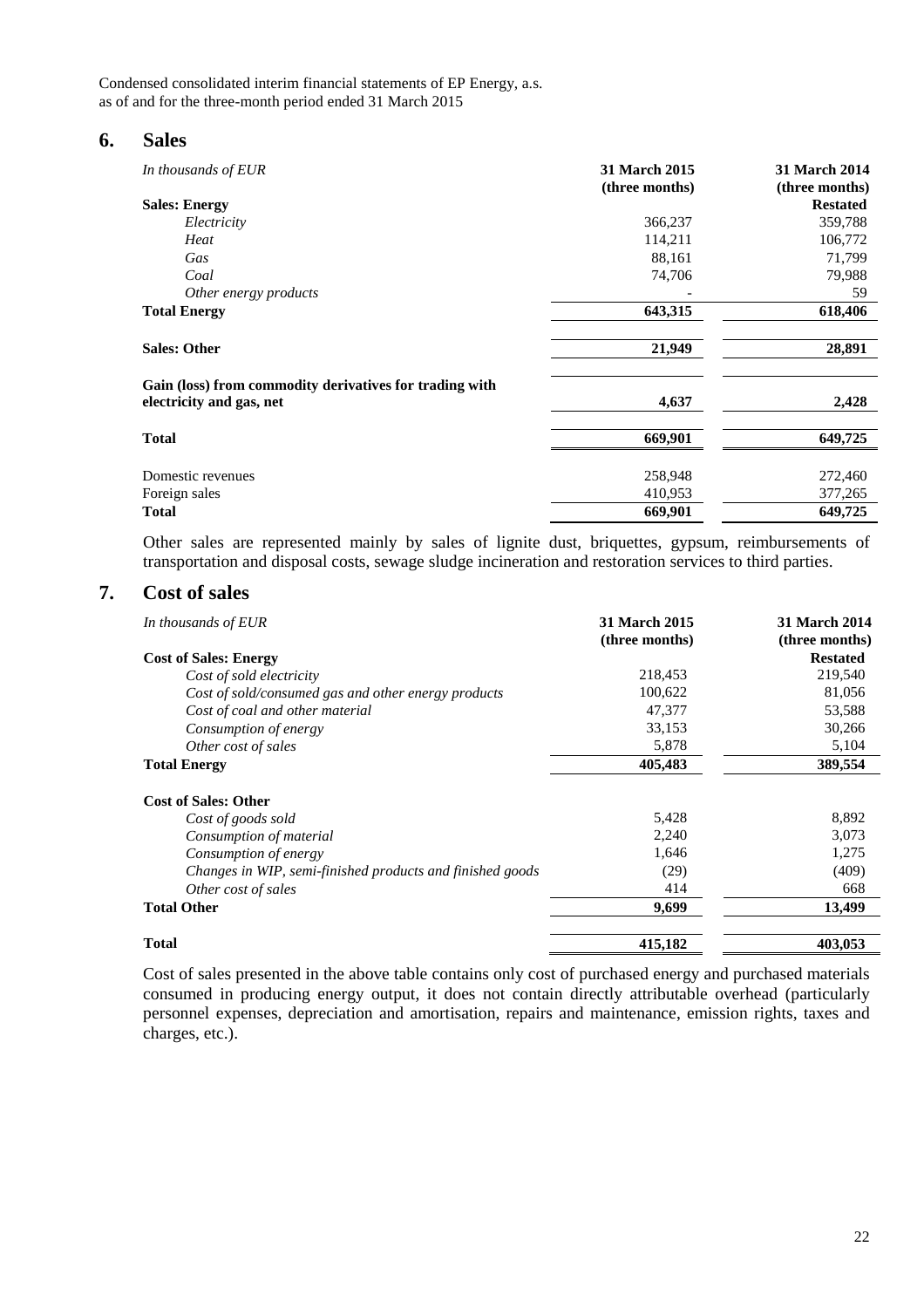## **8. Personnel expenses**

| In thousands of EUR                                            | 31 March 2015<br>(three months) | 31 March 2014<br>(three months)<br><b>Restated</b> |
|----------------------------------------------------------------|---------------------------------|----------------------------------------------------|
| Wages and salaries                                             | 43.474                          | 41,550                                             |
| Compulsory social security contributions                       | 13.955                          | 13,173                                             |
| Board members' remuneration (including boards of subsidiaries) | 3.209                           | 3.274                                              |
| Expenses and revenues related to employee benefits (IAS 19)    | 187                             | 253                                                |
| Other social expenses                                          | 808                             | 716                                                |
| Total                                                          | 61.633                          | 58,966                                             |

The average number of employees as of 31 March 2015 was 6,529 (31 March 2014: 6,427), of which 314 (31 March 2014: 320) were executives.

## **9. Emission rights**

| In thousands of EUR                                 | 31 March 2015<br>(three months) | 31 March 2014<br>(three months)<br><b>Restated</b> |
|-----------------------------------------------------|---------------------------------|----------------------------------------------------|
| Deferred income (grant) released to profit and loss | 3,871                           | 1,374                                              |
| Creation of provision for emission rights           | (11,604)                        | (8,569)                                            |
| Use of provision for emission rights                | 19.584                          | 5,565                                              |
| Consumption of emission rights                      | (19, 584)                       | (5, 565)                                           |
| <b>Total</b>                                        | (7, 733)                        | (7, 195)                                           |

The Ministries of the Environment of the Czech Republic, Slovakia and Germany set a limit on the amount of a pollutant that can be emitted. Companies are granted emission allowances and are required to hold an equivalent number of allowances which represent the right to emit a specific amount of pollutant. The total amount of allowances and credits cannot exceed the cap, limiting total emissions to that level. Companies that need to increase their emission allowance must buy credits from those who pollute less or from other market participants. The transfer of allowances is referred to as a trade.

The companies that participate in the emission rights programme are United Energy, a.s., Plzeňská energetika a.s., Pražská teplárenská a.s., JTSD Braunkohlebergbau GmbH, Stredoslovenská energetika, a.s., Helmstedter Revier GmbH and Elektrárny Opatovice, a.s.

#### **10. Taxes and charges**

| 31 March 2015<br>(three months) | 31 March 2014<br>(three months) |
|---------------------------------|---------------------------------|
|                                 | <b>Restated</b>                 |
| 2,126                           | 2,057                           |
| 236                             | 110                             |
| 794                             | 735                             |
| 3,156                           | 2.902                           |
|                                 |                                 |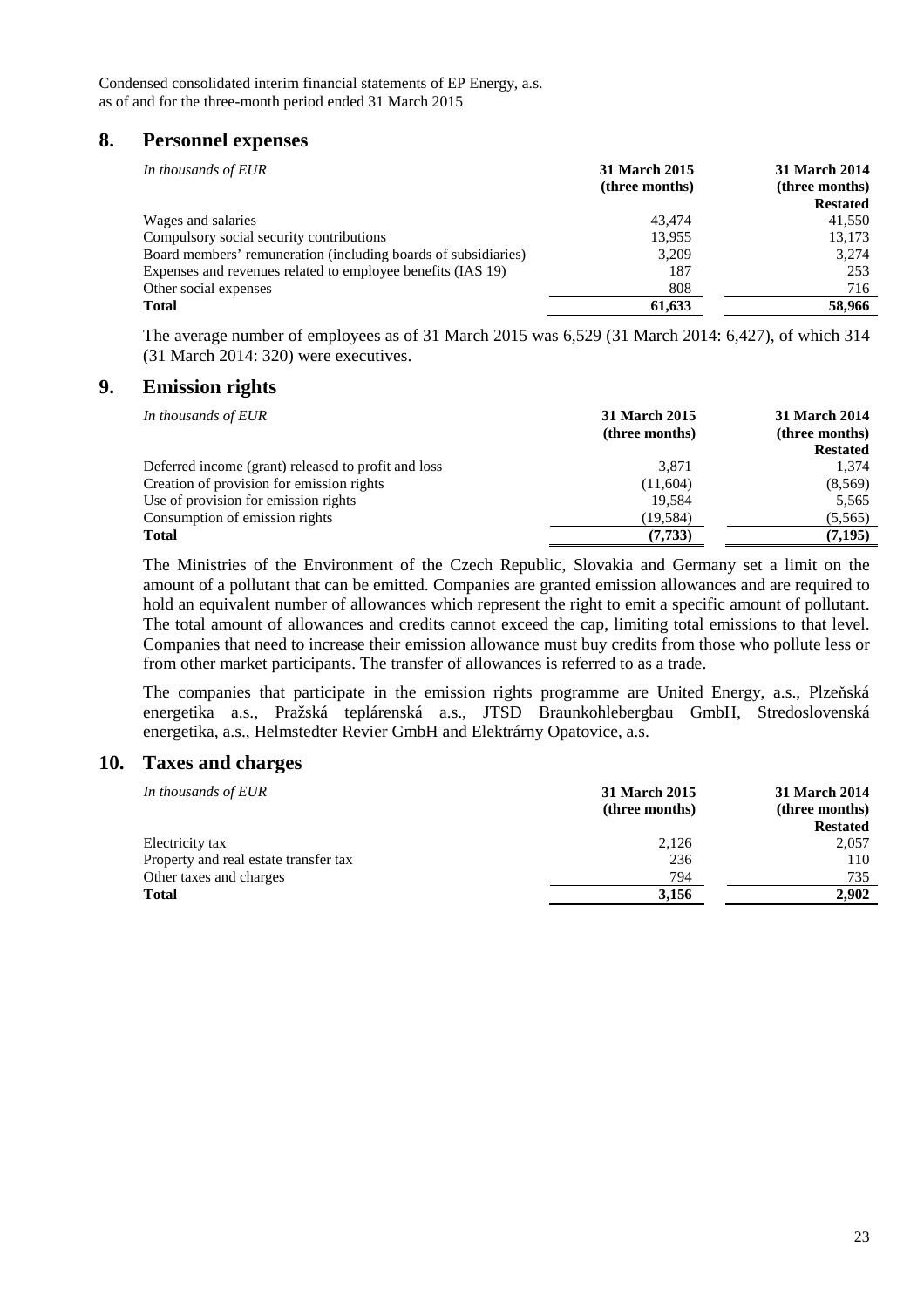## **11. Other operating income**

| In thousands of EUR                                      | 31 March 2015<br>(three months) | 31 March 2014<br>(three months)<br><b>Restated</b> |
|----------------------------------------------------------|---------------------------------|----------------------------------------------------|
| Consulting fees                                          | 4,414                           | 4,447                                              |
| Own work, capitalised $(1)$                              | 2,590                           | 1,874                                              |
| Profit from disposal of tangible and intangible assets   | 2,194                           |                                                    |
| Ecological tax reimbursement                             | 1,552                           | 1,628                                              |
| Rental income                                            | 1,074                           | 1,133                                              |
| Compensation from insurance and other companies          | 910                             | 265                                                |
| Property acquired free-of-charge and fees from customers | 590                             | 264                                                |
| Inventories surplus                                      | 532                             | 608                                                |
| Contractual penalties                                    | 281                             | 229                                                |
| Decentralisation and cogeneration fee                    | 173                             | 172                                                |
| Profit from sale of material                             | 145                             | 33                                                 |
| Other                                                    | 2,685                           | 2,036                                              |
| <b>Total</b>                                             | 17,140                          | 12,689                                             |

*(1) This position is mainly represented by own work capitalised in mines (primarily labour cost) and stripping cost.* 

## **12. Other operating expenses**

| In thousands of EUR                                               | 31 March 2015<br>(three months) | <b>31 March 2014</b><br>(three months) |
|-------------------------------------------------------------------|---------------------------------|----------------------------------------|
|                                                                   |                                 | <b>Restated</b>                        |
| Office equipment and other material                               | 7,120                           | 5,765                                  |
| Outsourcing and other administration fees                         | 6,337                           | 5,917                                  |
| Rent expenses                                                     | 5,304                           | 3,010                                  |
| Consulting expenses                                               | 2,899                           | 3,417                                  |
| Information technology costs                                      | 1,667                           | 1,877                                  |
| Advertising expenses                                              | 1,415                           | 458                                    |
| Administrative expense                                            | 1,186                           | 1,985                                  |
| Insurance expenses                                                | 1,136                           | 1,038                                  |
| Impairment losses/reversals                                       | 695                             | 966                                    |
| Transport expenses                                                | 643                             | 6,134                                  |
| Gifts and sponsorship                                             | 499                             | 430                                    |
| Training, courses, conferences                                    | 486                             | 409                                    |
| Contractual penalties                                             | 306                             | 410                                    |
| Disposal costs for unrealised investments                         | 282                             |                                        |
| Communication expenses                                            | 191                             | 191                                    |
| Loss from receivables written-off                                 | 188                             | 202                                    |
| Shortages and damages                                             | 89                              | 1,500                                  |
| Net loss on disposal of property, plant and equipment, investment |                                 |                                        |
| property and intangible assets                                    |                                 | 513                                    |
| Change in provisions, net                                         | (456)                           | (543)                                  |
| Other                                                             | 3,442                           | 3,303                                  |
| <b>Total</b>                                                      | 33,429                          | 36,982                                 |

No research and development expenses were recognised in profit and loss for the three-month period ended 31 March 2015 and 31 March 2014.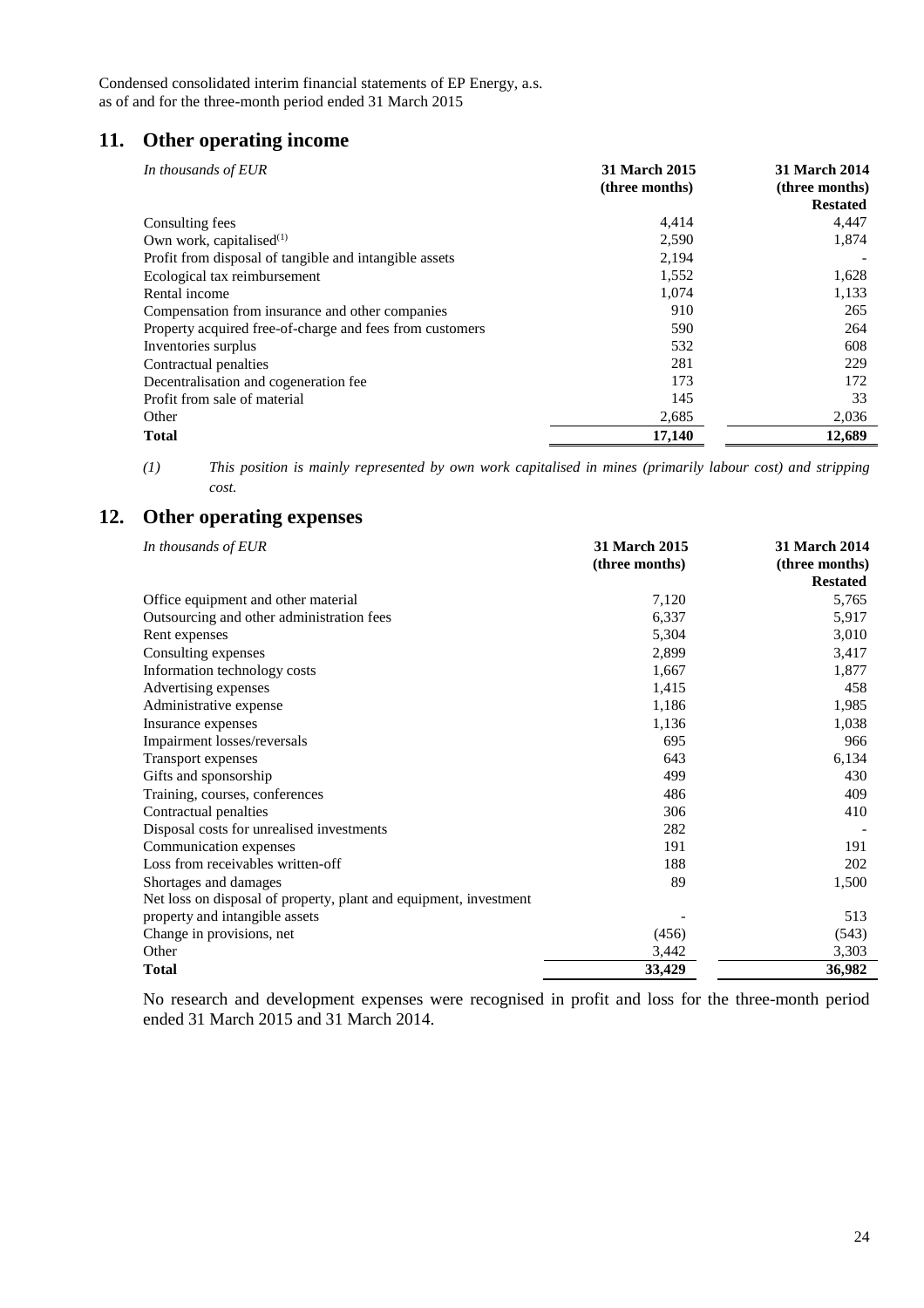## **13. Finance income and expense, profit (loss) from financial instruments**

#### **Recognised in profit or loss**

| 11,366<br>4,755<br>Interest income<br><b>Finance income</b><br>11,366<br>4,755<br>(16, 837)<br>(18,296)<br>Interest expense<br>Net foreign exchange profit (loss)<br>(3,814)<br>(584)<br>Interest expense from unwind of provision discounting<br>(2,778)<br>(3,805)<br>Fees and commissions expense for payment transactions<br>(213)<br>(35)<br>Fees and commissions expense for guarantees<br>(19)<br>(46)<br>Fees and commissions expense for other services<br>(32)<br>(841)<br><b>Finance costs</b><br>(23, 693)<br>(23,607)<br>Profit (loss) profit from currency derivatives for trading<br>254<br>955<br>Profit (loss) from commodity derivatives for trading<br>114<br>(2)<br>Profit (loss) from hedging activities<br>(31)<br>Profit (loss) from interest rate derivatives for trading<br>(1)<br>(7)<br>$\overline{915}$<br>367<br>Profit (loss) from financial instruments<br>(11, 326)<br>(18,571)<br>Net finance (expense) recognised in profit or loss<br>14.<br>Income tax expenses<br>Income taxes recognised in profit or loss<br>31 March 2015<br>31 March 2014<br>In thousands of EUR<br>(three months)<br>(three months)<br>Current taxes:<br><b>Restated</b><br>Current period<br>(24, 025)<br>(24,261)<br>Withholding tax<br>(1)<br>(5)<br>1,213<br>Adjustment for prior periods<br>6<br>(24,260)<br><b>Total current taxes</b><br>(22, 813)<br>Deferred taxes:<br>Origination and reversal of temporary differences<br>5,269<br>10,131<br>10,131<br><b>Total deferred taxes</b><br>5,269<br>Total income taxes (expense)/benefit recognised in profit or | In thousands of EUR | 31 March 2015<br>(three months) | <b>31 March 2014</b><br>(three months)<br><b>Restated</b> |
|----------------------------------------------------------------------------------------------------------------------------------------------------------------------------------------------------------------------------------------------------------------------------------------------------------------------------------------------------------------------------------------------------------------------------------------------------------------------------------------------------------------------------------------------------------------------------------------------------------------------------------------------------------------------------------------------------------------------------------------------------------------------------------------------------------------------------------------------------------------------------------------------------------------------------------------------------------------------------------------------------------------------------------------------------------------------------------------------------------------------------------------------------------------------------------------------------------------------------------------------------------------------------------------------------------------------------------------------------------------------------------------------------------------------------------------------------------------------------------------------------------------------------------------------------------------------------------|---------------------|---------------------------------|-----------------------------------------------------------|
|                                                                                                                                                                                                                                                                                                                                                                                                                                                                                                                                                                                                                                                                                                                                                                                                                                                                                                                                                                                                                                                                                                                                                                                                                                                                                                                                                                                                                                                                                                                                                                                  |                     |                                 |                                                           |
|                                                                                                                                                                                                                                                                                                                                                                                                                                                                                                                                                                                                                                                                                                                                                                                                                                                                                                                                                                                                                                                                                                                                                                                                                                                                                                                                                                                                                                                                                                                                                                                  |                     |                                 |                                                           |
|                                                                                                                                                                                                                                                                                                                                                                                                                                                                                                                                                                                                                                                                                                                                                                                                                                                                                                                                                                                                                                                                                                                                                                                                                                                                                                                                                                                                                                                                                                                                                                                  |                     |                                 |                                                           |
|                                                                                                                                                                                                                                                                                                                                                                                                                                                                                                                                                                                                                                                                                                                                                                                                                                                                                                                                                                                                                                                                                                                                                                                                                                                                                                                                                                                                                                                                                                                                                                                  |                     |                                 |                                                           |
|                                                                                                                                                                                                                                                                                                                                                                                                                                                                                                                                                                                                                                                                                                                                                                                                                                                                                                                                                                                                                                                                                                                                                                                                                                                                                                                                                                                                                                                                                                                                                                                  |                     |                                 |                                                           |
|                                                                                                                                                                                                                                                                                                                                                                                                                                                                                                                                                                                                                                                                                                                                                                                                                                                                                                                                                                                                                                                                                                                                                                                                                                                                                                                                                                                                                                                                                                                                                                                  |                     |                                 |                                                           |
|                                                                                                                                                                                                                                                                                                                                                                                                                                                                                                                                                                                                                                                                                                                                                                                                                                                                                                                                                                                                                                                                                                                                                                                                                                                                                                                                                                                                                                                                                                                                                                                  |                     |                                 |                                                           |
|                                                                                                                                                                                                                                                                                                                                                                                                                                                                                                                                                                                                                                                                                                                                                                                                                                                                                                                                                                                                                                                                                                                                                                                                                                                                                                                                                                                                                                                                                                                                                                                  |                     |                                 |                                                           |
|                                                                                                                                                                                                                                                                                                                                                                                                                                                                                                                                                                                                                                                                                                                                                                                                                                                                                                                                                                                                                                                                                                                                                                                                                                                                                                                                                                                                                                                                                                                                                                                  |                     |                                 |                                                           |
|                                                                                                                                                                                                                                                                                                                                                                                                                                                                                                                                                                                                                                                                                                                                                                                                                                                                                                                                                                                                                                                                                                                                                                                                                                                                                                                                                                                                                                                                                                                                                                                  |                     |                                 |                                                           |
|                                                                                                                                                                                                                                                                                                                                                                                                                                                                                                                                                                                                                                                                                                                                                                                                                                                                                                                                                                                                                                                                                                                                                                                                                                                                                                                                                                                                                                                                                                                                                                                  |                     |                                 |                                                           |
|                                                                                                                                                                                                                                                                                                                                                                                                                                                                                                                                                                                                                                                                                                                                                                                                                                                                                                                                                                                                                                                                                                                                                                                                                                                                                                                                                                                                                                                                                                                                                                                  |                     |                                 |                                                           |
|                                                                                                                                                                                                                                                                                                                                                                                                                                                                                                                                                                                                                                                                                                                                                                                                                                                                                                                                                                                                                                                                                                                                                                                                                                                                                                                                                                                                                                                                                                                                                                                  |                     |                                 |                                                           |
|                                                                                                                                                                                                                                                                                                                                                                                                                                                                                                                                                                                                                                                                                                                                                                                                                                                                                                                                                                                                                                                                                                                                                                                                                                                                                                                                                                                                                                                                                                                                                                                  |                     |                                 |                                                           |
|                                                                                                                                                                                                                                                                                                                                                                                                                                                                                                                                                                                                                                                                                                                                                                                                                                                                                                                                                                                                                                                                                                                                                                                                                                                                                                                                                                                                                                                                                                                                                                                  |                     |                                 |                                                           |
|                                                                                                                                                                                                                                                                                                                                                                                                                                                                                                                                                                                                                                                                                                                                                                                                                                                                                                                                                                                                                                                                                                                                                                                                                                                                                                                                                                                                                                                                                                                                                                                  |                     |                                 |                                                           |
|                                                                                                                                                                                                                                                                                                                                                                                                                                                                                                                                                                                                                                                                                                                                                                                                                                                                                                                                                                                                                                                                                                                                                                                                                                                                                                                                                                                                                                                                                                                                                                                  |                     |                                 |                                                           |
|                                                                                                                                                                                                                                                                                                                                                                                                                                                                                                                                                                                                                                                                                                                                                                                                                                                                                                                                                                                                                                                                                                                                                                                                                                                                                                                                                                                                                                                                                                                                                                                  |                     |                                 |                                                           |
|                                                                                                                                                                                                                                                                                                                                                                                                                                                                                                                                                                                                                                                                                                                                                                                                                                                                                                                                                                                                                                                                                                                                                                                                                                                                                                                                                                                                                                                                                                                                                                                  |                     |                                 |                                                           |
|                                                                                                                                                                                                                                                                                                                                                                                                                                                                                                                                                                                                                                                                                                                                                                                                                                                                                                                                                                                                                                                                                                                                                                                                                                                                                                                                                                                                                                                                                                                                                                                  |                     |                                 |                                                           |
|                                                                                                                                                                                                                                                                                                                                                                                                                                                                                                                                                                                                                                                                                                                                                                                                                                                                                                                                                                                                                                                                                                                                                                                                                                                                                                                                                                                                                                                                                                                                                                                  |                     |                                 |                                                           |
|                                                                                                                                                                                                                                                                                                                                                                                                                                                                                                                                                                                                                                                                                                                                                                                                                                                                                                                                                                                                                                                                                                                                                                                                                                                                                                                                                                                                                                                                                                                                                                                  |                     |                                 |                                                           |
|                                                                                                                                                                                                                                                                                                                                                                                                                                                                                                                                                                                                                                                                                                                                                                                                                                                                                                                                                                                                                                                                                                                                                                                                                                                                                                                                                                                                                                                                                                                                                                                  |                     |                                 |                                                           |
|                                                                                                                                                                                                                                                                                                                                                                                                                                                                                                                                                                                                                                                                                                                                                                                                                                                                                                                                                                                                                                                                                                                                                                                                                                                                                                                                                                                                                                                                                                                                                                                  |                     |                                 |                                                           |
|                                                                                                                                                                                                                                                                                                                                                                                                                                                                                                                                                                                                                                                                                                                                                                                                                                                                                                                                                                                                                                                                                                                                                                                                                                                                                                                                                                                                                                                                                                                                                                                  |                     |                                 |                                                           |
|                                                                                                                                                                                                                                                                                                                                                                                                                                                                                                                                                                                                                                                                                                                                                                                                                                                                                                                                                                                                                                                                                                                                                                                                                                                                                                                                                                                                                                                                                                                                                                                  |                     |                                 |                                                           |
|                                                                                                                                                                                                                                                                                                                                                                                                                                                                                                                                                                                                                                                                                                                                                                                                                                                                                                                                                                                                                                                                                                                                                                                                                                                                                                                                                                                                                                                                                                                                                                                  |                     |                                 |                                                           |
|                                                                                                                                                                                                                                                                                                                                                                                                                                                                                                                                                                                                                                                                                                                                                                                                                                                                                                                                                                                                                                                                                                                                                                                                                                                                                                                                                                                                                                                                                                                                                                                  |                     |                                 |                                                           |
|                                                                                                                                                                                                                                                                                                                                                                                                                                                                                                                                                                                                                                                                                                                                                                                                                                                                                                                                                                                                                                                                                                                                                                                                                                                                                                                                                                                                                                                                                                                                                                                  | loss                | (17, 544)                       | (14, 129)                                                 |

Deferred taxes are calculated using currently enacted tax rates expected to apply when the asset is realised or the liability settled. According to Czech legislation the corporate income tax rate is 19% for fiscal years ended in 2015 and 2014. The Slovak corporate income tax rate is 22% for fiscal year 2015 and 2014. The German federal income tax rate for 2015 and 2014 is 27.62%. The Polish income tax rate for fiscal years 2015 and 2014 is 19%.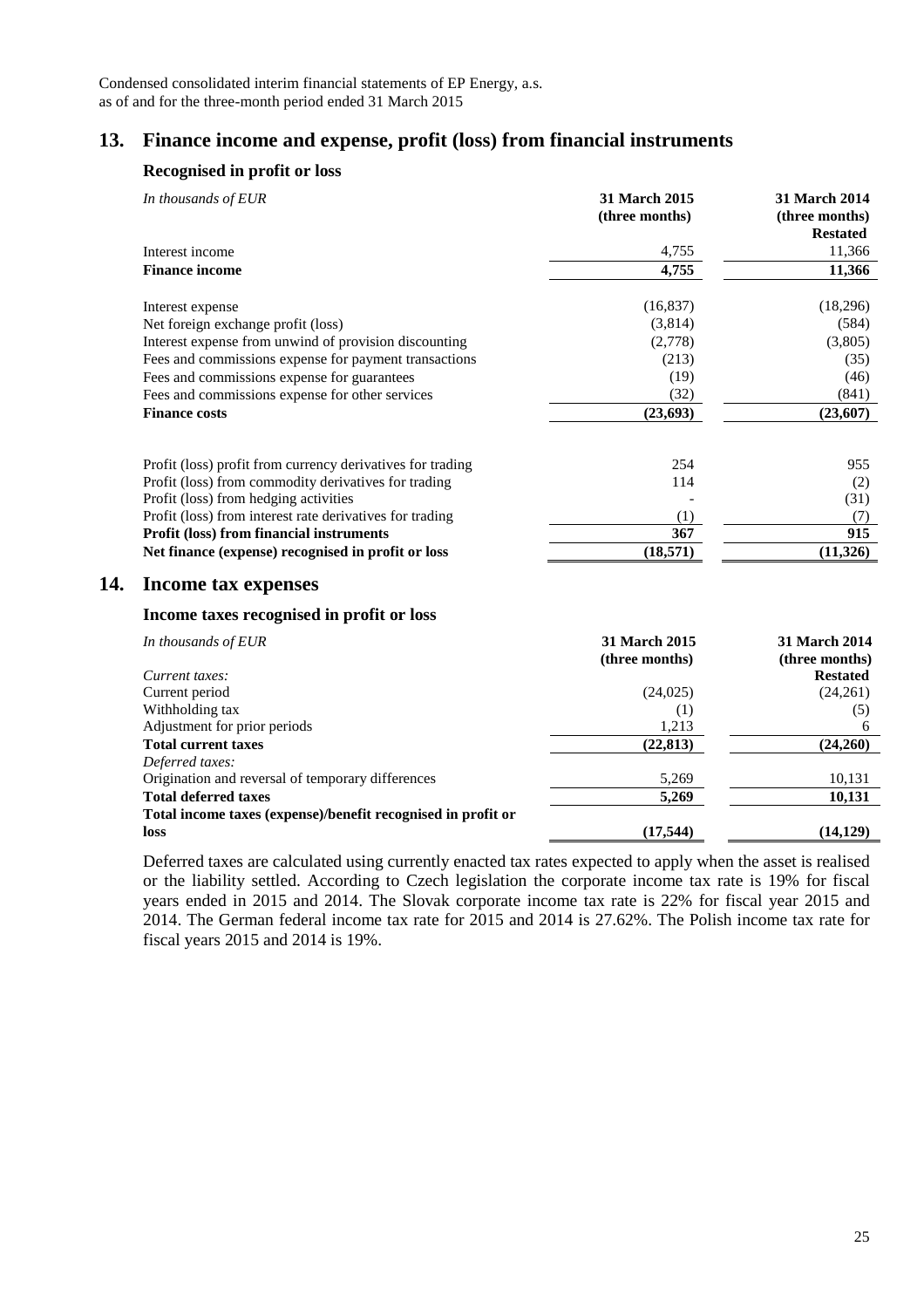## **15. Property, plant and equipment**

| In thousands of EUR                                                 | <b>Land</b> and<br>buildings | <b>Technical</b><br>equipment,<br>plant and<br>machinery | Other<br>equipment,<br>fixtures and<br>fittings | <b>Under</b><br>construction | <b>Total</b> |
|---------------------------------------------------------------------|------------------------------|----------------------------------------------------------|-------------------------------------------------|------------------------------|--------------|
| Cost                                                                |                              |                                                          |                                                 |                              |              |
| <b>Balance at 1 January 2015</b>                                    | 1,382,603                    | 1,514,767                                                | 1,770                                           | 70,163                       | 2,969,303    |
| Effects of movements in foreign                                     |                              |                                                          |                                                 |                              |              |
| exchange rates                                                      | 4,183                        | 2,920                                                    | 12                                              | 245                          | 7,360        |
| Additions                                                           | 655                          | 3,931                                                    |                                                 | 18,748                       | 23,334       |
| Disposals                                                           | (1,093)                      | (212)                                                    | (25)                                            |                              | (1, 330)     |
| Transfers                                                           | 2,720                        | 602                                                      |                                                 | (3,322)                      |              |
| <b>Balance at 31 March 2015</b>                                     | 1,389,068                    | 1,522,008                                                | 1,757                                           | 85,834                       | 2,998,667    |
| <b>Depreciation and impairment losses</b>                           |                              |                                                          |                                                 |                              |              |
| <b>Balance at 1 January 2015</b>                                    | (237, 820)                   | (479, 543)                                               | (541)                                           | (5, 463)                     | (723, 367)   |
| Effects of movements in foreign                                     |                              |                                                          |                                                 |                              |              |
| exchange rates                                                      | (1,200)                      | (1, 367)                                                 | (3)                                             | (41)                         | (2,611)      |
| Depreciation charge for the period                                  | (24, 764)                    | (38, 445)                                                | (61)                                            |                              | (63,270)     |
| Disposals                                                           | 2                            | 340                                                      | 10                                              |                              | 352          |
| Impairment losses recognised/released                               |                              |                                                          |                                                 |                              |              |
| in profit or loss                                                   | (540)                        |                                                          |                                                 |                              | (540)        |
| <b>Balance at 31 March 2015</b>                                     | (264, 322)                   | (519, 015)                                               | (595)                                           | (5,504)                      | (789, 436)   |
| <b>Carrying amounts</b>                                             |                              |                                                          |                                                 |                              |              |
| At 1 January 2015                                                   | 1,144,783                    | 1,035,224                                                | 1,229                                           | 64,700                       | 2,245,936    |
| At 31 March 2015                                                    | 1,124,746                    | 1,002,993                                                | 1,162                                           | 80,330                       | 2,209,231    |
| In thousands of EUR                                                 | <b>Land</b> and<br>buildings | <b>Technical</b><br>equipment,<br>plant and<br>machinery | Other<br>equipment,<br>fixtures and<br>fittings | <b>Under</b><br>construction | <b>Total</b> |
| Cost                                                                |                              |                                                          |                                                 |                              |              |
| <b>Balance at 1 January 2014</b><br>Effects of movements in foreign | 1,337,310                    | 1,480,377                                                | 1,774                                           | 76,768                       | 2,896,229    |
| exchange rates                                                      | (318)                        | (53)                                                     |                                                 | (15)                         | (386)        |
| Additions                                                           | 3,364                        | 1,924                                                    |                                                 | 10,354                       | 15,642       |
| Disposals                                                           | (241)                        | (1,940)                                                  | (16)                                            |                              | (2,197)      |
| Transfers                                                           | 614                          | 472                                                      |                                                 | (1,086)                      |              |
| <b>Balance at 31 March 2014</b>                                     | 1,340,729                    | 1,480,780                                                | 1,758                                           | 86,021                       | 2,909,288    |
| <b>Depreciation and impairment losses</b>                           |                              |                                                          |                                                 |                              |              |
| <b>Balance at 1 January 2014</b><br>Effects of movements in foreign | (134, 868)                   | (319, 357)                                               | (316)                                           | (8,216)                      | (462, 757)   |
| exchange rates                                                      | 23                           | 63                                                       | $20\,$                                          | $\overline{4}$               | <b>110</b>   |
| Depreciation charge for the period                                  | (23,752)                     | (40, 292)                                                | (66)                                            |                              | (64, 110)    |
| Disposals                                                           | 121                          | 429                                                      |                                                 |                              | 550          |
| <b>Balance at 31 March 2014</b>                                     | (158, 476)                   | (359, 157)                                               | (362)                                           | (8,212)                      | (526, 207)   |
| <b>Carrying amounts</b>                                             |                              |                                                          |                                                 |                              |              |
| At 1 January 2014                                                   | 1,202,442                    | 1,161,020                                                | 1,458                                           | 68,552                       | 2,433,472    |
|                                                                     |                              |                                                          |                                                 |                              |              |
| At 31 March 2014                                                    | 1,182,253                    | 1,121,623                                                | 1,396                                           | 77,809                       | 2,383,081    |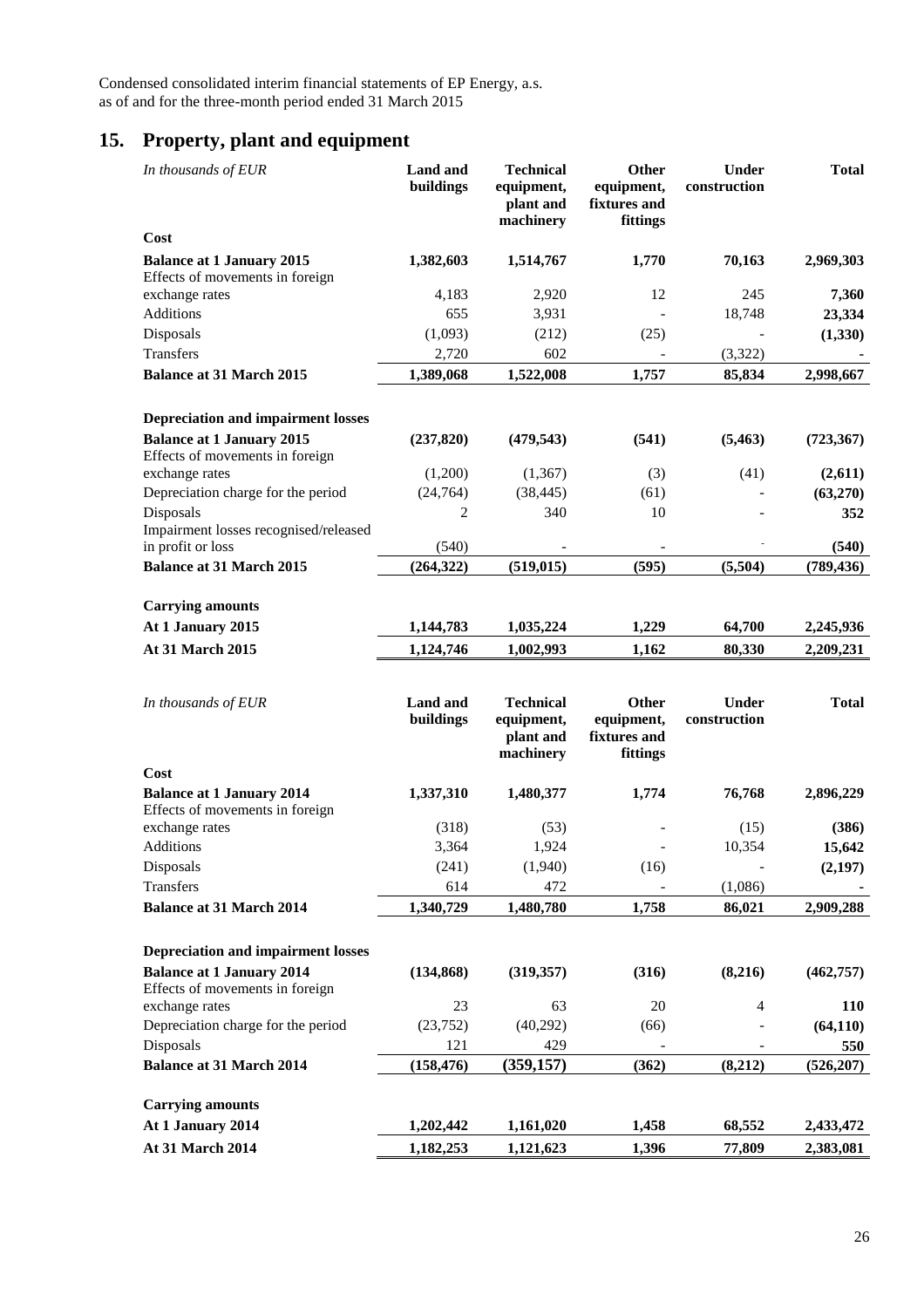#### **Idle assets**

As at 31 March 2015 and as at 31 December 2014 the Group had no significant idle assets.

#### **Finance lease liabilities**

As at 31 March 2015 and as at 31 December 2014 the Group had no significant finance lease liabilities.

#### **Security**

At 31 March 2015 property, plant and equipment with a carrying value of EUR 323,171 thousand (31 December 2014: EUR 335,437 thousand) is subject to pledges to secure bank loans.

## **16. Intangible assets (including goodwill)**

| In thousands of EUR                                                | Goodwill | <b>Software</b> | <b>Emission</b><br>rights | <b>Customer</b><br>relationships<br>and other<br>contracts | <b>Other</b><br>intangible<br>assets | <b>Total</b> |
|--------------------------------------------------------------------|----------|-----------------|---------------------------|------------------------------------------------------------|--------------------------------------|--------------|
| Cost                                                               |          |                 |                           |                                                            |                                      |              |
| <b>Balance at 1 January 2015</b><br>Effect of movements in foreign | 104,361  | 43,501          | 56,223                    | 108,833                                                    | 4,108                                | 317,026      |
| exchange rates                                                     | 702      | 77              | 201                       | 84                                                         | 10                                   | 1,074        |
| <b>Additions</b>                                                   |          | 48              | 10,131                    |                                                            | 385                                  | 10,564       |
| Disposals                                                          |          |                 | (19, 592)                 |                                                            | $\overline{\phantom{a}}$             | (19, 592)    |
| <b>Transfers</b>                                                   |          | 657             |                           |                                                            | (657)                                |              |
| <b>Balance at 31 March 2015</b>                                    | 105,063  | 44,283          | 46,963                    | 108,917                                                    | 3,846                                | 309,072      |
| <b>Amortisation and impairment</b><br>losses                       |          |                 |                           |                                                            |                                      |              |
| <b>Balance at 1 January 2015</b><br>Effect of movements in foreign | (8,120)  | (15,297)        |                           | (42,092)                                                   | (280)                                | (65, 789)    |
| exchange rates                                                     | (50)     | (56)            |                           | (32)                                                       | (9)                                  | (147)        |
| Amortisation for the period                                        |          | (1,766)         |                           | (2, 544)                                                   | (36)                                 | (4,346)      |
| <b>Balance at 31 March 2015</b>                                    | (8,170)  | (17, 119)       |                           | (44, 668)                                                  | (325)                                | (70, 282)    |
| <b>Carrying amount</b>                                             |          |                 |                           |                                                            |                                      |              |
| At 1 January 2015                                                  | 96,241   | 28,204          | 56,223                    | 66,741                                                     | 3,828                                | 251,237      |
| <b>At 31 March 2015</b>                                            | 96,893   | 27,164          | 46,963                    | 64,249                                                     | 3,521                                | 238,790      |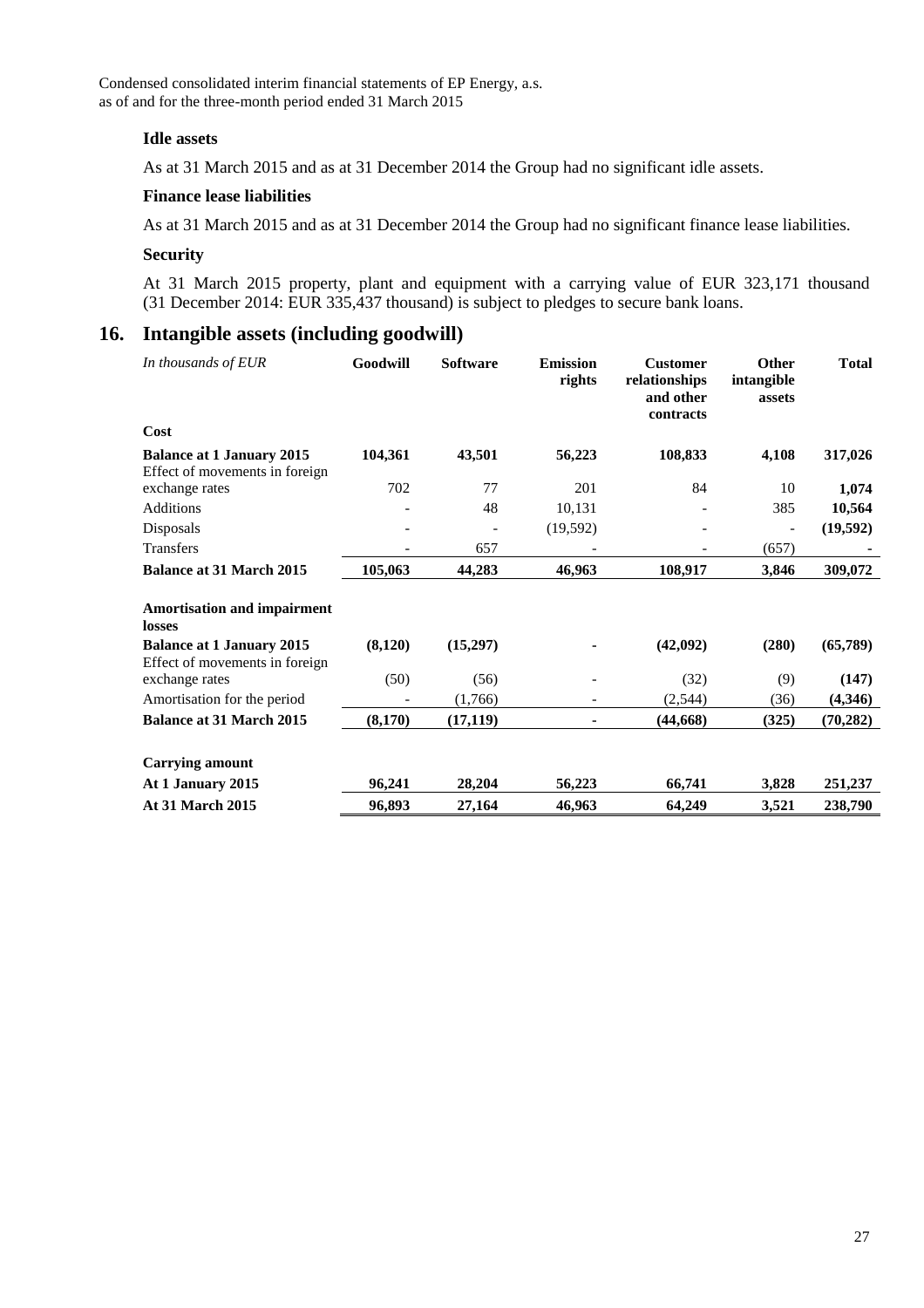| In thousands of EUR                                                | Goodwill | <b>Software</b> | <b>Emission</b><br>rights | <b>Customer</b><br>relationships<br>and other<br>contracts | <b>Other</b><br>intangible<br>assets | <b>Total</b> |
|--------------------------------------------------------------------|----------|-----------------|---------------------------|------------------------------------------------------------|--------------------------------------|--------------|
| Cost                                                               |          |                 |                           |                                                            |                                      |              |
| <b>Balance at 1 January 2014</b><br>Effect of movements in foreign | 100,742  | 40,646          | 71,115                    | 108,935                                                    | 2,049                                | 323,487      |
| exchange rates                                                     | (52)     | (6)             | (27)                      | (6)                                                        | (1)                                  | (92)         |
| <b>Additions</b>                                                   |          | 307             | 18,984                    |                                                            | 325                                  | 19,616       |
| Disposals                                                          |          | (3)             | (4, 473)                  |                                                            | $\overline{\phantom{a}}$             | (4, 476)     |
| <b>Transfers</b>                                                   |          | (312)           |                           |                                                            | 312                                  |              |
| <b>Balance at 31 March 2014</b>                                    | 100,690  | 40,632          | 85,599                    | 108,929                                                    | 2,685                                | 338,535      |
| <b>Amortisation and impairment</b><br>losses                       |          |                 |                           |                                                            |                                      |              |
| <b>Balance at 1 January 2014</b><br>Effect of movements in foreign | (8,197)  | (7,795)         |                           | (28, 113)                                                  | (152)                                | (44, 257)    |
| exchange rates                                                     | 5        | 3               |                           | 1                                                          |                                      | 9            |
| Amortisation for the period                                        |          | (1,958)         |                           | (3,585)                                                    | (4)                                  | (5, 547)     |
| Disposals                                                          |          | 2               |                           |                                                            |                                      | $\mathbf{2}$ |
| <b>Balance at 31 March 2014</b>                                    | (8,192)  | (9,748)         |                           | (31,697)                                                   | (156)                                | (49,793)     |
| <b>Carrying amount</b>                                             |          |                 |                           |                                                            |                                      |              |
| At 1 January 2014                                                  | 92,545   | 32,851          | 71,115                    | 80,822                                                     | 1,897                                | 279,230      |
| <b>At 31 March 2014</b>                                            | 92,498   | 30,884          | 85,599                    | 77,232                                                     | 2,529                                | 288,742      |

In 2015, the EPE Group purchased emission allowances of EUR 512 thousand (31 December 2014: EUR 17,180 thousand). The remaining part of EUR 9,619 thousand (31 December 2014: EUR 10,855 thousand) was allocated to the Group by the Ministry of the Environment of the Czech Republic.

Amortisation of intangible assets is included in the row Depreciation and amortisation in the condensed consolidated interim statement of comprehensive income.

Other intangible assets comprise valuable rights.

All intangible assets, excluding goodwill, were recognised as assets with definite useful life.

#### **Impairment testing for cash-generating units containing goodwill**

For the purpose of impairment testing, goodwill is allocated to the Group's cash-generating units which represent the lowest level within the Group at which goodwill is monitored for internal management purposes.

The aggregate carrying amounts of goodwill allocated to single cash generating units are as follows (no intangible assets with indefinite useful lives were identified):

| In thousands of EUR        | 31 March 2015 |
|----------------------------|---------------|
| Elektrárny Opatovice, a.s. | 84.424        |
| Helmstedter Revier GmbH    | 5,053         |
| EP Cargo a.s.              | 4,663         |
| Plzeňská energetika a.s.   | 2,628         |
| ARISUN, s.r.o.             | 125           |
| <b>Total goodwill</b>      | 96,893        |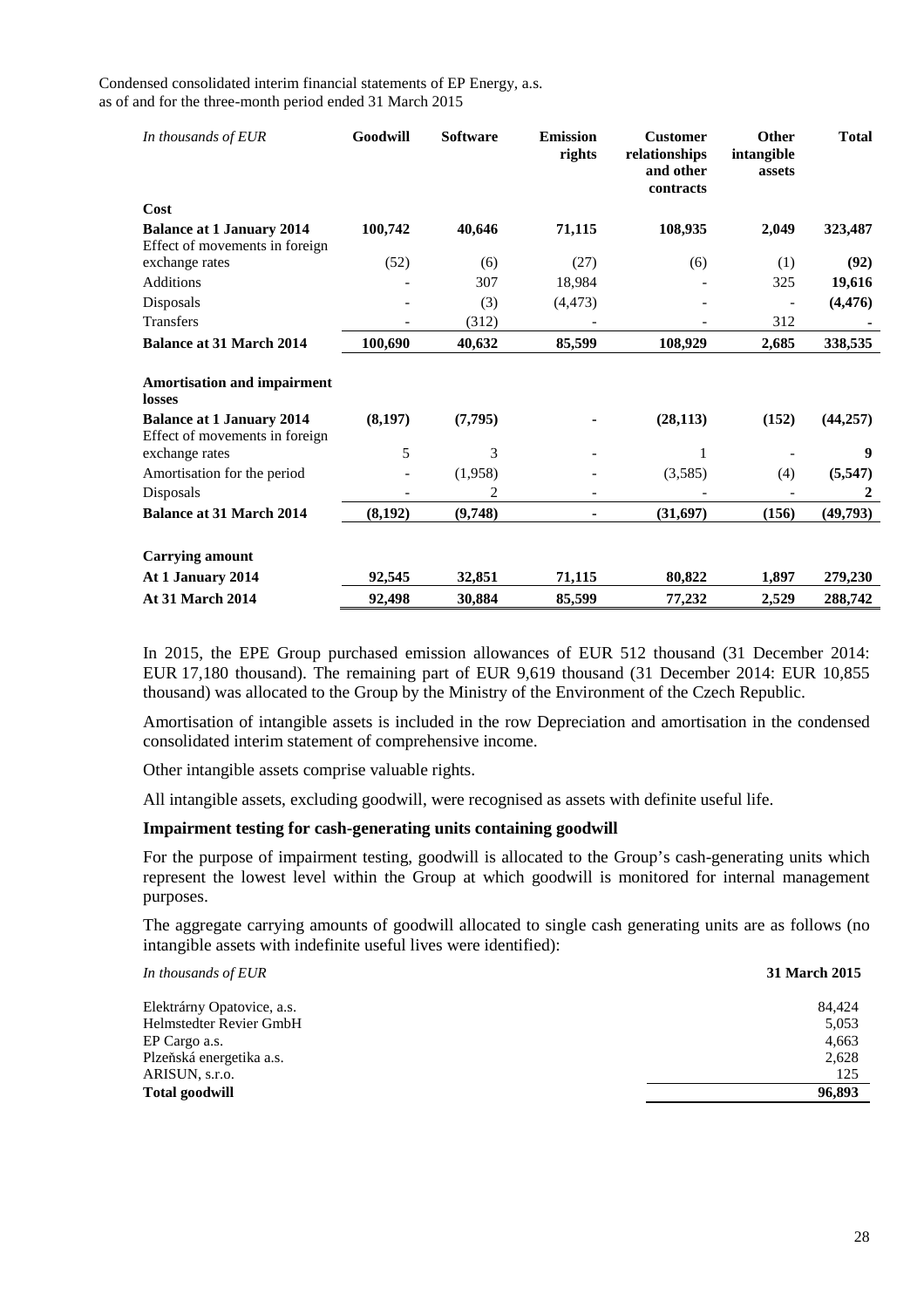| In thousands of EUR        | 31 December 2014 |
|----------------------------|------------------|
| Elektrárny Opatovice, a.s. | 83,813           |
| Helmstedter Revier GmbH    | 5,053            |
| EP Cargo a.s.              | 4,640            |
| Plzeňská energetika a.s.   | 2,610            |
| ARISUN, s.r.o.             | 125              |
| <b>Total goodwill</b>      | 96,241           |

For the three-month period ended 31 March 2015 the increase of goodwill balance was earned by positive effect of changes in the FX rate.

For the year ended 31 December 2014 the balance of goodwill increased by EUR 4,666 thousand primarily as a result of EP Cargo a.s. acquisition. The net increase in the goodwill of EUR 3,696 thousand was earned by recognition of the new goodwill as a result of EP Cargo a.s. acquisition and negative effect of changes in the FX rate.

For the three-month period ended 31 March 2015 the EPE group did not recognise any goodwill impairment (31 March 2014: EUR 0 thousand).

#### **Goodwill and impairment testing**

In compliance with IAS 36, the Group annually conducts impairment testing of goodwill arising from a business combination during the current period and impairment testing of goodwill already recognised in prior years, at year end. The Group also conducts impairment testing of other intangible assets with indefinite useful lives, and of cash generating units (CGUs) where a trigger for impairment testing is identified. As at the acquisition date goodwill acquired is allocated to each of the cash-generating units expected to benefit from the combination's synergies. Impairment is determined by assessing the recoverable amount of the CGU, to which the goodwill relates, on the basis of a value in use that reflects estimated future discounted cash flows. Value in use is derived from management forecasts of future cash flows updated since the date of acquisition. The discount rates applied to the cash flow projections are calculated as the weighted average cost of capital (WACC) of each CGU.

As at year end, the Group conducted impairment testing for all significant goodwill amounts.

The calculation of the recoverable amounts was based on the following key assumptions:

Cash-flows were projected based on past experience, actual operating results and the one-year business plan followed by additional four years of modelled projections followed by projected results based on estimated growth factor plus a terminal value if relevant. Cash flows for a terminal period were extrapolated using a constant growth rate of  $0.5% - 2%$ , which does not exceed the long-term average growth rate for the industry. Other key assumptions considered by management include forecasts of commodity market prices, future electricity and gas prices, investment activity, changes in working capital and changes in the regulatory framework.

The discount rates used in estimating value in use were estimated based on the principle of an average market participant using peer companies (i.e. companies operating in a comparable industry and listed on world markets) as a standard for observing respective betas, debt to equity ratios and size adjustment parameters used for calculation. The resulting discount rates ranged from 6.69% to 9.53%. Decrease of used discount rates compared to prior year reflect recent market development, namely decrease in riskfree rates used for cost of equity calculation.

There were no impairment indicators as of 31 March 2015.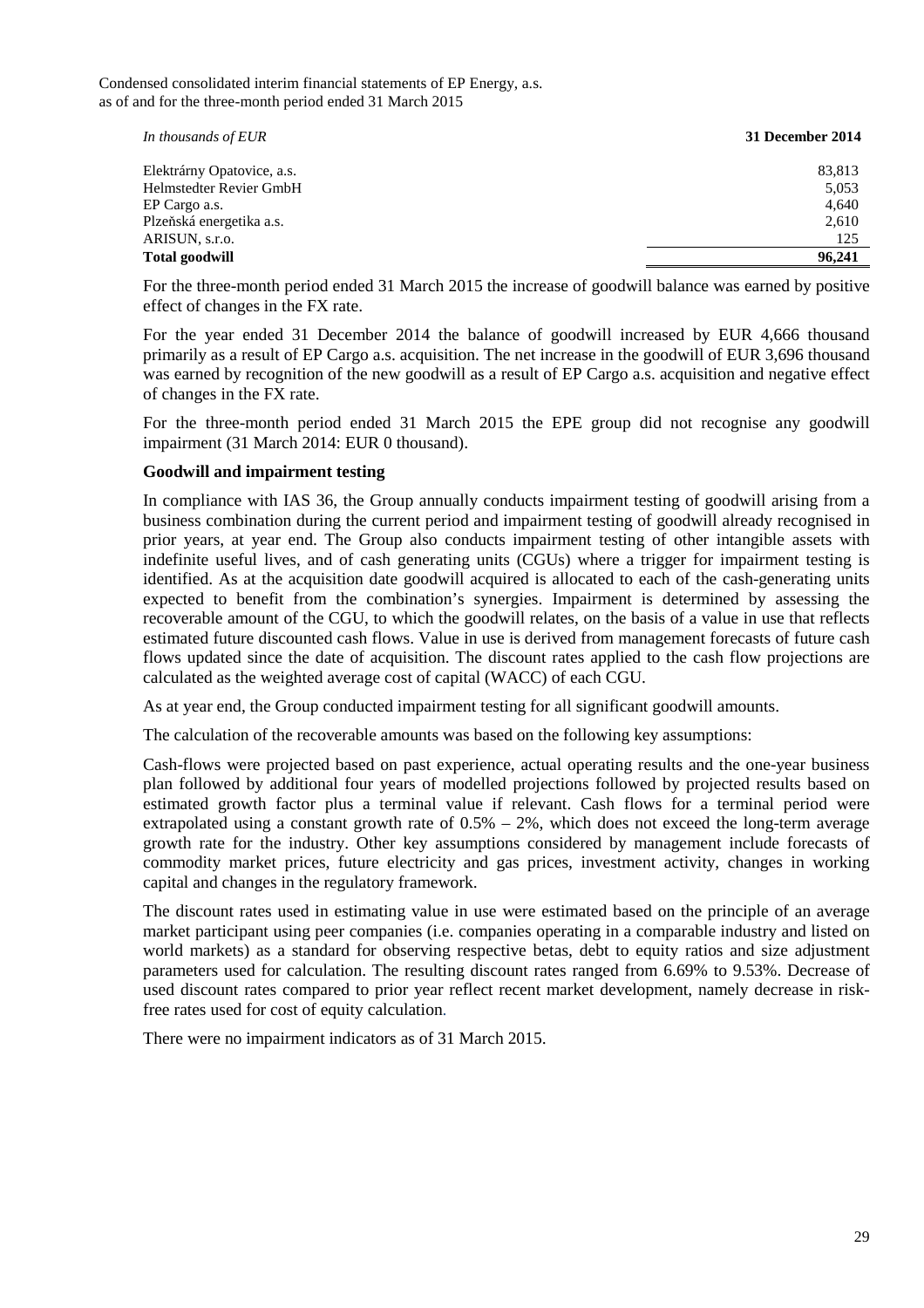## **17. Participations with significant influence**

The Group has the investments in associates that are stated in the table below. All these associates are in line with the Group strategic activities.

| In thousands of EUR              |                | Ownership<br>31 March 2015 | <b>Carrying amount</b><br>31 March 2015 |
|----------------------------------|----------------|----------------------------|-----------------------------------------|
| <b>Associates</b>                | Country        | $\frac{6}{9}$              |                                         |
| Pražská teplárenská Holding a.s. | Czech Republic | 49.00                      | 13,155                                  |
| Associates of JTSD               |                |                            |                                         |
| Braunkohlebergbau GmbH           | Germany        | (I)                        | 24,220                                  |
| Associates of Saale Energie GmbH | Germany        | T                          | 89,466                                  |
| <b>Total</b>                     |                |                            | 126,841                                 |

| In thousands of EUR              |                | Ownership<br>31 December 2014 | <b>Carrying amount</b><br>31 December 2014 |
|----------------------------------|----------------|-------------------------------|--------------------------------------------|
| <b>Associates</b>                | Country        | $\frac{0}{0}$                 |                                            |
| Pražská teplárenská Holding a.s. | Czech Republic | 49.00                         | 13.044                                     |
| Associates of JTSD               |                |                               |                                            |
| Braunkohlebergbau GmbH           | Germany        | (I)                           | 24,220                                     |
| Associates of Saale Energie GmbH | Germany        | $\left( I\right)$             | 90,112                                     |
| <b>Total</b>                     |                |                               | 127,376                                    |

 *(1) Ownership percentage varies, for details refer to Note 34 – Group entities.*

The Group has the following shares in the profit (loss) of associates:

*In thousands of EUR*

|                                  |                | Ownership         | $D1$ because $D2$ because $D1$<br>for the three month<br>period ended 31 |
|----------------------------------|----------------|-------------------|--------------------------------------------------------------------------|
|                                  |                | 31 March 2015     | <b>March 2015</b>                                                        |
| <b>Associates</b>                | Country        | $\frac{6}{9}$     |                                                                          |
| Pražská teplárenská Holding a.s. | Czech Republic | 49.00             | 18                                                                       |
| Associates of JTSD               |                |                   |                                                                          |
| Braunkohlebergbau GmbH           | Germany        | $\left( I\right)$ |                                                                          |
| Associates of Saale Energie GmbH | Germany        | Ί                 | (645)                                                                    |
| <b>Total</b>                     |                |                   | (627)                                                                    |

**Share of profit (loss)**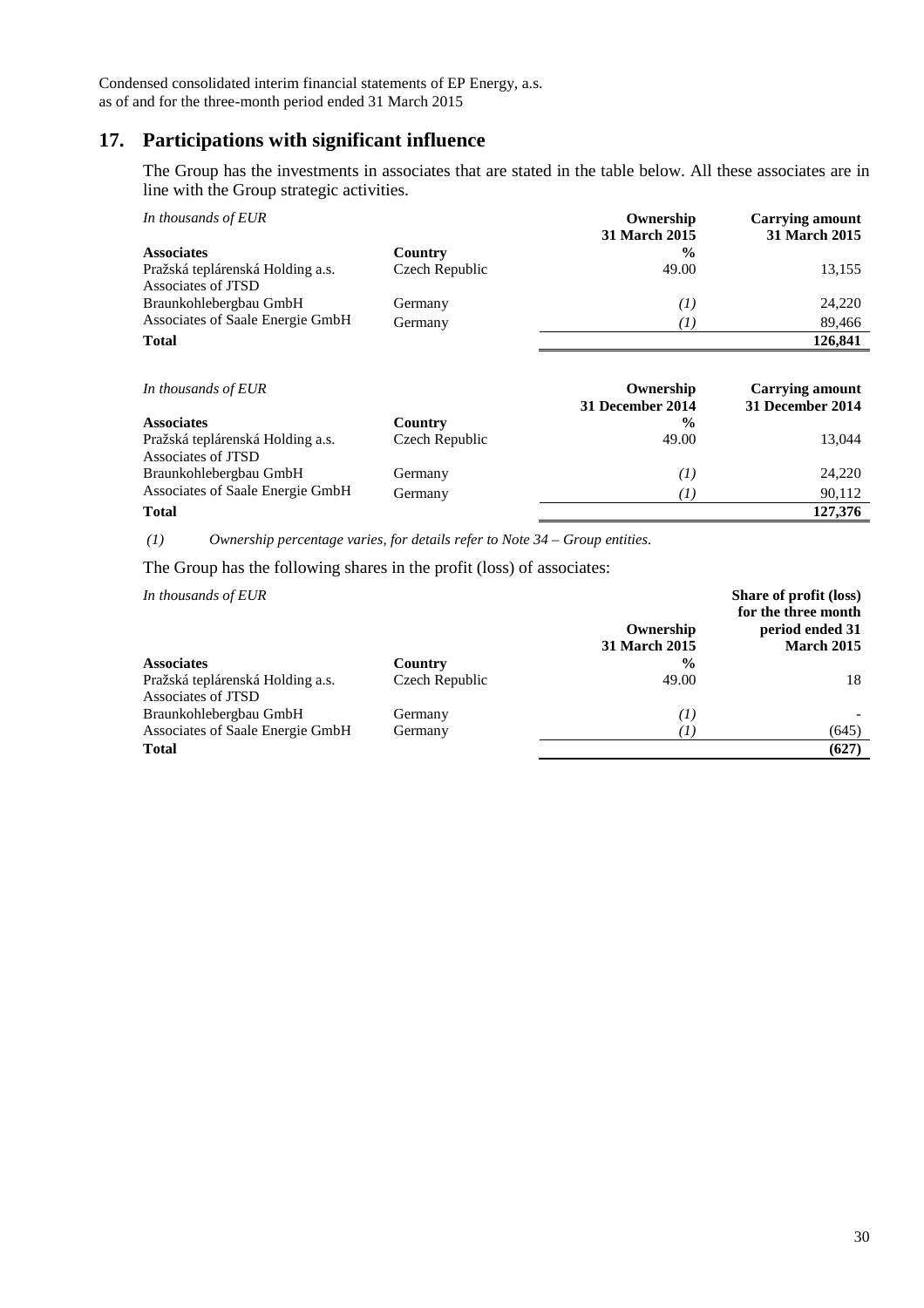*In thousands of EUR*

| In thousands of EUR                                    |                |                            | Share of profit (loss)<br>for the three month |
|--------------------------------------------------------|----------------|----------------------------|-----------------------------------------------|
|                                                        |                | Ownership<br>31 March 2014 | period ended 31<br>March 2014                 |
| <b>Associates</b>                                      | Country        | $\frac{6}{9}$              |                                               |
| Pražská teplárenská Holding a.s.<br>Associates of JTSD | Czech Republic | 49.00                      | 468                                           |
| Braunkohlebergbau GmbH                                 | Germany        | $\left( I\right)$          |                                               |
| Associates of Saale Energie GmbH                       | Germany        | $\left( I\right)$          | (542)                                         |
| <b>Total</b>                                           |                |                            | (74)                                          |

 *(1) Ownership percentage varies, for details refer to Note 34 – Group entities.*

Summary financial information for standalone associates presented at 100% as at and for the three month period ended 31 March 2015:

*In thousands of EUR* 

| <b>Associates</b>                     | <b>Revenue</b> | Profit<br>(loss) | <b>Other</b><br>compre-<br>hensive<br>income | <b>Total</b><br>compre-<br>hensive<br>income | Assets  | <b>Liabilities</b> | <b>Equity</b> |
|---------------------------------------|----------------|------------------|----------------------------------------------|----------------------------------------------|---------|--------------------|---------------|
| Pražská teplárenská Holding a.s.      | 136            | 37               | ۰                                            | 37                                           | 111,581 | 42                 | 111,539       |
| Kraftwerk Schkopau GbR <sup>(1)</sup> | 9,179          |                  |                                              | -                                            | 227,712 | 117,656            | 110,056       |
| Kraftwerk Schkopau                    |                |                  |                                              |                                              |         |                    |               |
| Betriebsgesellschaft GmbH(1)          | 25.594         | (1)              |                                              | (1)                                          | 10.411  | 10,383             | 28            |
| Mitteldeutsche Umwelt- und            |                |                  |                                              |                                              |         |                    |               |
| Entsorgung $GmbH^{(1)}$               | 13,159         | 1,281            |                                              | 1,281                                        | 67,141  | 39,470             | 27,671        |
| Fernwärme GmbH Hohenmölsen -          |                |                  |                                              |                                              |         |                    |               |
| Webau <sup>(1)</sup>                  | 1,606          | 305              | ۰                                            | 305                                          | 13,326  | 7,241              | 6,085         |
|                                       | 49,674         | 1,622            |                                              | 1,622                                        | 430,171 | 174,792            | 255,379       |

*In thousands of EUR*

|                                  | Non-current | <b>Current</b> | Non-current        | <b>Current</b>     |
|----------------------------------|-------------|----------------|--------------------|--------------------|
| <b>Associates</b>                | assets      | assets         | <b>liabilities</b> | <b>liabilities</b> |
| Pražská teplárenská Holding a.s. | 84,706      | 26,875         |                    | 42                 |
| Kraftwerk Schkopau GbR(1)        |             | 227,712        | 102.258            | 15,398             |
| Kraftwerk Schkopau               |             |                |                    |                    |
| Betriebsgesellschaft GmbH(1)     |             | 10.411         |                    | 10,383             |
| Mitteldeutsche Umwelt- und       |             |                |                    |                    |
| Entsorgung $GmbH^{(1)}$          | 39.103      | 28,038         | 23.374             | 16.096             |
| Fernwärme GmbH Hohenmölsen -     |             |                |                    |                    |
| Webau <sup>(1)</sup>             | 8.472       | 4,854          | 1,110              | 6,131              |
|                                  | 132.281     | 297,890        | 126,742            | 48,050             |

*(1) Data from standalone financial statements according to German GAAP.*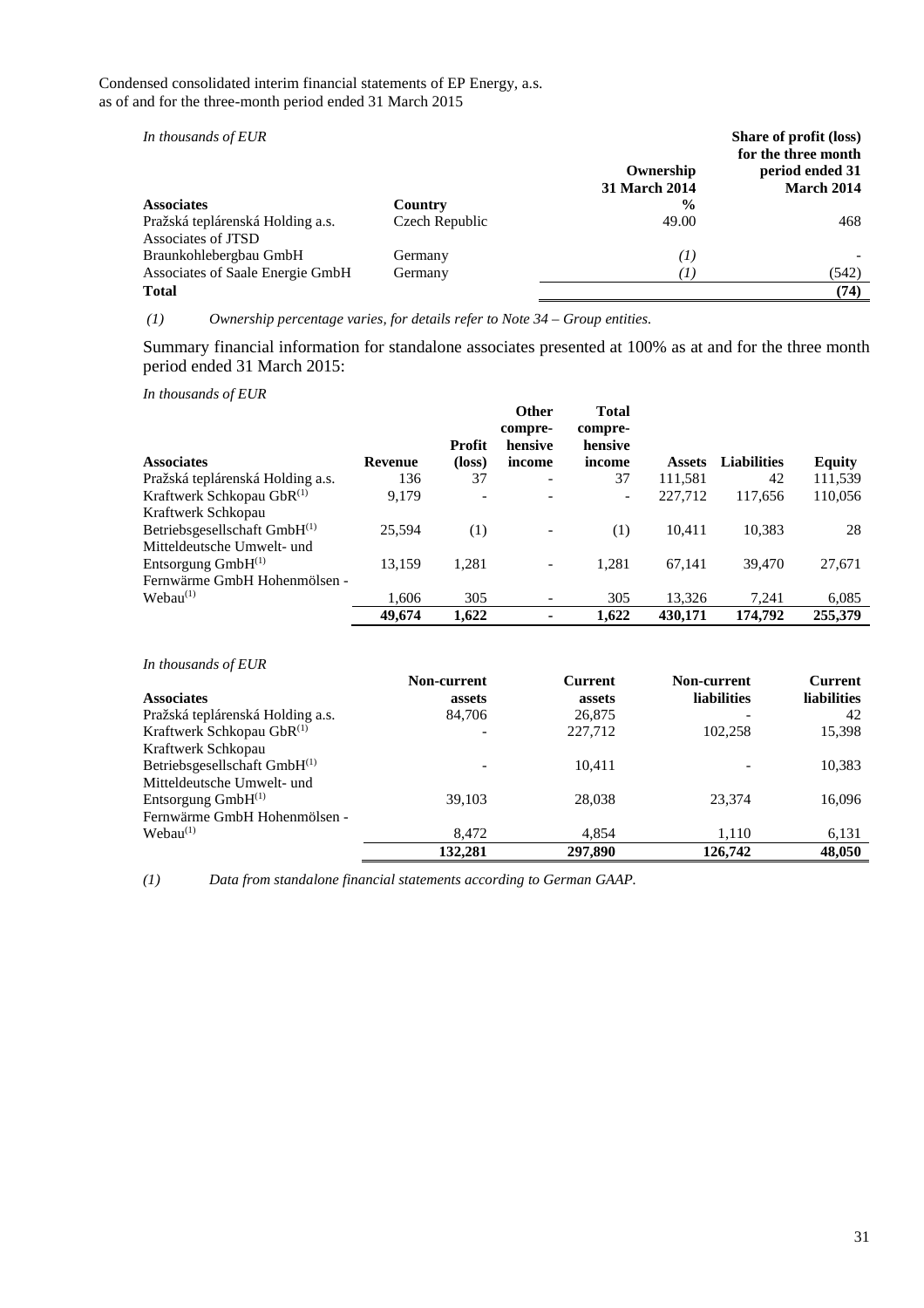Summary financial information for standalone associates presented at 100% as at and for the year ended 31 December 2014:

*In thousands of EUR* 

|                                       |         |           | <b>Other</b><br>compre-  | <b>Total</b><br>compre- |               |                    |               |
|---------------------------------------|---------|-----------|--------------------------|-------------------------|---------------|--------------------|---------------|
|                                       |         | Profit    | hensive                  | hensive                 |               |                    |               |
| <b>Associates</b>                     | Revenue | (loss)    | income                   | income                  | <b>Assets</b> | <b>Liabilities</b> | <b>Equity</b> |
| Pražská teplárenská Holding a.s.      | 27.648  | $*26.822$ | $\overline{\phantom{a}}$ | $*26.822$               | 110.761       | 44                 | 110.717       |
| Kraftwerk Schkopau GbR <sup>(1)</sup> | 36,716  | 6,266     | ۰                        | 6,266                   | 234,964       | 126,440            | 108,524       |
| Kraftwerk Schkopau                    |         |           |                          |                         |               |                    |               |
| Betriebsgesellschaft GmbH(1)          | 100.857 | 2         |                          | 2                       | 10.234        | 10,206             | 28            |
| Mitteldeutsche Umwelt- und            |         |           |                          |                         |               |                    |               |
| Entsorgung $GmbH^{(1)}$               | 47,662  | 3,080     | ۰                        | 3.080                   | 66,797        | 40.493             | 26,304        |
| Fernwärme GmbH Hohenmölsen -          |         |           |                          |                         |               |                    |               |
| Webau <sup>(1)</sup>                  | 4.609   | 191       | $\overline{\phantom{a}}$ | 191                     | 13.030        | 7.389              | 5,641         |
| Ingenieurbüro für Grundwasser         |         |           |                          |                         |               |                    |               |
| $GmbH^{(1)}$                          | 1,969   | 190       | $\overline{\phantom{a}}$ | 190                     | 1,259         | 688                | 571           |
|                                       | 219,461 | 36.551    | ۰                        | 36.551                  | 437,045       | 185,260            | 251,785       |

#### *In thousands of EUR*

|                                       | Non-current | <b>Current</b> | Non-current        | <b>Current</b>     |
|---------------------------------------|-------------|----------------|--------------------|--------------------|
| <b>Associates</b>                     | assets      | assets         | <b>liabilities</b> | <b>liabilities</b> |
| Pražská teplárenská Holding a.s.      | 84,111      | 26,650         |                    | 44                 |
| Kraftwerk Schkopau GbR <sup>(1)</sup> |             | 234,964        | 102,258            | 24,182             |
| Kraftwerk Schkopau                    |             |                |                    |                    |
| Betriebsgesellschaft GmbH(1)          |             | 10.234         |                    | 10,206             |
| Mitteldeutsche Umwelt- und            |             |                |                    |                    |
| Entsorgung $GmbH^{(1)}$               | 40.181      | 26,616         | 22,529             | 17,964             |
| Fernwärme GmbH Hohenmölsen -          |             |                |                    |                    |
| Webau <sup>(1)</sup>                  | 8.187       | 4.843          | 1.088              | 6,301              |
| Ingenieurbüro für Grundwasser         |             |                |                    |                    |
| $GmbH^{(1)}$                          | 702         | 557            |                    | 688                |
|                                       | 133,181     | 303,864        | 125,875            | 59.385             |

*\* Profit and Loss item represents primarily dividend income from an associate.* 

*(1) Data from standalone financial statements according to German GAAP.* 

## **18. Inventories**

| In thousands of EUR             | 31 March 2015 | 31 December 2014 |
|---------------------------------|---------------|------------------|
| Overburden                      | 25,504        | 25,504           |
| Raw material and supplies       | 23,920        | 23,167           |
| Fossil fuel                     | 18,170        | 24,039           |
| Spare parts                     | 3,893         | 3,758            |
| Work in progress                | 2,228         | 1.246            |
| Finished goods and merchandise  | 71            | 87               |
| Value adjustment to inventories | (754)         | (779)            |
| <b>Total</b>                    | 73,032        | 77,022           |

At 31 March 2015 inventories in the amount of EUR 24,577 thousand (31 December 2014: EUR 21,672 thousand) were subject to pledges.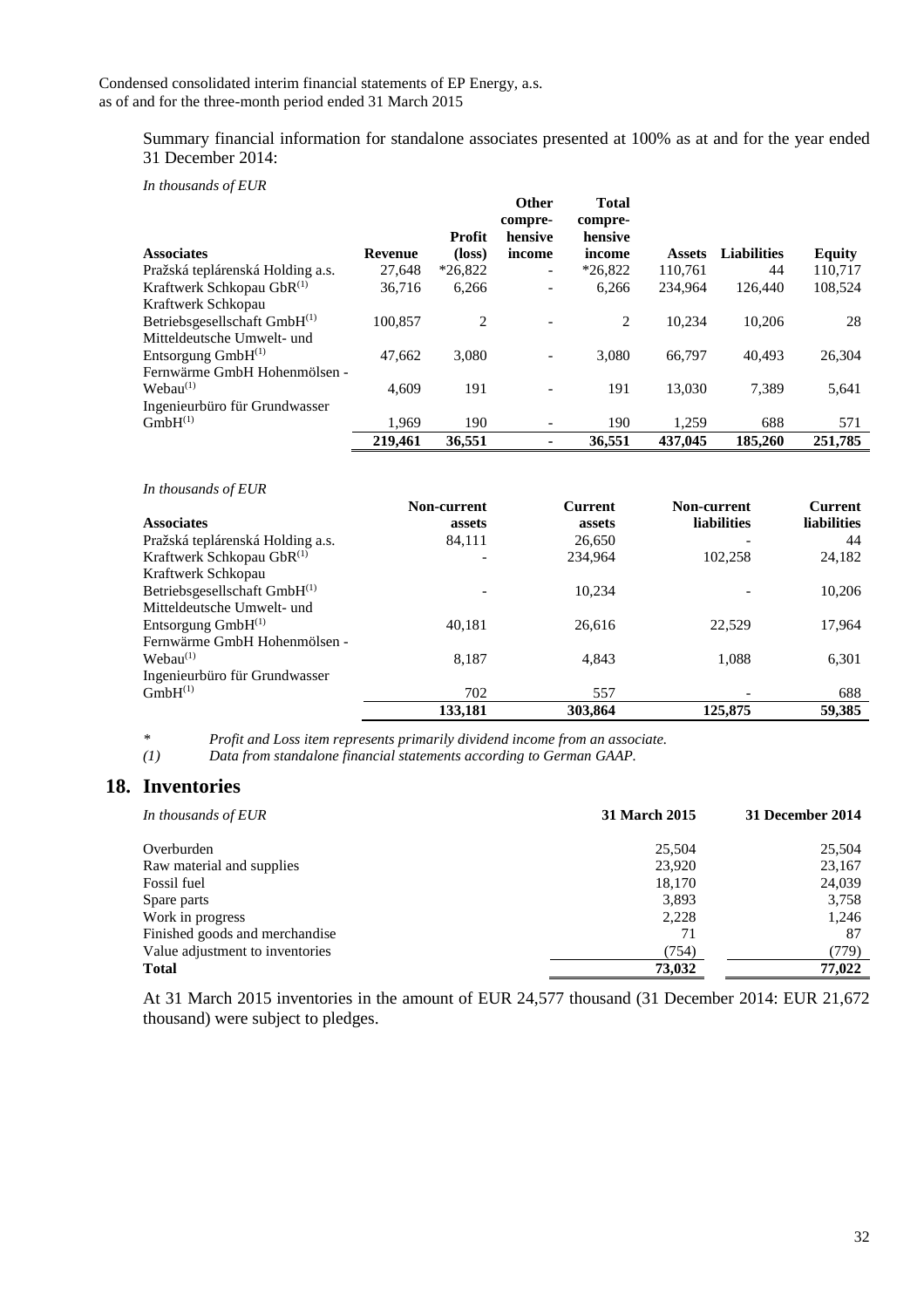## **19. Trade receivables and other assets**

| In thousands of EUR             | 31 March 2015 | 31 December 2014 |
|---------------------------------|---------------|------------------|
| Trade receivables               | 230,629       | 237,174          |
| Advance payments <sup>(1)</sup> | 61,911        | 54,542           |
| Accrued income                  | 44.434        | 41,531           |
| Estimated receivables           | 17,158        | 15,322           |
| Uninvoiced supplies             | 6,653         | 15,541           |
| Other receivables and assets    | 33,122        | 31,947           |
| Allowance for bad debts         | (10, 373)     | (10, 139)        |
| <b>Total</b>                    | 383,534       | 385,918          |
| Non-current                     | 4,493         | 28,999           |
| Current                         | 379,041       | 356,919          |
| <b>Total</b>                    | 383,534       | 385,918          |

*<sup>(1)</sup> This balance contains an amount of EUR 18,000 thousand which is advance payment for dividend paid to parent company. As final decision about profit distribution has not been approved by General Meeting yet, this dividend has been recognised as advance payment.* 

As at 31 December 2014 trade receivables with a carrying value of EUR 95,464 thousand (31 December 2014: EUR 87,391 thousand) were subject to pledges.

## **20. Cash and cash equivalents**

| In thousands of EUR         | 31 March 2015 | 31 December 2014 |
|-----------------------------|---------------|------------------|
| Current accounts with banks | 214.597       | 200,483          |
| Term deposits               | 4.726         | 338              |
| Cash on hand                | 155           | 157              |
| <b>Total</b>                | 219,478       | 200,978          |

Term deposits with original maturity of up to three months are classified as cash equivalents.

As at 31 March 2015 cash equivalents of EUR 76,330 thousand are subject to pledges (31 December 2014: EUR 102,203 thousand). According to the bond documentation cash balances at specific entities are pledged in favour of the bondholders in case the Company defaults on bonds payments. As such, the pledged cash is readily available to the EPE Group and does not represent restricted cash.

## **21. Tax receivables**

| In thousands of EUR            | 31 March 2015 | 31 December 2014 |
|--------------------------------|---------------|------------------|
| Value added tax receivables    | 15,588        | 12,287           |
| Current income tax receivables | 8,635         | 8,577            |
| Road tax receivables           | 25            |                  |
| Other tax receivables          | 591           | 574              |
| <b>Total</b>                   | 24,839        | 21,441           |
|                                |               |                  |

## **22. Assets and liabilities held for sale**

As of 31 March 2015 the balance of asset held for sale (EUR 23,582 thousand; 31 December 2014: EUR 26,131 thousand) and balance of liabilities held for sale (EUR 16,276 thousand; 31 December 2014: EUR 16,415 thousand) is represented by specific assets and liabilities of Stredoslovenska energetika, a.s.

## **23. Deferred tax assets and liabilities**

As at 31 March 2015 the net deferred tax liability amounts to EUR 226,589 thousand (31 December 2014: EUR 231,295 thousand) and comprises of deferred tax asset of EUR 10,298 thousand (31 December 2014: EUR 9,627 thousand) and deferred tax liability of EUR 236,887 thousand (31 December 2014: EUR 240,922 thousand).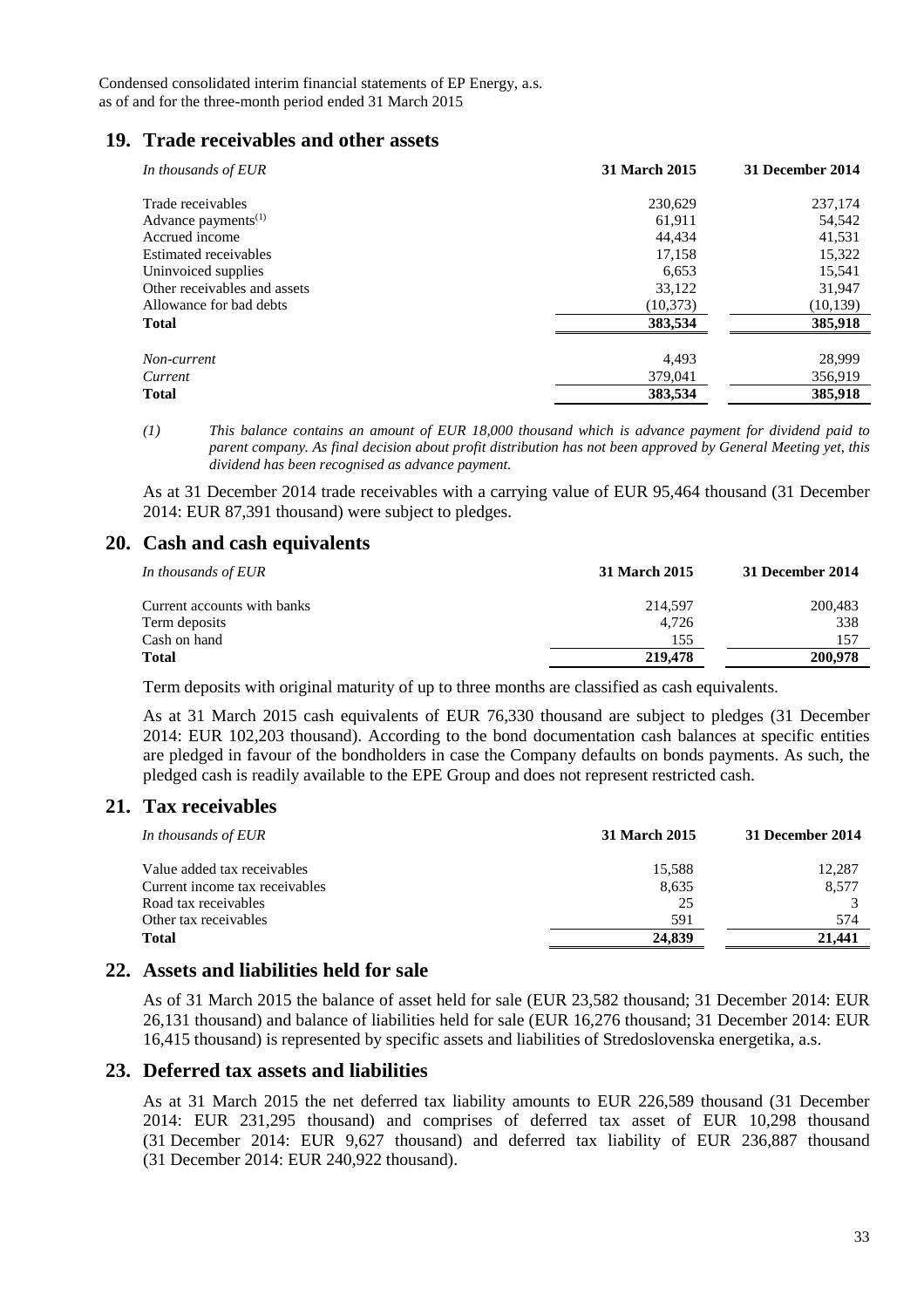## **24. Equity**

#### **Share capital and share premium**

The authorised, issued and fully paid share capital as of 31 March 2015 consisted of 19,549,548 ordinary shares with a par value of CZK 657 each (31 December 2014: 19,549,548 ordinary shares with a par value of CZK 1,001 each).

The shareholder is entitled to receive dividends and to cast 1 vote per 1 share of nominal value CZK 657, at meetings of the Company's shareholders.

| <b>31 March 2015</b> | <b>Number of shares</b><br><b>657 CZK</b> | Ownership<br>$\frac{6}{9}$ | Voting rights<br>$\frac{6}{9}$        |
|----------------------|-------------------------------------------|----------------------------|---------------------------------------|
| CE Energy, a.s.      | 19,549,548                                | 100.00                     | 100.00                                |
| <b>Total</b>         | 19,549,548                                | 100.00                     | 100.00                                |
| 31 December 2014     | <b>Number of shares</b><br>1,001 CZK      | Ownership<br>$\frac{6}{6}$ | <b>Voting rights</b><br>$\frac{6}{9}$ |
| CE Energy, a.s.      | 19,549,548                                | 100.00                     | 100.00                                |
| <b>Total</b>         | 19,549,548                                | 100.00                     | 100.00                                |

The reconciliation of the number of shares outstanding at the beginning and at the end of the period is hereby provided.

|                                                             | Number of shares |                  |
|-------------------------------------------------------------|------------------|------------------|
|                                                             | 31 March 2015    | 31 December 2014 |
| Shares outstanding at the beginning of the period           | 19,549,548       | 19,549,548       |
| Shares outstanding at the end of the period                 | 19,549,548       | 19,549,548       |
| Reserves recognised in equity comprise the following items: |                  |                  |
| In thousands of EUR                                         | 31 March 2015    | 31 December 2014 |
| Non-distributable reserves                                  | 798              | 798              |
| Fair value reserve                                          | (9,705)          | (9,705)          |
| <b>Translation reserve</b>                                  | (45,370)         | (46,508)         |
| Hedging reserve                                             | (79, 959)        | (85,715)         |
| Other capital reserves                                      | (320, 210)       | (320, 210)       |
| <b>Total</b>                                                | (454, 446)       | (461,340)        |
| Other capital funds from capital contributions              | 22,538           | 22,538           |
| <b>Reserves</b>                                             | (431,908)        | (438, 802)       |

#### **Non-distributable reserves**

The creation of a legal reserve fund in the Czech Republic was prior to 1 January 2014 required at a minimum of 20% (10% for limited liability companies) of net profit (annually) and up to a minimum of 10% (5% for limited liability companies) of the registered share capital (cumulative balance). The legal reserve fund could have only been used to cover losses of the Company and may not have been distributed as a dividend. The calculation of the legal reserve was based on local statutory regulations. The legal reserve of EUR 798 thousand was reported as at 31 March 2015 (31 December 2014: EUR 798 thousand). From 1 January 2014, in relation to the newly enacted legislation, legal reserve fund and its creation are no longer, under certain circumstances, obligatory. Similarly, legal reserve fund can be from 1 January 2014, under certain conditions, distributed in a form of dividend.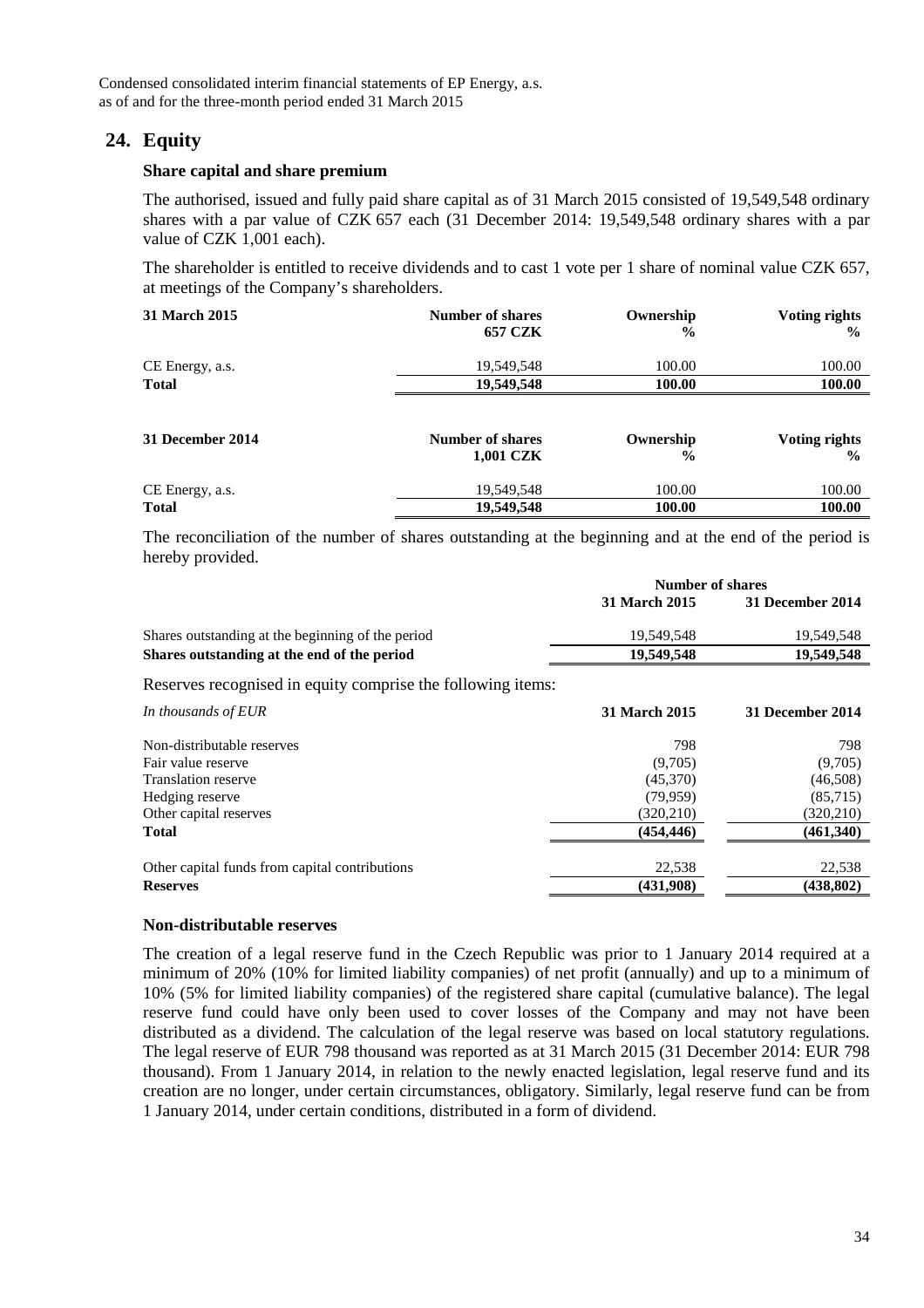#### **Translation reserve**

The translation reserve comprises all foreign exchange differences arising from the translation of the financial statements of foreign operations of the Group and translation of the consolidated financial statements to presentation currency.

#### **Other capital reserves**

In 2009 the Group accounted for pricing differences that arose both from establishment of the Group as at 10 August 2009 and acquisition of certain new subsidiaries in the subsequent periods prior to 31 December 2010. Such subsidiaries were acquired under common control of Energetický a průmyslový holding, a.s. and therefore excluded from scope of IFRS 3, which defines recognition of goodwill raised from business combinations as the excess of the cost of an acquisition over the fair value of the Group's share of the net identifiable assets, liabilities and contingent liabilities of the acquired subsidiary. Acquirees under common control are recorded at the book value, which is presented in the consolidated financial statements of Energetický a průmyslový holding, a.s. (i.e. including historical goodwill less potential impairment). The difference between the cost of acquisition, carrying values of net assets and original goodwill carried forward as at the acquisition date was recorded in consolidated equity as pricing differences.

In 2010 other capital reserves decreased by EUR 47,385 thousand in relation to the disposal of Pražská energetika, a.s. (associate), previously acquired under common control. The amount corresponds to pricing differences assigned directly to the disposed associate and its direct parent company (Honor Invest, a.s.). The increase in other capital reserves was recognised against retained earnings.

In 2011 other capital reserves decreased by EUR 31,557 thousand in relation to the acquisition of LIGNITE INVESTMENTS 1 LIMITED which was contributed by EPH to the Company's share capital.

In 2013 other capital reserves decreased by EUR 1,047 thousand in relation to the disposal of 47.06% share in PRVNÍ MOSTECKÁ a.s. as a part of the step acquisition process and the increase in share capital originating from the revaluation of Czech Energy Holding, a.s. during the merger with EP Energy, a.s.

## **Hedging reserves**

The effective portion of fair value changes in financial derivatives designated as cash flow hedges are recognised in equity. The balance as at 31 March 2015 represents primarily derivative agreements to hedge an interest rate concluded by POWERSUN a.s. and an electricity price and a foreign exchange rate concluded by EP ENERGY TRADING, a.s. and an effect from a cash flow hedge recognised on the EPE Group level (for more details please refer to Note 30 – Financial instruments).

## **25. Earnings per share**

## **Basic earnings per share**

Basic earnings per share in EUR per 1 share of CZK 657 (31 March 2014: in EUR per 1 share of CZK 1,001) nominal value is 2.10 (31 March 2014: 2.14).

The calculation of basic earnings per share as at 31 March 2015 was based on profit attributable to ordinary shareholders of EUR 40,967 thousand, and a weighted average number of ordinary shares outstanding of 19,550 thousand.

The calculation of basic earnings per share as at 31 March 2014 was based on profit attributable to ordinary shareholders of EUR 41,876 thousand, and a weighted average number of ordinary shares outstanding of 19,550 thousand.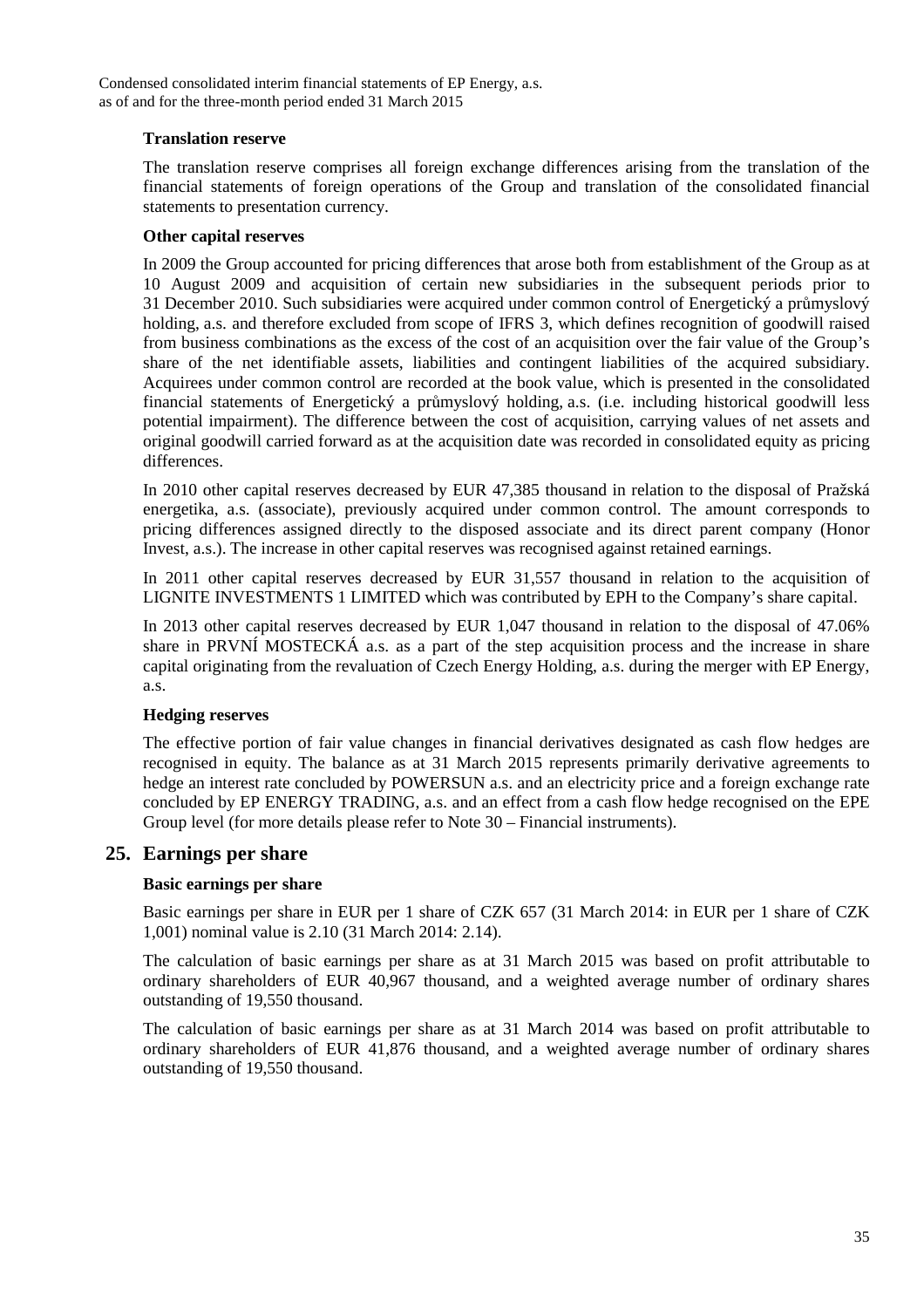#### **Weighted average number of ordinary shares as at 31 March 2015**

| In thousands of pieces                                          | <b>Nominal</b> | Weighted |
|-----------------------------------------------------------------|----------------|----------|
| Issued ordinary shares at 10 August 2009 (1 share/CZK 1,000)    | 5,020          | 5,020    |
| Issued ordinary shares at 9 October 2009 (1 share/CZK 1,000)    | 8,136          | 8,136    |
| Issued ordinary shares at 1 September 2010 (1 share/CZK 1,000)  | 399            | 399      |
| Issued ordinary shares at 20 September 2010 (1 share/CZK 1,000) | 4.162          | 4,162    |
| Issued ordinary shares at 31 December 2010 (1 share/CZK 1,000)  | 933            | 933      |
| Issued ordinary shares at 28 June 2011 (1 share/CZK 1,000)      | 770            | 770      |
| Issued ordinary shares at 26 August 2013 (1 share/CZK 1,000)    | 30             | 30       |
| Issued ordinary shares at 18 December 2013 (1 share/CZK 1,000)  | 100            | 100      |
| Decrease of share capital – all shares adjusted to CZK 657      |                |          |
| <b>Total</b>                                                    | 19.550         | 19.550   |

#### **Weighted average number of ordinary shares as at 31 March 2014**

| In thousands of pieces                                          | <b>Nominal</b> | Weighted |
|-----------------------------------------------------------------|----------------|----------|
| Issued ordinary shares at 10 August 2009 (1 share/CZK 1,000)    | 5,020          | 5,020    |
| Issued ordinary shares at 9 October 2009 (1 share/CZK 1,000)    | 8.136          | 8,136    |
| Issued ordinary shares at 1 September 2010 (1 share/CZK 1,000)  | 399            | 399      |
| Issued ordinary shares at 20 September 2010 (1 share/CZK 1,000) | 4.162          | 4,162    |
| Issued ordinary shares at 31 December 2010 (1 share/CZK 1,000)  | 933            | 933      |
| Issued ordinary shares at 28 June 2011 (1 share/CZK 1,000)      | 770            | 770      |
| Issued ordinary shares at 26 August 2013 (1 share/CZK 1,000)    | 30             | 30       |
| Issued ordinary shares at 18 December 2013 (1 share/CZK 1,000)  | 100            | 100      |
| <b>Total</b>                                                    | 19.550         | 19.550   |

#### **Dilutive earnings per share**

As the Group issued no convertible debentures or other financial instruments with dilutive potential effects on ordinary share, diluted earnings per share is the same as basic earnings per share.

#### **26. Non-controlling interest**

| In thousands of EUR                         | 31 March 2015 | 31 December 2014 |
|---------------------------------------------|---------------|------------------|
| Stredoslovenská energetika, a.s.            | 387.304       | 373,400          |
| Pražská teplárenská a.s.                    | 91.725        | 87,522           |
| EP Cargo a.s.                               | 1,572         | 1,348            |
| Norddeutsche Geselschaft zur Ablagerung von |               |                  |
| Mineralstoffen mbH                          | 1,287         | 1,287            |
| AISE, s.r.o.                                | 315           | 290              |
| EOP & HOKA s.r.o.                           | 6             | $\overline{4}$   |
| Claymore Equity, s.r.o.                     | (62)          | (60)             |
| VTE Pchery, s.r.o.                          | (122)         | (198)            |
| Alternative Energy, s.r.o.                  | (1,460)       | (1,418)          |
| Total                                       | 480,565       | 462,175          |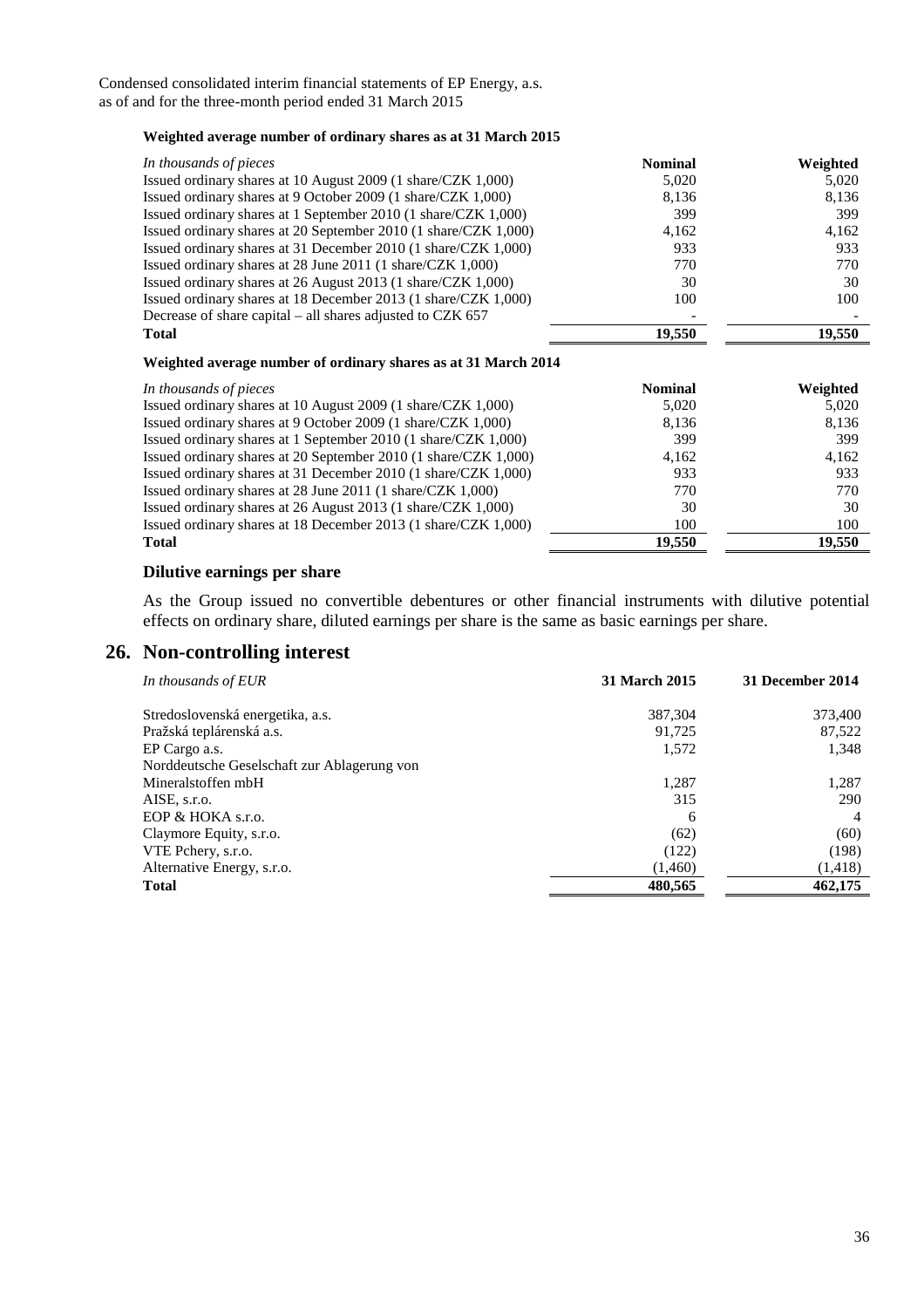## **27. Loans and borrowings**

| In thousands of EUR                                         | <b>31 March 2015</b> | 31 December 2014 |
|-------------------------------------------------------------|----------------------|------------------|
| Issued debentures at amortised cost                         | 1,108,895            | 1,094,298        |
| Loans payable to credit institutions                        | 197,837              | 199,335          |
| Loans payable to other than credit institutions             | 15,150               | 15.124           |
| of which owed to the parent company/ultimate parent company | 2,505                | 2,462            |
| of which owed to other related companies                    | 12,639               | 12,656           |
| Liabilities from financial leases                           | 1,228                | 867              |
| Bank overdraft                                              |                      | 59,123           |
| Revolving credit facility                                   |                      | 25,011           |
| <b>Total</b>                                                | 1,323,110            | 1,393,758        |
| Non-current                                                 | 1,266,947            | 1,267,328        |
| of which owed to other related companies                    |                      | 12,452           |
| Current                                                     | 56,163               | 126,430          |
| of which owed to the parent company/ultimate parent company | 2,505                | 2,462            |
| of which owed to other related companies                    | 12,639               | 204              |
| <b>Total</b>                                                | 1,323,110            | 1,393,758        |

## **28. Provisions**

| In thousands of EUR           | Em-<br>ployee<br>benefits | Warran-<br>ties          | <b>Provision</b><br>for<br>emission<br>rights | <b>Provision for</b><br>lawsuits and<br>litigations | <b>Provision for</b><br>restoration and<br>decommissioning | <b>Other</b> | <b>Total</b>      |
|-------------------------------|---------------------------|--------------------------|-----------------------------------------------|-----------------------------------------------------|------------------------------------------------------------|--------------|-------------------|
| <b>Balance at 1 January</b>   |                           |                          |                                               |                                                     |                                                            |              |                   |
| 2015                          | 91,112                    | 186                      | 36,250                                        | 175                                                 | 313,540                                                    | 2,232        | 443,495           |
| Provisions made during        |                           |                          |                                               |                                                     |                                                            |              |                   |
| the period                    | 2,875                     | $\overline{\phantom{a}}$ | 11,604                                        |                                                     | 107                                                        | 523          | 15,109            |
| Provisions used during        |                           |                          |                                               |                                                     |                                                            |              |                   |
| the period                    | (3,759)                   | $\overline{\phantom{a}}$ | (19, 584)                                     |                                                     | (476)                                                      | (5)          | (23, 824)         |
| Provisions reversed           |                           |                          |                                               |                                                     |                                                            |              |                   |
| during the period             | (180)                     |                          |                                               |                                                     | (137)                                                      | (97)         | (414)             |
| Unwinding of discount*        | 659                       |                          |                                               |                                                     | 2,119                                                      |              | 2,778             |
| Effects of movements          |                           |                          |                                               |                                                     |                                                            |              |                   |
| in foreign exchange           |                           |                          |                                               |                                                     |                                                            |              |                   |
| rates                         | 23                        |                          | 94                                            |                                                     | 3                                                          | 4            | 125               |
| <b>Balance at</b>             |                           |                          |                                               |                                                     |                                                            |              |                   |
| <b>31 March 2015</b>          | 90,730                    | 187                      | 28,364                                        | 175                                                 | 315,156                                                    | 2,657        | 437,269           |
| Non-current<br><b>Current</b> | 46,430<br>44,300          | 187                      | 28,364                                        | 76<br>99                                            | 314,613<br>543                                             | 461<br>2,196 | 361,580<br>75,689 |

*\* Unwinding of discount is included in interest expense.*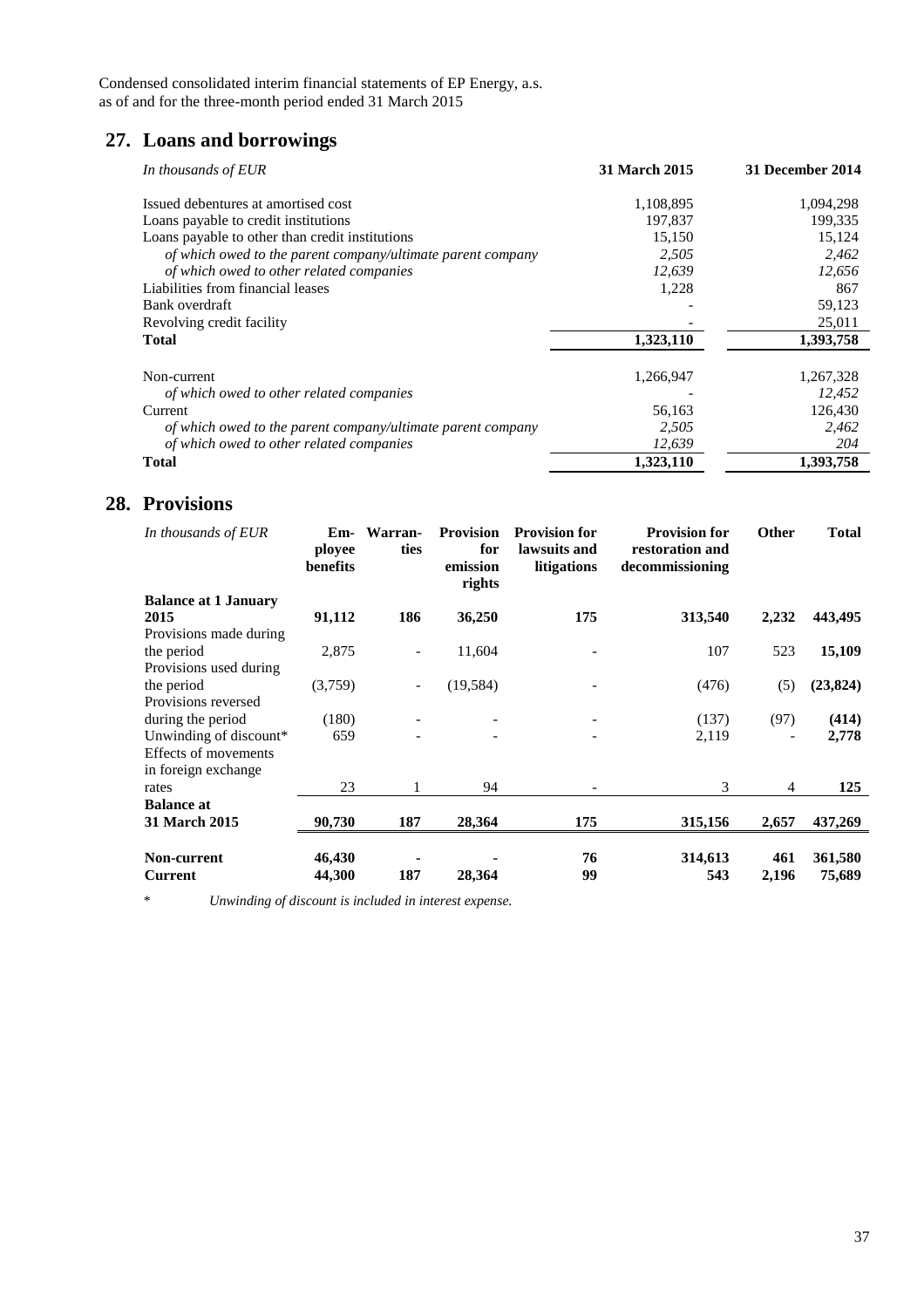| In thousands of EUR           | Emp-<br>loyee<br>benefits | Warr-<br>anties          | <b>Provision</b><br>for<br>emission<br>rights | <b>Provision</b><br>for lawsuits<br>and<br>litigations | <b>Provision for</b><br>restoration and<br>decommissioning | <b>Other</b> | <b>Total</b>      |
|-------------------------------|---------------------------|--------------------------|-----------------------------------------------|--------------------------------------------------------|------------------------------------------------------------|--------------|-------------------|
| <b>Balance at 1 January</b>   |                           |                          |                                               |                                                        |                                                            |              |                   |
| 2014                          | 89,919                    | 199                      | 40,540                                        | 1,381                                                  | 295,400                                                    | 5,506        | 432,945           |
| Provisions made during        |                           |                          |                                               |                                                        |                                                            |              |                   |
| the period                    | 3,582                     |                          | 8,569                                         |                                                        | 175                                                        | 660          | 12,986            |
| Provisions used during        |                           |                          |                                               |                                                        |                                                            |              |                   |
| the period                    | (4,402)                   | $\overline{\phantom{a}}$ | (5,565)                                       |                                                        | (5,865)                                                    | (1,997)      | (17, 829)         |
| Provisions reversed           |                           |                          |                                               |                                                        |                                                            |              |                   |
| during the period             | (46)                      |                          |                                               |                                                        | ۰                                                          | (27)         | (73)              |
| Effects of movements in       |                           |                          |                                               |                                                        |                                                            |              |                   |
| foreign exchange rates        | (2)                       |                          | (16)                                          | $\qquad \qquad \blacksquare$                           | (1)                                                        | (2)          | (21)              |
| Unwind of discount*           | 652                       |                          |                                               |                                                        | 3,153                                                      |              | 3,805             |
| Transfer                      |                           | (49)                     | ٠                                             |                                                        |                                                            | 49           |                   |
| <b>Balance at</b>             |                           |                          |                                               |                                                        |                                                            |              |                   |
| <b>31 March 2014</b>          | 89,703                    | 150                      | 43,528                                        | 1,381                                                  | 292,862                                                    | 4,189        | 431,813           |
| Non-current<br><b>Current</b> | 42,541<br>47,162          | 150                      | 43,528                                        | 82<br>1,299                                            | 292,534<br>328                                             | 462<br>3,727 | 335,619<br>96,194 |

*\* Unwinding of discount is included in interest expense.* 

Accounting for provisions involves frequent use of estimates, such as probability of occurrence of uncertain events or calculation of the expected outcome. Such estimates are based on past experience, statistical models and professional judgment.

#### **Employee benefits**

The Group recorded a significant amount as provision for long-term employee benefits related to its employees. Valuations of these provisions are sensitive to assumptions used in the calculations, such as future salary and benefit levels, discount rates, employee leaving rate, late retirement rate, mortality and life expectancy. The management considered various estimated factors and how these estimates would impact the recognised provision. As a result of this analysis, no significant variances to the recorded provision are expected.

The provision for employee benefits in the amount of EUR 90,730 thousand (31 December 2014: EUR 91,112 thousand) was recorded by Mitteldeutsche Braunkohlengesellschaft GmbH, United Energy, a.s., Elektrárny Opatovice, a.s., Pražská teplárenská a.s., Stredoslovenská energetika, a.s. and Helmstedter Revier GhmH.

#### **Provision for emission rights**

Provision for emission rights is recognised regularly during the year based on the estimated number of tonnes of CO2 emitted. It is measured at the best estimate of the expenditure required to settle the present obligation at the end of the reporting period.

#### **Provision for lawsuits**

A provision of EUR 175 thousand (31 December 2014: EUR 175 thousand) was recorded by Stredoslovenská energetika, a.s. and Pražská teplárenská a.s. For further details refer to Note 35 – Litigations and Claims.

As disclosed in Note 35 – Litigations and Claims, there are other legal proceedings in which the Group is involved whose results cannot be reliably estimated as at the date of the preparation of these condensed consolidated interim financial statements, and therefore no provision was recorded as at 31 March 2015 and 31 December 2014.

#### **Provision for restructuring, restoration and decommissioning**

According to the German Federal Mining Law, a mining company is obliged to re-cultivate/reclaim all the land used for mining purposes after discontinuation of mining operations. The requirements to be met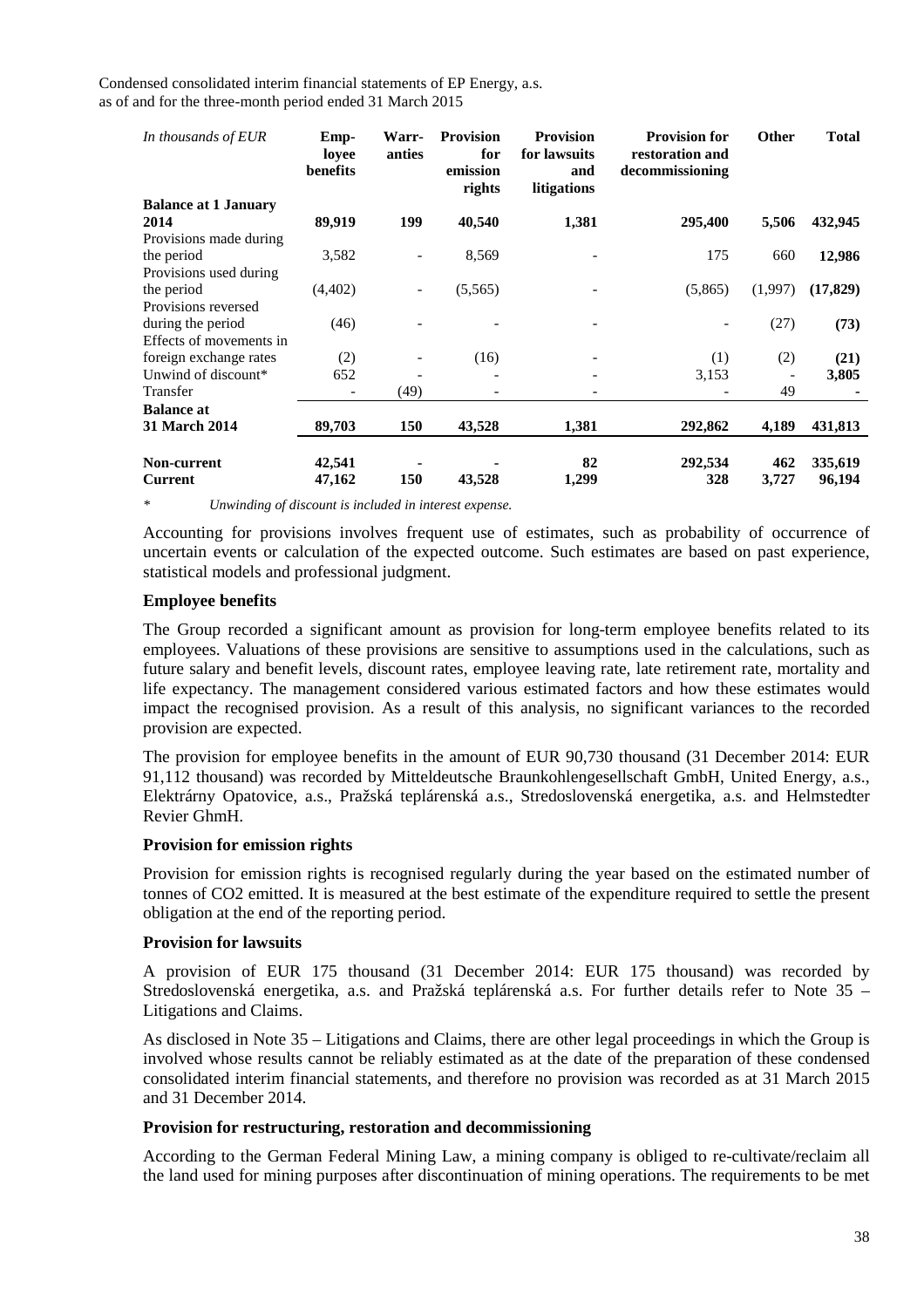for this purpose are set forth in a comprehensive framework operations plan and compliance is monitored by the mining authorities.

The following expense items are considered:

- Dewatering and flooding expenses
- Creation and stability of slope systems
- Soil preparation and treatment for subsequent agricultural and forest use
- Removal of all technical plants and equipment

## **29. Deferred income**

| In thousands of EUR                   | 31 March 2015 | 31 December 2014 |
|---------------------------------------|---------------|------------------|
| Government grants                     | 31,337        | 30,171           |
| Government grants for emission rights | 9,358         |                  |
| Other deferred income                 | 37,921        | 37,840           |
| <b>Total</b>                          | 78,616        | 68,011           |
| Non-current                           | 57,332        | 63,996           |
| Current                               | 21,284        | 4,015            |
| <b>Total</b>                          | 78,616        | 68,011           |

Balance of government grants in amount of EUR 31,337 thousand is mainly represented by Elektrárny Opatovice, a.s. of EUR 22,859 thousand (31 December 2014: EUR 22,857) and Alternative Energy, s.r.o. of EUR 5,173 thousand (31 December 2014: EUR 5,270 thousand). These companies were provided with government grants to reduce emission pollutions and to build a biogas facility.

Balance of other deferred income in amount of EUR 36,625 thousand (31 December 2014: EUR 36,550 thousand) is represented by Stredoslovenská energetika, a.s. This balance consists of deferred income related to the following items: fee for grid connection paid by customers (EUR 23,425 thousand; 31 December 2014: EUR 23,165 thousand), contributions for the acquisitions of tangible assets paid by customers (EUR 4,028 thousand; 31 December 2014: EUR 3,939 thousand), property acquired free-ofcharge (EUR 5,463 thousand; 31 December 2014: EUR 5,683 thousand) and contributions paid by customers for the restoration of tangible assets related to distribution network (EUR 3,709 thousand; 31 December 2014: 3,763 thousand).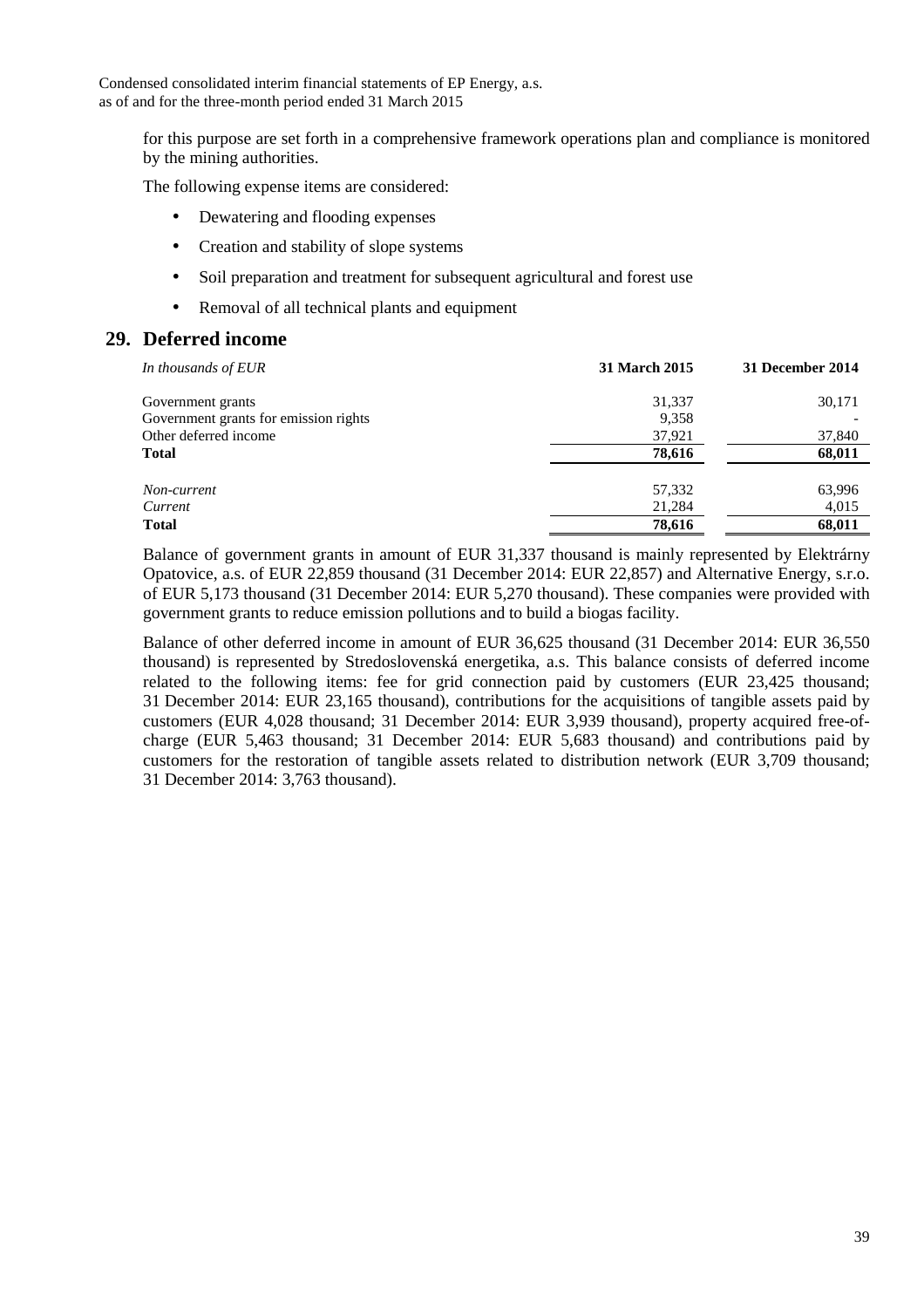## **30. Financial instruments**

#### **Financial instruments and other financial assets**

| In thousands of EUR                                         | <b>31 March 2015</b> | <b>31 December 2014</b> |
|-------------------------------------------------------------|----------------------|-------------------------|
| Assets carried at amortised cost                            |                      |                         |
| Loans to other than credit institutions                     | 362,521              | 600,281                 |
| of which owed by the parent company/ultimate parent company | 309,347              | 548,115                 |
| of which owed by other Group related companies              | 5,620                | 5,581                   |
| Shares available for sale held at cost                      | 2,625                | 2,598                   |
| Other equity instruments                                    | 490                  | 487                     |
| <b>Total</b>                                                | 365,636              | 603,366                 |
| Assets carried at fair value                                |                      |                         |
| Currency forwards                                           | 5,843                | 7,076                   |
| Commodity derivatives for trading                           | 1,843                | 264                     |
| Equity options for trading                                  | 222                  | 220                     |
| Currency options for trading                                |                      | 159                     |
| <b>Total</b>                                                | 7,908                | 7,719                   |
| Non-current                                                 | 8,357                | 57,152                  |
| Current                                                     | 365,187              | 553,933                 |
| <b>Total</b>                                                | 373,544              | 611,085                 |
| Financial instruments and other financial liabilities       |                      |                         |
| In thousands of EUR                                         | 31 March 2015        | <b>31 December 2014</b> |
| Liabilities carried at amortized costs                      |                      |                         |
| Issued bills of exchange at amortized costs                 | 14                   |                         |
| <b>Total</b>                                                | 14                   |                         |
| Liabilities carried at fair value                           |                      |                         |
| Currency forwards                                           | 230                  | 659                     |
| Interest rate swaps                                         | 451                  | 491                     |
| Commodity derivatives                                       | 67                   | 360                     |
| <b>Total</b>                                                | 748                  | 1,510                   |
| Non-current                                                 | 14                   | 680                     |
| Current                                                     | 748                  | 830                     |
| <b>Total</b>                                                | 762                  | 1,510                   |

Fair values and respective nominal amounts of derivatives are disclosed in the following table.

| In thousands of EUR                      | 31 March<br>2015 | 31 March<br>2015 | 31 March<br>2015  | 31 March<br>2015  |
|------------------------------------------|------------------|------------------|-------------------|-------------------|
|                                          | <b>Nominal</b>   | <b>Nominal</b>   | <b>Fair value</b> | <b>Fair value</b> |
|                                          | amount buy       | amount sell      | buy               | sell              |
| Currency forwards                        | 204,047          | (198,019)        | 5,843             | (230)             |
| Commodity derivatives - futures/forwards | 357,419          | (356, 456)       |                   | (67)              |
| Currency options                         |                  |                  | 1,843             |                   |
| Equity options                           |                  |                  | 222               |                   |
| Interest rate swaps $(IRS)^{(1)}$        | 14.504           |                  |                   | (451)             |
| <b>Total</b>                             | 575,970          | (554, 475)       | 7.908             | (748)             |

*(1) Nominal amounts include only forward part of swaps.*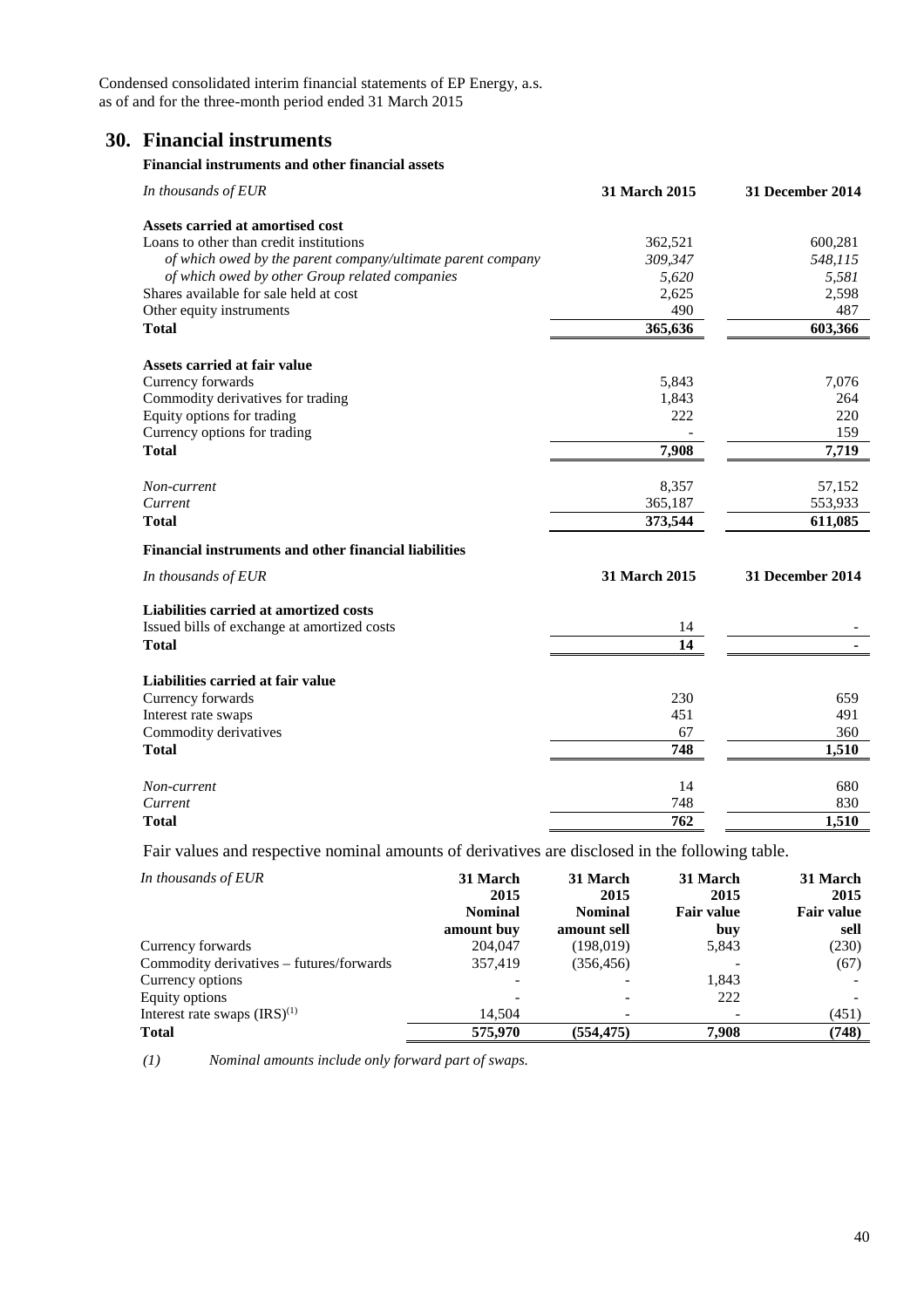| In thousands of EUR                      | 31 December<br>2014<br><b>Nominal</b><br>amount buy | 31 December<br>2014<br><b>Nominal</b><br>amount sell | 31 December<br>2014<br><b>Fair value</b><br>buy | 31 December<br>2014<br><b>Fair value</b><br>sell |
|------------------------------------------|-----------------------------------------------------|------------------------------------------------------|-------------------------------------------------|--------------------------------------------------|
| Currency forwards                        | 232,524                                             | (225, 643)                                           | 7,076                                           | (659)                                            |
| Commodity derivatives – futures/forwards | 372,580                                             | (372,918)                                            | 264                                             | (360)                                            |
| Equity options                           |                                                     |                                                      | 220                                             |                                                  |
| Currency options                         |                                                     |                                                      | 159                                             |                                                  |
| Interest rate swaps $(IRS)^{(1)}$        | 14.402                                              |                                                      |                                                 | (491)                                            |
| <b>Total</b>                             | 619,506                                             | (598, 561)                                           | 7,719                                           | (1,510)                                          |

*(1) Nominal amounts include only forward part of swaps.* 

#### **Fair value hierarchy for financial instruments carried at fair value**

Financial instruments carried at fair value are measured based on quoted market prices at the reporting date. If the market for a financial instrument is not active, fair value is established using valuation techniques. In applying valuation techniques, management uses estimates and assumptions that are consistent with available information that market participants would use in setting a price for the financial instrument.

|                                              |                | 2015           |         |              |
|----------------------------------------------|----------------|----------------|---------|--------------|
| In thousands of EUR                          | <b>Level 1</b> | <b>Level 2</b> | Level 3 | <b>Total</b> |
| Financial assets carried at fair value:      |                |                |         |              |
| Currency forwards                            |                | 5,843          |         | 5,843        |
| Commodity derivatives for trading            |                | 1,843          |         | 1,843        |
| Equity options                               |                | 222            |         | 222          |
| Currency options                             |                |                |         |              |
| <b>Total</b>                                 |                | 7,908          |         | 7,908        |
| Financial liabilities carried at fair value: |                |                |         |              |
| Interest rate swaps                          |                | 451            |         | 451          |
| Currency forwards                            |                | 230            |         | 230          |
| Commodity derivatives                        |                | 67             |         | 67           |
| <b>Total</b>                                 |                | 748            |         | 748          |

|                                              |         | 2014    |         |            |
|----------------------------------------------|---------|---------|---------|------------|
| In thousands of EUR                          | Level 1 | Level 2 | Level 3 | Total      |
| Financial assets carried at fair value:      |         |         |         |            |
| Currency forwards                            |         | 7.076   |         | 7,076      |
| Commodity derivatives for trading            |         | 264     |         | 264        |
| Equity options                               |         | 220     |         | <b>220</b> |
| Currency options                             |         | 159     |         | 159        |
| <b>Total</b>                                 |         | 7,719   |         | 7,719      |
| Financial liabilities carried at fair value: |         |         |         |            |
| Currency forwards                            |         | 659     |         | 659        |
| Interest rate swaps                          |         | 491     |         | 491        |
| Commodity derivatives                        |         | 360     |         | 360        |
| <b>Total</b>                                 |         | 1,510   |         | 1.510      |

There were no transfers between fair value levels in either 2015 or 2014.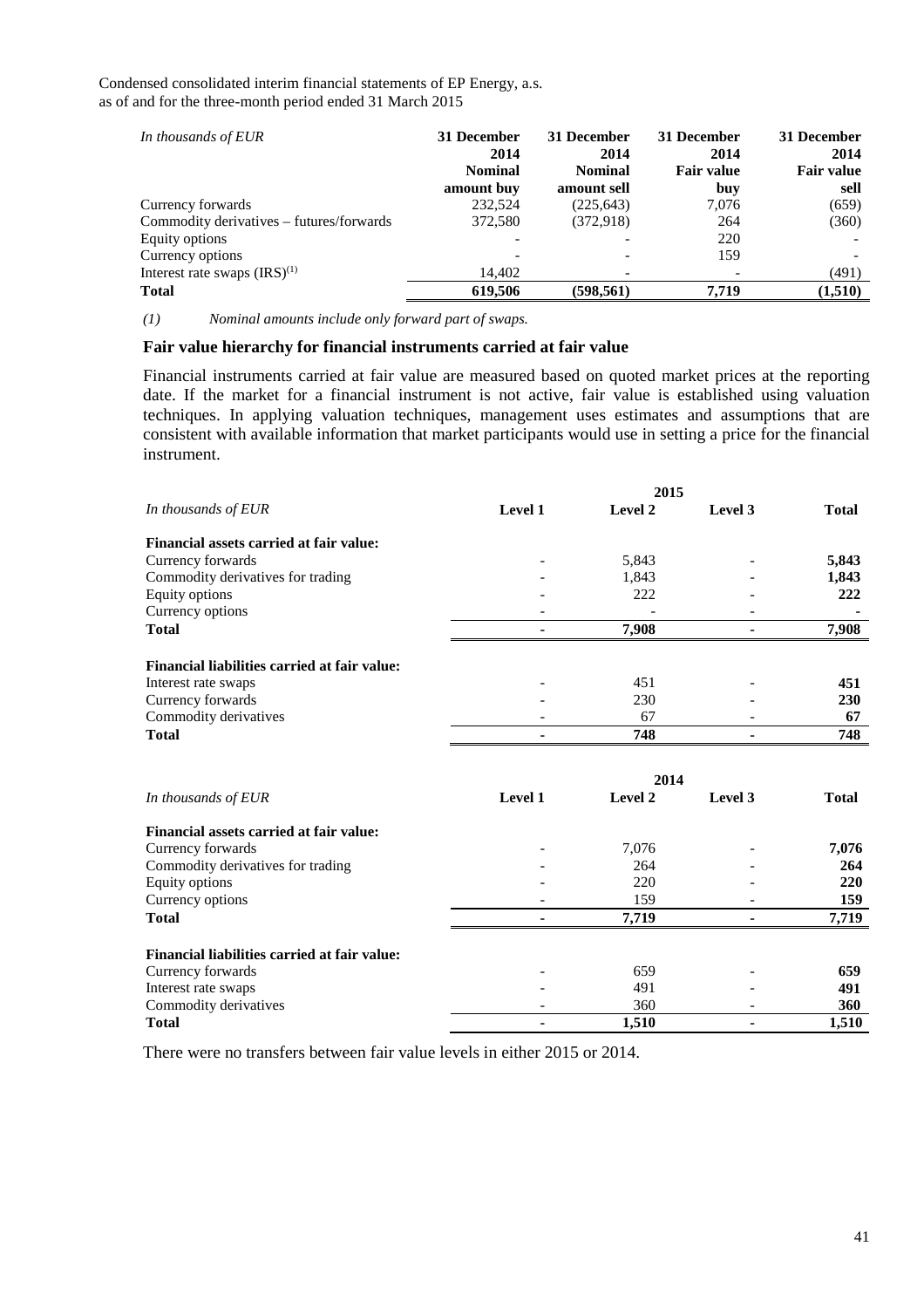The fair value of financial instruments held at amortised costs is shown in the table below:

| In thousands of EUR                                            | <b>Carrying value</b> | <b>Fair value</b>       |
|----------------------------------------------------------------|-----------------------|-------------------------|
|                                                                | amount                |                         |
| <b>Financial assets</b>                                        | 31 March 2015         | 31 March 2015           |
| Loans to other than credit institutions                        | 362,521               | 420,037                 |
| Shares available for sale                                      | 2,625                 | 2,625                   |
| Other equity instruments                                       | 490                   | 490                     |
| <b>Financial instruments held at amortised costs</b>           | 365,636               | 423.152                 |
| <b>Cash and cash equivalents</b>                               | 219,478               | 219,478                 |
| <b>Financial liabilities</b>                                   |                       |                         |
| Liabilities carried at amortized costs                         | 14                    | 14                      |
| <b>Loans and borrowings</b>                                    | 1,323,110             | 1,376,768               |
|                                                                |                       |                         |
| In thousands of EUR                                            | <b>Carrying value</b> | <b>Fair value</b>       |
|                                                                | amount                |                         |
| <b>Financial assets</b>                                        | 31 December 2014      | 31 December 2014        |
| Loans to other than credit institutions                        | 600,281               | 631,362                 |
| Shares available for sale                                      | 2,598                 | 2,598                   |
| Other equity instruments                                       | 487                   | 487                     |
| Financial instruments held at amortised costs                  | 603,366               | 634,447                 |
| <b>Cash and cash equivalents</b>                               | 200,978               | 200,978                 |
|                                                                |                       |                         |
| <b>Financial liabilities</b>                                   |                       |                         |
| <b>Loans and borrowings</b>                                    | 1,393,758             | 1,406,351               |
| 31. Trade payables and other liabilities                       |                       |                         |
| In thousands of EUR                                            | 31 March 2015         | <b>31 December 2014</b> |
| Trade payables                                                 | 206,232               | 255,257                 |
| Other tax liabilities                                          | 48,835                | 41,808                  |
| Advance payments received                                      | 48,769                | 47,352                  |
| <b>Estimated payables</b>                                      | 48,588                | 21,799                  |
| Payroll liabilities                                            | 21,167                | 21,993                  |
| Uninvoiced supplies                                            | 20,177                | 3,687                   |
| Accrued expenses                                               | 5,035                 | 9,823                   |
| Retentions to contractors                                      | 20                    | 55                      |
| Liabilities arising from acquisitions of subsidiaries and SPEs | $\overline{a}$        | $^{(1)}$ 5,771          |
| Other liabilities                                              | 7,359                 | 15,381                  |
| <b>Total</b>                                                   | 406,182               | 422,926                 |
| Non-current                                                    | 68,027                | 71,951                  |
| Current                                                        | 338,155               | 350,975                 |
| <b>Total</b>                                                   | 406,182               | 422,926                 |

*<sup>(1)</sup> At the date of EP Cargo a.s. acquisition, the Group recognised a purchase price liability of EUR 5,803 thousand. As at 31 December 2014 the purchase price liability was reduced by FX difference of EUR 32 thousand to a balance of EUR 5,771 thousand.* 

Trade payables and other liabilities have not been secured as at 31 March 2015, or as at 31 December 2014.

As at 31 March 2015 and 31 December 2014 no liabilities to social and health insurance or tax authorities were overdue.

Estimated payables are recognised based on contractual conditions or invoices received after the balance sheet date but before the financial statements are published.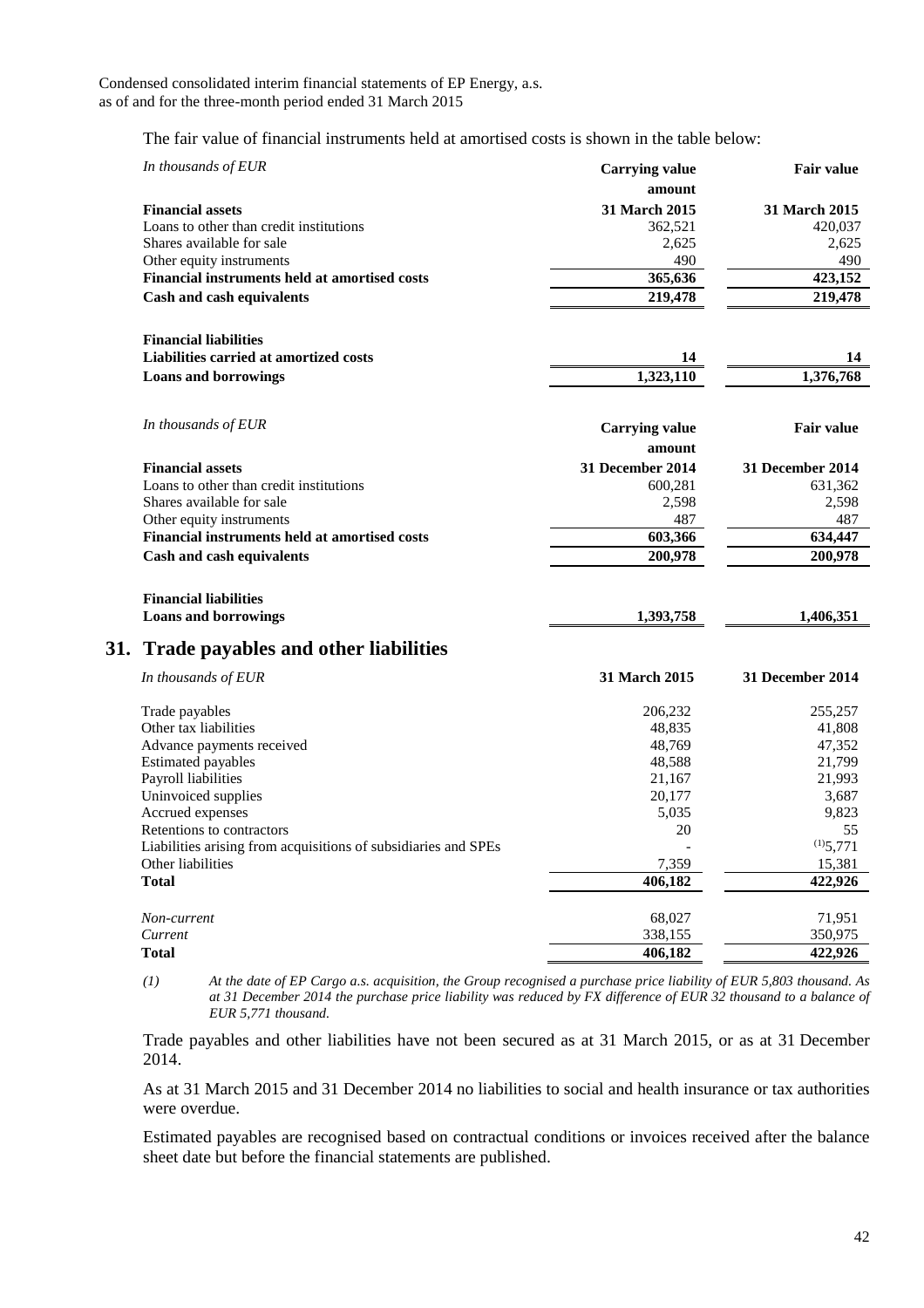## **32. Financial commitments and contingencies**

| In thousands of EUR                     | 31 March 2015 | 31 December 2014 |
|-----------------------------------------|---------------|------------------|
| Granted pledges – securities            | 1,018,546     | 1,010,929        |
| Other granted promises                  | 304.022       | 292,560          |
| Other granted guarantees and warranties | 1.139         | 900              |
| Other contingent liabilities            | 1,923,688     | 1.940.890        |
| <b>Total</b>                            | 3,247,395     | 3,245,279        |

Granted pledges represent securities of individual Group companies used as collateral for external financing.

Other contingencies relate to granted loans of EUR  $1,404,146$ <sup>(1)</sup> thousand (31 December 2014: EUR 1,394,187<sup>(1)</sup> thousand), pledged cash of EUR 76,330 thousand (31 December 2014: EUR 102,203 thousand) and further pledges of EUR 443,212 thousand (31 December 2014: EUR 444,500 thousand) that include pledged fixed assets of EUR 323,171 thousand (31 December 2014: EUR 335,437 thousand), pledged inventories of EUR 24,577 thousand (31 December 2014: EUR 21,672 thousand) and trade receivables of EUR 95,464 thousand (31 December 2014: EUR 87,391 thousand); all were used as collateral for external financing.

*(1) Total balance of pledged granted loans includes intercompany loans of EUR 1,094,784 thousand (31 December 2014: EUR 846,057 thousand).* 

#### **Other granted promises**

Other granted promises comprise EUR 251,055 thousand (31 December 2014: EUR 239,421 thousand), which are represented by the contracts for future energy supply, and EUR 52,967 thousand (31 December 2014: EUR 53,139 thousand), which are represented by the contingent assets related to green energy for the year 2014 and period ended 31 March 2015 (31 December 2014: contingent assets cover year 2014).

#### *Regulatory contingent assets related to green energy*

The SSE Group is legally bound to connect producers of green energy, if they comply with requirements set by Regulatory Office for Network Industries ("URSO") and to purchase the green electricity generated, which is used to cover network losses. The purchase tariff for green energy is set by URSO and is covered by the Tariff for system operation ("TPS"). For the three-month period ended 31 March 2015 the SSE Group recognised a gain of EUR 172 thousand (31 March 2014: loss of EUR 11,134 thousand) as the difference between the costs of purchased green energy and costs related to the subvention of electricity produced from coal and revenues from TPS in the period from 1 January 2015 to 31 March 2015. The 2015 gain is included in the contingent asset of EUR 52,967 thousand (31 December 2014: EUR 53,139 thousand) specified above. Based on the current Regulatory Framework the losses incurred will be compensated in two years' time, i.e. relevant amounts in 2016 and 2017 through an increase of revenues from TPS (2014: in 2015 and 2016).

#### **Other commitments and contingencies**

EPE's parent company, Energetický a průmyslový holding, a.s. ("EPH"), and a major energy company (the "Interested Party") are parties to contractual arrangements under of which they have agreed to use their best efforts to agree on the potential sale of certain heating assets currently held by a certain member of EPE Group (the "Transaction"), provided that the specified conditions will be met, inter alia, that the terms and conditions of the transaction will be agreed between the parties and the transaction will be approved by the respective corporate bodies of each relevant entity. If the Transaction is not completed within the agreed period, EPH will use its best efforts to provide the Interested Party with a similar alternative asset ("the Alternative Transaction"). If the transaction is not completed by the extended deadline either, EPH will pay to the Interested Party compensation of approximately EUR 7,265 thousand. As these transactions are subject to a confidentiality obligation, disclosure of more detailed information herein is prohibited.

However, the parties have not yet finally agreed as at the date hereof whether, or under what terms and conditions, the Transaction or the Alternative Transaction will be entered into and completed. Currently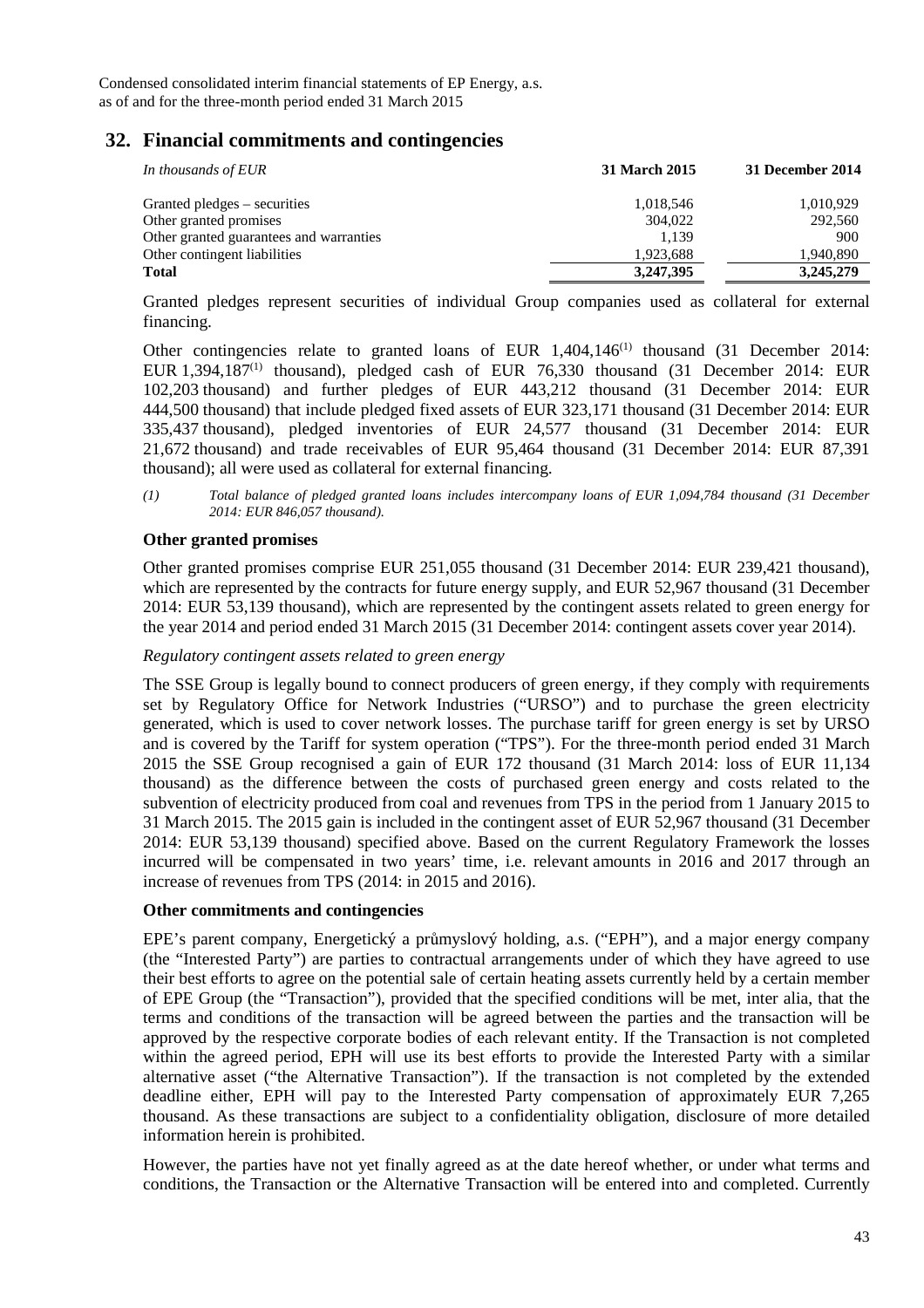EPH is engaged in negotiations with the Interested Party concerning the terms and conditions of the foregoing transactions; this should provide a basis to conclude with certainty whether or not any of the transactions will be entered into and completed.

For the above reasons, the heating assets in question have not yet been recorded as Assets Held for Sale under IFRS 5 and the above compensation has not yet been recorded by EPH.

## **33. Related parties**

#### **Identity of related parties**

The Group has a related party relationship with its shareholders and other parties, as identified in the following table:

#### **(a) The summary of outstanding balances with related parties as at 31 March 2015 and 31 December 2014 was as follows:**

| In thousands of EUR                           | <b>Accounts</b><br>receivable and<br>other financial<br>assets | <b>Accounts</b><br>payable and<br>other financial<br>liabilities | <b>Accounts</b><br>receivable<br>and other<br>financial<br>assets | <b>Accounts</b><br>payable and<br>other<br>financial<br><b>liabilities</b> |
|-----------------------------------------------|----------------------------------------------------------------|------------------------------------------------------------------|-------------------------------------------------------------------|----------------------------------------------------------------------------|
|                                               | 31 March<br>2015                                               | 31 March<br>2015                                                 | <b>31 December</b><br>2014                                        | 31 December<br>2014                                                        |
| Ultimate shareholders                         | 333,034                                                        | 2,920                                                            | 571,635                                                           | 2,482                                                                      |
| Companies controlled by ultimate shareholders | 8,331                                                          | 2,273                                                            | 5,900                                                             | 7,423                                                                      |
| Associates                                    | 6,108                                                          | 13,834                                                           |                                                                   | 12,656                                                                     |
| Other related parties                         | 6,938                                                          | 83                                                               | $\overline{c}$                                                    | 619                                                                        |
| <b>Total</b>                                  | 354,411                                                        | 19,110                                                           | 577,537                                                           | 23,180                                                                     |

## **(b) The summary of transactions with related parties during the period ended 31 March 2015 and 31 March 2014 was as follows:**

| In thousands of EUR                           | <b>Revenues</b><br>31 March<br>2015 | <b>Expenses</b><br>31 March<br>2015 | <b>Revenues</b><br>31 March<br>2014 | <b>Expenses</b><br>31 March<br>2014 |
|-----------------------------------------------|-------------------------------------|-------------------------------------|-------------------------------------|-------------------------------------|
| Ultimate shareholders                         | 3.753                               | 43                                  | 5.927                               | 52                                  |
| Companies controlled by ultimate shareholders | 5.059                               | 21.915                              | 574                                 | 153                                 |
| Associates                                    | $\overline{\phantom{0}}$            | 3,111                               |                                     |                                     |
| Other related parties                         | 17                                  |                                     | 25                                  | 102                                 |
| <b>Total</b>                                  | 8.829                               | 25,080                              | 6.526                               | 307                                 |

Transactions with Key management are described in Note 34 – Group entities.

All transactions were performed under the arm's length principle.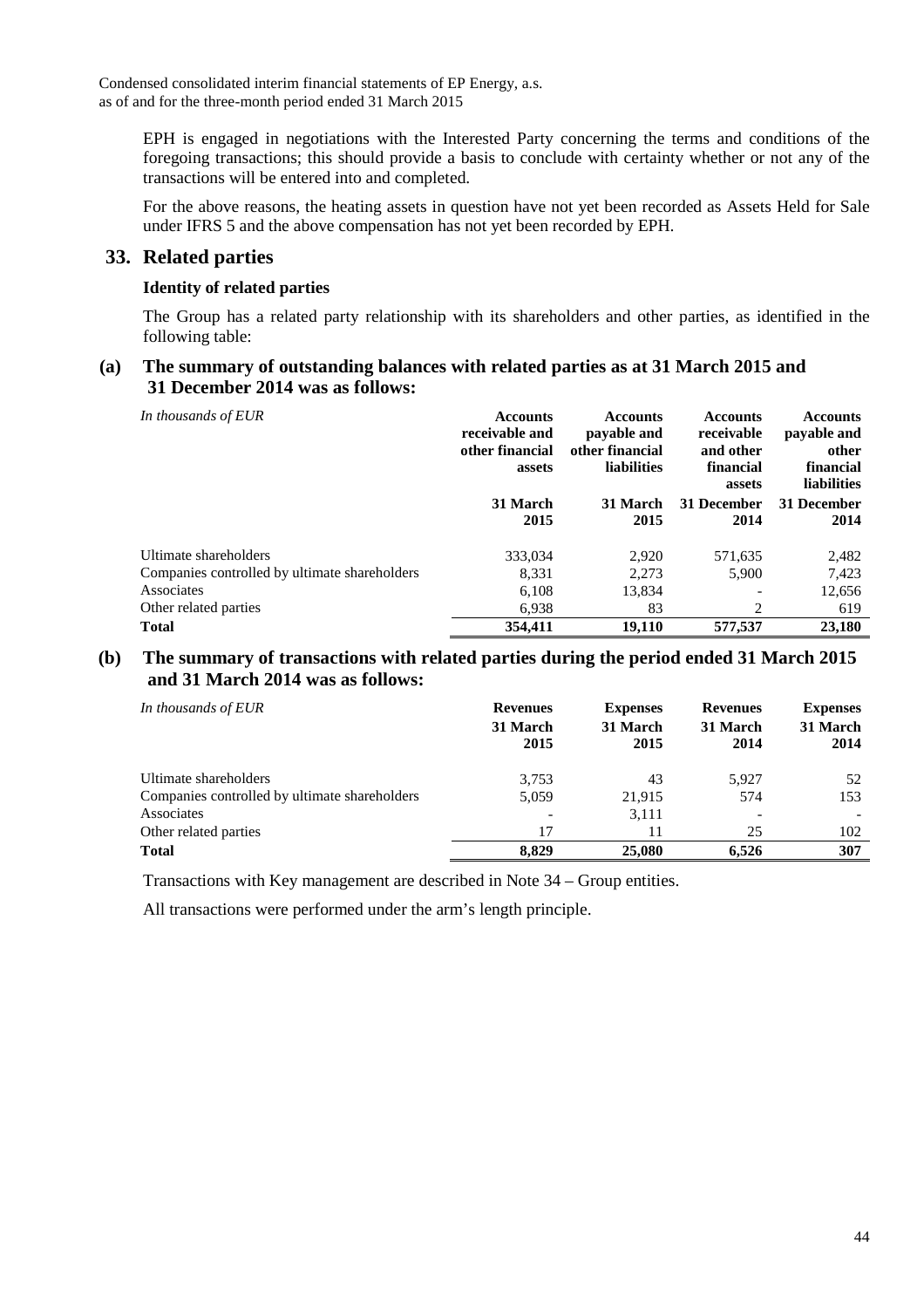## **34. Group entities**

The list of the Group entities as at 31 March 2015 and 31 December 2014 is set out below:

 **31 March 2015 31 December 2014 2015 2014** 

|                                                                                 | <b>Country of</b><br>incorporation | Owner-<br>ship %         | Owner-<br>ship<br>interest | Owner-<br>ship %         | Owner-<br>ship<br>interest | Conso-<br>lidation<br>method | Conso-<br>lidation<br>method |
|---------------------------------------------------------------------------------|------------------------------------|--------------------------|----------------------------|--------------------------|----------------------------|------------------------------|------------------------------|
| EP Energy, a.s.                                                                 | Czech Republic                     | $\overline{\phantom{a}}$ |                            | $\overline{\phantom{a}}$ |                            | $\overline{\phantom{a}}$     |                              |
| AISE, s.r.o.                                                                    | Czech Republic                     | 80                       | Direct                     | 80                       | Direct                     | Full                         | Full                         |
| PT Holding Investment B.V. *                                                    | Netherlands                        | 100                      | Direct                     | 100                      | Direct                     | Full                         | <b>Full</b>                  |
| Pražská teplárenská Holding a.s. *                                              | Czech Republic                     | 49                       | Direct                     | 49                       | Direct                     | Equity                       | Equity                       |
| Pražská teplárenská a.s.                                                        | Czech Republic                     | 47.42                    | Direct                     | 47.42                    | Direct                     | Full                         | Full                         |
| Pražská teplárenská Trading, a.s.                                               | Czech Republic                     | 100                      | Direct                     | 100                      | Direct                     | Full                         | <b>Full</b>                  |
| Termonta Praha a.s.                                                             | Czech Republic                     | 100                      | Direct                     | 100                      | Direct                     | Full                         | Full                         |
| Energotrans SERVIS, a.s.                                                        | Czech Republic                     | 95                       | Direct                     | 95                       | Direct                     | Full                         | <b>Full</b>                  |
| Teplo Neratovice, spol. s r.o.                                                  | Czech Republic                     | 100                      | Direct                     | 100                      | Direct                     | Full                         | Full                         |
| RPC, a.s.                                                                       | Czech Republic                     | 100                      | Direct                     | 100                      | Direct                     | Full                         | <b>Full</b>                  |
| Pražská teplárenská LPZ, a.s.                                                   | Czech Republic                     | 100                      | Direct                     | 100                      | Direct                     | Full                         | <b>Full</b>                  |
| Nový Veleslavín, a.s.                                                           | Czech Republic                     | 100                      | Direct                     | 100                      | Direct                     | Full                         | Full                         |
| Pod Juliskou, a.s.                                                              | Czech Republic                     | 100                      | Direct                     | 100                      | Direct                     | Full                         | <b>Full</b>                  |
| Nová Invalidovna, a.s.                                                          | Czech Republic                     | 100                      | Direct                     | 100                      | Direct                     | Full                         | <b>Full</b>                  |
| Michelský trojúhelník, a.s.                                                     | Czech Republic                     | 100                      | Direct                     | 100                      | Direct                     | Full                         | <b>Full</b>                  |
| Nové Modřany, a.s.                                                              | Czech Republic                     | 100                      | Direct                     | 100                      | Direct                     | Full                         | Full                         |
| PT Properties I, a.s.                                                           | Czech Republic                     | 100                      | Direct                     | 100                      | Direct                     | Full                         | <b>Full</b>                  |
| PT Properties II, a.s.                                                          | Czech Republic                     | 100                      | Direct                     | 100                      | Direct                     | Full                         | Full                         |
| PT Properties III, a.s.                                                         | Czech Republic                     | 100                      | Direct                     | 100                      | Direct                     | Full                         | Full                         |
| PT Properties IV, a.s.                                                          | Czech Republic                     | 100                      | Direct                     | 100                      | Direct                     | Full                         | <b>Full</b>                  |
| United Energy, a.s.                                                             | Czech Republic                     | 100                      | Direct                     | 100                      | Direct                     | Full                         | <b>Full</b>                  |
| United Energy Moldova, s.r.o.                                                   | Czech Republic                     | 100                      | Direct                     | 100                      | Direct                     | Full                         | <b>Full</b>                  |
| EKY III, a.s.                                                                   | Czech Republic                     | 100                      | Direct                     | 100                      | Direct                     | Full                         | <b>Full</b>                  |
| United Energy Invest, a.s.                                                      | Czech Republic                     | 100                      | Direct                     | 100                      | Direct                     | Full                         | Full                         |
| EVO - Komořany, a.s.                                                            | Czech Republic                     | 100                      | Direct                     | 100                      | Direct                     | Full                         | <b>Full</b>                  |
| Severočeská teplárenská, a.s.                                                   | Czech Republic                     | 100                      | Direct                     | 100                      | Direct                     | Full                         | <b>Full</b>                  |
| PRVNÍ MOSTECKÁ a.s.                                                             | Czech Republic                     | 100                      | Direct                     | 100                      | Direct                     | Full                         | <b>Full</b>                  |
| PRVNÍ MOSTECKÁ Servis a.s.                                                      | Czech Republic                     | 100                      | Direct                     | 100                      | Direct                     | Full                         | Full                         |
| EP Coal Trading, a.s.                                                           | Czech Republic                     | 100                      | Direct                     | 100                      | Direct                     | Full                         | <b>Full</b>                  |
| EOP & HOKA s.r.o.<br>EOP HOKA POLSKA SPOŁKA Z<br>OGRANICZONA ODPOWIEDZIALNOSCIA | Czech Republic<br>Poland           | 99.79<br>100             | Direct<br>Direct           | 99.79<br>100             | Direct<br>Direct           | Full<br>At cost              | Full<br>At cost              |
|                                                                                 | Poland                             | 100                      | Direct                     | 100                      | Direct                     |                              | <b>Full</b>                  |
| EP COAL TRADING POLSKA S.A<br>EP ENERGY TRADING, a.s.                           | Czech Republic                     | 100                      | Direct                     | 100                      | Direct                     | Full<br>Full                 | <b>Full</b>                  |
| ADCONCRETUM REAL ESTATE ltd                                                     | Serbia                             | 100                      | Direct                     | 100                      | Direct                     | Full                         | Full                         |
|                                                                                 | Czech Republic                     | 100                      | Direct                     | 100                      | Direct                     | Full                         | Full                         |
| Plzeňská energetika a.s.<br>VTE Moldava II, a.s. *                              | Czech Republic                     | 100                      | $\rm Direct$               | 100                      | Direct                     | Full                         | $\operatorname{Full}$        |
| MR TRUST s.r.o. *                                                               | Czech Republic                     | 99.50                    | Direct                     | 99.50                    | Direct                     | Full                         | Full                         |
| VTE Moldava, a.s.                                                               | Czech Republic                     | 100                      | Direct                     | 100                      | Direct                     | Full                         | Full                         |
| VTE Pastviny s.r.o.                                                             | Czech Republic                     | 100                      | Direct                     | 100                      | Direct                     | Full                         | Full                         |
| EP Renewables a.s. *                                                            | Czech Republic                     | 100                      | Direct                     | 100                      | Direct                     | Full                         | Full                         |
| Arisun, s.r.o.                                                                  | Slovakia                           | 100                      | Direct                     | 100                      | Direct                     | Full                         | Full                         |
| Greeninvest Energy, a.s.                                                        | Czech Republic                     | 41.70                    | Direct                     | 41.70                    | Direct                     | IFRS 5                       | IFRS 5                       |
| ČKD Blansko Wind, a.s.                                                          | Czech Republic                     | 100                      | Direct                     | 100                      | Direct                     | Full                         | Full                         |
| POWERSUN a.s.                                                                   | Czech Republic                     | 100                      | Direct                     | 100                      | Direct                     | Full                         | Full                         |
| Triskata, s.r.o.                                                                | Slovakia                           | 100                      | Direct                     | 100                      | Direct                     | Full                         | Full                         |
| MR TRUST s.r.o. *                                                               | Czech Republic                     | 0.50                     | Direct                     | 0.50                     | Direct                     | Full                         | Full                         |
| VTE Pchery, s.r.o.                                                              | Czech Republic                     | 64                       | Direct                     | 64                       | Direct                     | Full                         | Full                         |
| CHIFFON ENTERPRISES LIMITED *                                                   |                                    | 100                      |                            | 100                      | Direct                     |                              | Full                         |
| Claymore Equity, s. r. o. *                                                     | Cyprus<br>Slovakia                 | 80                       | Direct                     | 80                       | Direct                     | Full<br>Full                 | Full                         |
|                                                                                 |                                    |                          | Direct                     | 90                       |                            |                              |                              |
| Alternative Energy, s.r.o.                                                      | Slovakia                           | 90                       | Direct                     |                          | Direct                     | Full                         | Full                         |
| ROLLEON a.s. *                                                                  | Czech Republic                     | 100                      | Direct                     | 100                      | Direct                     | Full                         | Full                         |
| ENERGZET, a.s.                                                                  | Czech Republic                     | 100<br>100               | Direct                     | 100<br>100               | Direct                     | Full                         | Full                         |
| EBEH Opatovice, a.s.                                                            | Czech Republic                     |                          | Direct                     |                          | Direct                     | Full                         | <b>Full</b>                  |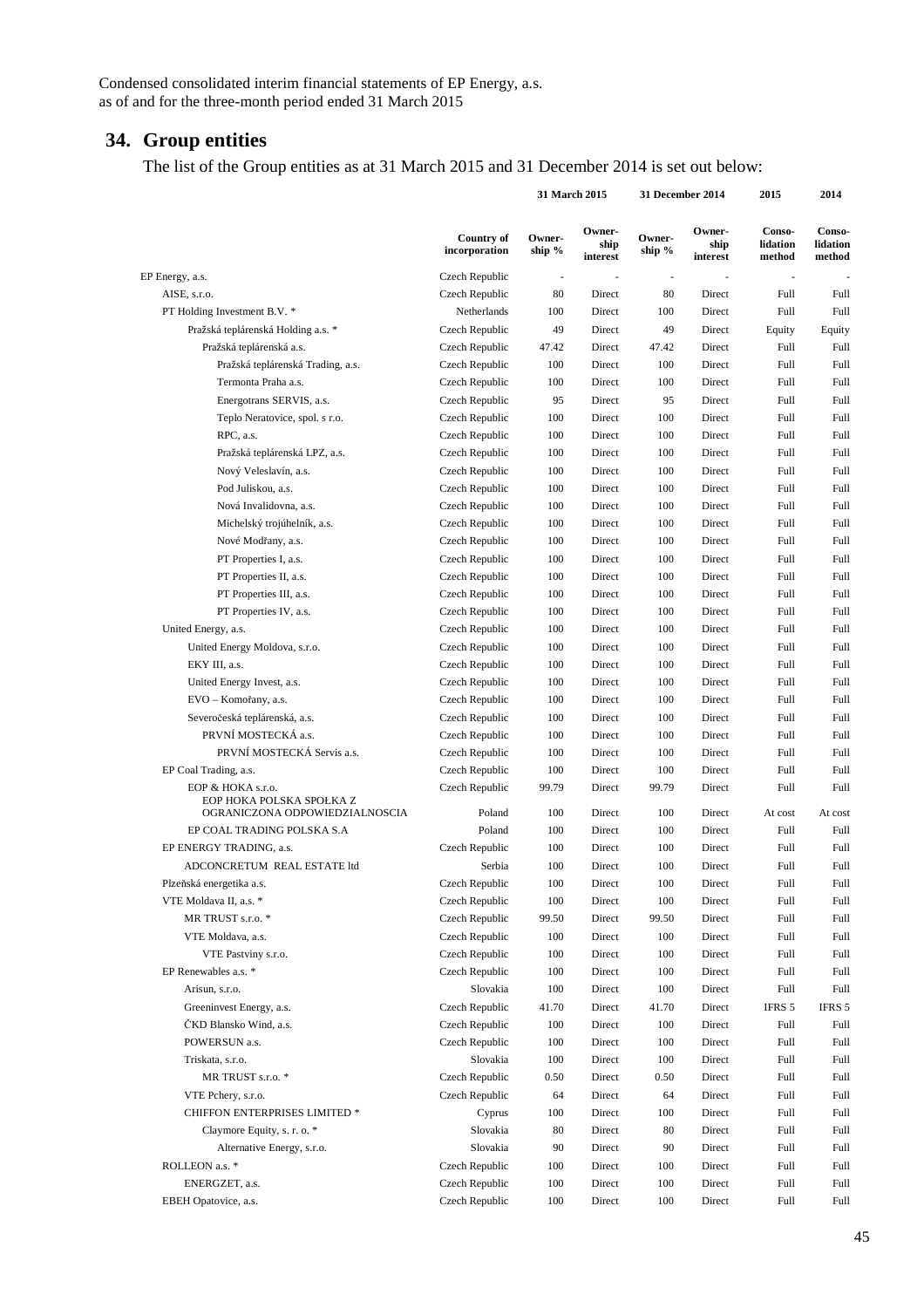|                                                                                               |                                    | 31 March 2015      |                            | 31 December 2014 |                            | 2015                         | 2014                         |
|-----------------------------------------------------------------------------------------------|------------------------------------|--------------------|----------------------------|------------------|----------------------------|------------------------------|------------------------------|
|                                                                                               | <b>Country of</b><br>incorporation | Owner-<br>ship $%$ | Owner-<br>ship<br>interest | Owner-<br>ship % | Owner-<br>ship<br>interest | Conso-<br>lidation<br>method | Conso-<br>lidation<br>method |
| Elektrárny Opatovice, a.s.                                                                    | Czech Republic                     | 100                | Direct                     | 100              | Direct                     | Full                         | Full                         |
| Reatex a.s.                                                                                   | Czech Republic                     | 100                | Direct                     | 100              | Direct                     | At cost                      | At cost                      |
| VAHO <sub>s.r.o.</sub>                                                                        | Czech Republic                     | 100                | Direct                     | 100              | Direct                     | At cost                      | At cost                      |
| NPTH, a.s. *                                                                                  | Czech Republic                     | 100                | Direct                     | 100              | Direct                     | Full                         | <b>Full</b>                  |
| Pražská teplárenská a.s.                                                                      | Czech Republic                     | 50.58              | Direct                     | 50.16            | Direct                     | Full                         | <b>Full</b>                  |
| Pražská teplárenská Trading, a.s.                                                             | Czech Republic                     | 100                | Direct                     | 100              | Direct                     | Full                         | <b>Full</b>                  |
| Termonta Praha a.s.                                                                           | Czech Republic                     | 100                | Direct                     | 100              | Direct                     | Full                         | <b>Full</b>                  |
| Energotrans SERVIS, a.s.                                                                      | Czech Republic                     | 95                 | Direct                     | 95               | Direct                     | Full                         | Full                         |
| Teplo Neratovice, spol. s r.o.                                                                | Czech Republic                     | 100                | Direct                     | 100              | Direct                     | Full                         | <b>Full</b>                  |
| RPC, a.s.                                                                                     | Czech Republic                     | 100                | Direct                     | 100              | Direct                     | Full                         | Full                         |
| Pražská teplárenská LPZ, a.s.                                                                 | Czech Republic                     | 100                | Direct                     | 100              | Direct                     | Full                         | Full                         |
| Nový Veleslavín, a.s.                                                                         | Czech Republic                     | 100                | Direct                     | 100              | Direct                     | Full                         | <b>Full</b>                  |
| Pod Juliskou, a.s.                                                                            | Czech Republic                     | 100                | Direct                     | 100              | Direct                     | Full                         | Full                         |
| Nová Invalidovna, a.s.                                                                        | Czech Republic                     | 100                | Direct                     | 100              | Direct                     | Full                         | <b>Full</b>                  |
| Michelský trojúhelník, a.s.                                                                   | Czech Republic                     | 100                | Direct                     | 100              | Direct                     | Full                         | <b>Full</b>                  |
| Nové Modřany, a.s.                                                                            | Czech Republic                     | 100                | Direct                     | 100              | Direct                     | Full                         | Full                         |
| PT Properties I, a.s.                                                                         | Czech Republic                     | 100                | Direct                     | 100              | Direct                     | Full                         | Full                         |
| PT Properties II, a.s.                                                                        | Czech Republic                     | 100                | Direct                     | 100              | Direct                     | Full                         | <b>Full</b>                  |
| PT Properties III, a.s.                                                                       |                                    | 100                | Direct                     | 100              | Direct                     | Full                         | <b>Full</b>                  |
|                                                                                               | Czech Republic<br>Czech Republic   | 100                | Direct                     | 100              | Direct                     | Full                         | <b>Full</b>                  |
| PT Properties IV, a.s.                                                                        |                                    | 100                | Direct                     | 100              | Direct                     | Full                         | <b>Full</b>                  |
| JTSD Braunkohlebergbau GmbH                                                                   | Germany                            | 100                |                            | 100              |                            |                              | Full                         |
| Mitteldeutsche Braunkohlengesellschaft mbH                                                    | Germany                            |                    | Direct                     |                  | Direct                     | Full                         |                              |
| MIBRAG Consulting International GmbH                                                          | Germany                            | 100                | Direct                     | 100              | Direct                     | Full                         | <b>Full</b>                  |
| GALA-MIBRAG-Service GmbH                                                                      | Germany                            | 100                | Direct                     | 100              | Direct                     | Full                         | Full                         |
| Mitteldeutsche Umwelt- und Entsorgung GmbH                                                    | Germany                            | 50                 | Direct                     | 50               | Direct                     | Equity                       | Equity                       |
| Fernwärme GmbH Hohenmölsen - Webau                                                            | Germany                            | 48.96              | Direct                     | 48.96            | Direct                     | Equity                       | Equity                       |
| Ingenieurbüro für Grundwasser GmbH                                                            | Germany                            | 25                 | Direct                     | 25               | Direct                     | Equity                       | Equity                       |
| Bohr & Brunnenbau GmbH                                                                        | Germany                            | 100                | Direct                     | 100              | Direct                     | Full                         | <b>Full</b>                  |
| Helmstedter Revier GmbH<br>Norddeutsche Gesellschaft zur Ablagerung<br>von Mineralstoffen mbH | Germany<br>Germany                 | 100<br>51          | Direct<br>Direct           | 100<br>51        | Direct<br>Direct           | Full<br>Full                 | <b>Full</b><br><b>Full</b>   |
| Terrakomp GmbH                                                                                | Germany                            | 100                | Direct                     | 100              | Direct                     | Full                         | <b>Full</b>                  |
| MIBRAG Neue Energie GmbH                                                                      | Germany                            | 100                | Direct                     | 100              | Direct                     | Full                         | <b>Full</b>                  |
| EP Germany GmbH *                                                                             | Germany                            | 100                | Direct                     | 100              | Direct                     | Full                         | Full                         |
| Saale Energie GmbH                                                                            | Germany                            | 100                | Direct                     | 100              | Direct                     | Full                         | Full                         |
| Kraftwerk Schkopau GbR                                                                        | Germany                            | 41.90              | Direct                     | 41.90            | Direct                     | Equity                       | Equity                       |
| Kraftwerk Schkopau Betriebsgesellschaft mbH                                                   | Germany                            | 44.40              | Direct                     | 44.40            | Direct                     | Equity                       | Equity                       |
| Stredoslovenská energetika, a.s.                                                              | Slovakia                           | 49                 | Direct                     | 49               | Direct                     | Full                         | Full                         |
| Stredoslovenská energetika – Distribúcia, a.s.                                                | Slovakia                           | 100                | Direct                     | 100              | Direct                     | Full                         | Full                         |
| Elektroenergetické montáže, a.s.                                                              | Slovakia                           | 100                | Direct                     | 100              | Direct                     | Full                         | Full                         |
| SSE - Metrológia s.r.o.                                                                       | Slovakia                           | 100                | Direct                     | 100              | Direct                     | Full                         | Full                         |
| Stredoslovenská energetika - Projekt Development,<br>s.r.o.                                   | Slovakia                           | 100                | Direct                     | 100              | Direct                     | Full                         | <b>Full</b>                  |
| SSE-Solar, s.r.o.                                                                             | Slovakia                           | 100                | Direct                     | 100              | Direct                     | IFRS 5                       | IFRS 5                       |
| SPX, s.r.o.                                                                                   | Slovakia                           | 33.33              | Direct                     | 33.33            | Direct                     | At cost                      | At cost                      |
| Energotel, a.s.                                                                               | Slovakia                           | 20                 | Direct                     | 20               | Direct                     | At cost                      | At cost                      |
| SSE CZ, s.r.o.                                                                                | Czech Republic                     | 100                | Direct                     | 100              | Direct                     | Full                         | Full                         |
| EP ENERGY HR d.o.o.                                                                           | Croatia                            | 100                | Direct                     | 100              | Direct                     | At cost                      | At cost                      |
| EP Cargo a.s.                                                                                 | Czech Republic                     | 60                 | Direct                     | 60               | Direct                     | Full                         | Full                         |
| EP Cargo Deutschland GmbH                                                                     | Germany                            | 100                | Direct                     | 100              | Direct                     | At cost                      | At cost                      |
| PGP Terminal, a.s.                                                                            | Czech Republic                     | 60                 | Direct                     | 60               | Direct                     | At cost                      | At cost                      |
|                                                                                               |                                    |                    |                            |                  |                            |                              |                              |

*\* Special purpose entity (SPE)* 

The structure above is listed by ownership of companies at the different levels within the Group.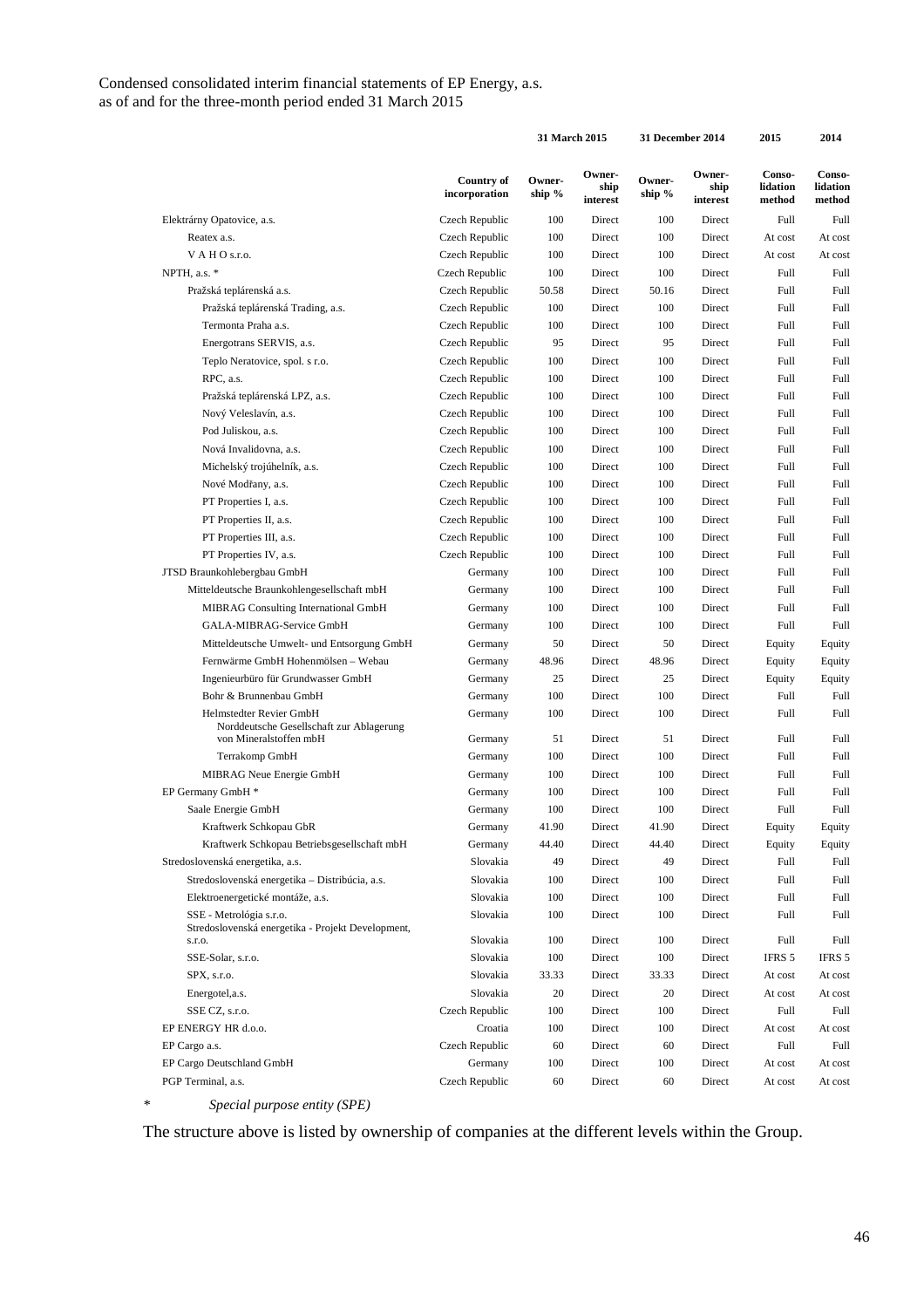#### **Transactions with Members of the EPE Board**

As of 31 March 2015 EPE has provided no monetary and non-monetary remuneration (31 December 2014: EUR 318 thousand) to the members of Board of Directors of the Company.

## **35. Litigations and claims**

#### **Elektrárny Opatovice, a.s.**

Elektrárny Opatovice, a.s. is involved in a dispute with its former minority shareholders who claim that compensation received for their shares through a compulsory sell-out procedure ("squeeze-out") was inadequate, and who are challenging the underlying expert valuation. As the compensation was not paid by Elektrárny Opatovice, a.s. but instead by its former majority shareholder (International Holdings, B.V.), any resulting liability is thus expected to be the responsibility of the former shareholder.

#### **United Energy, a.s.**

United Energy, a.s. is involved in several disputes with its former shareholders, who claim that compensation received for their shares subject to a compulsory sell-out procedure ("squeeze-out") was inadequate, and who are challenging the validity of the underlying resolution of the general shareholders meeting. The outcome of this matter is unforeseeable and United Energy, a.s. intends to defend itself.

In May 2014, Court of appeal came to the conclusion that one claim challenging the validity of the underlying resolution of the general shareholders meeting is not relevant and UE believes that this conclusion may serve as a precedent for the other claims.

#### **Plzeňská energetika a.s.**

In August 2012, Škoda Investment a.s. filed a claim for unjust enrichment against Plzeňská energetika a.s. for approximately EUR 2,288 thousand. This unjust enrichment claim allegedly arises from the fact that Plzeňská energetika a.s. owns and operates utility distribution systems (e.g., for gas, water and heat), which lie on the property of Škoda Investment a.s., thereby illegally restricting the ownership of Škoda Investment a.s. EPE Group's management believes that the claim is unfounded and should be dismissed by the court. For this reason Plzeňská energetika a.s. did not create a provision for this litigation as at 31 December 2014. First court hearing already took place on 14 October 2014 with no outcome. Škoda Investment a.s. was asked to provide further details clarifying the claim by mid of December 2014. These details were delivered in time and PE was then asked to provide its opinion. Following court hearing is planned to be scheduled for the end of first half of 2015.

#### **Mitteldeutsche Braunkohlengesellschaft mbH**

MIBRAG is involved in an ongoing dispute filed by 50Hertz Transmission GmbH ("50Hertz") in Germany since 2011. 50Hertz operates an upstream transmission grid and seeks retroactive payment from MIBRAG for costs under the burden-sharing mechanism related to the promotion of renewable energies (the so-called EEG surcharge) between August 2004 and December 2008 under the German Renewable Energies Act (Erneuerbare Energien Gesetz). Transmission grid operators generally charge energy supply companies with the EEG surcharge depending on the quantity of electricity delivered by them to end customers. Energy supply companies are in turn entitled to pass the EEG surcharge on to end customers as a part of the electricity price. In March 2013, the District Court of Halle (Landgericht Halle) rendered a partial judgement in favour of 50Hertz ordering MIBRAG to provide detailed data on its deliveries of electricity to end customers from August 2004 to December 2008 to allow for a calculation of EEG surcharge payments potentially owed by MIBRAG. MIBRAG filed an appeal against the partial judgement.

On 6 February 2014, MIBRAG´s appeal was turned down by the Higher Regional Court, however, a further appeal of the partial judgement has been filed with the Federal Supreme Court (Bundesgerichtshof). A final decision was made on 6 May 2015, the appeal was rejected and MIBRAG shall be required to provide detailed data to 50Hertz for the purposes of a calculation of a potential EEG surcharge for the above noted period. MIBRAG is currently analyzing the matter and likely impact, however the potential EEG surcharge can be significant. As the analysis has not yet been completed, no provision was recorded as of 31 March 2015.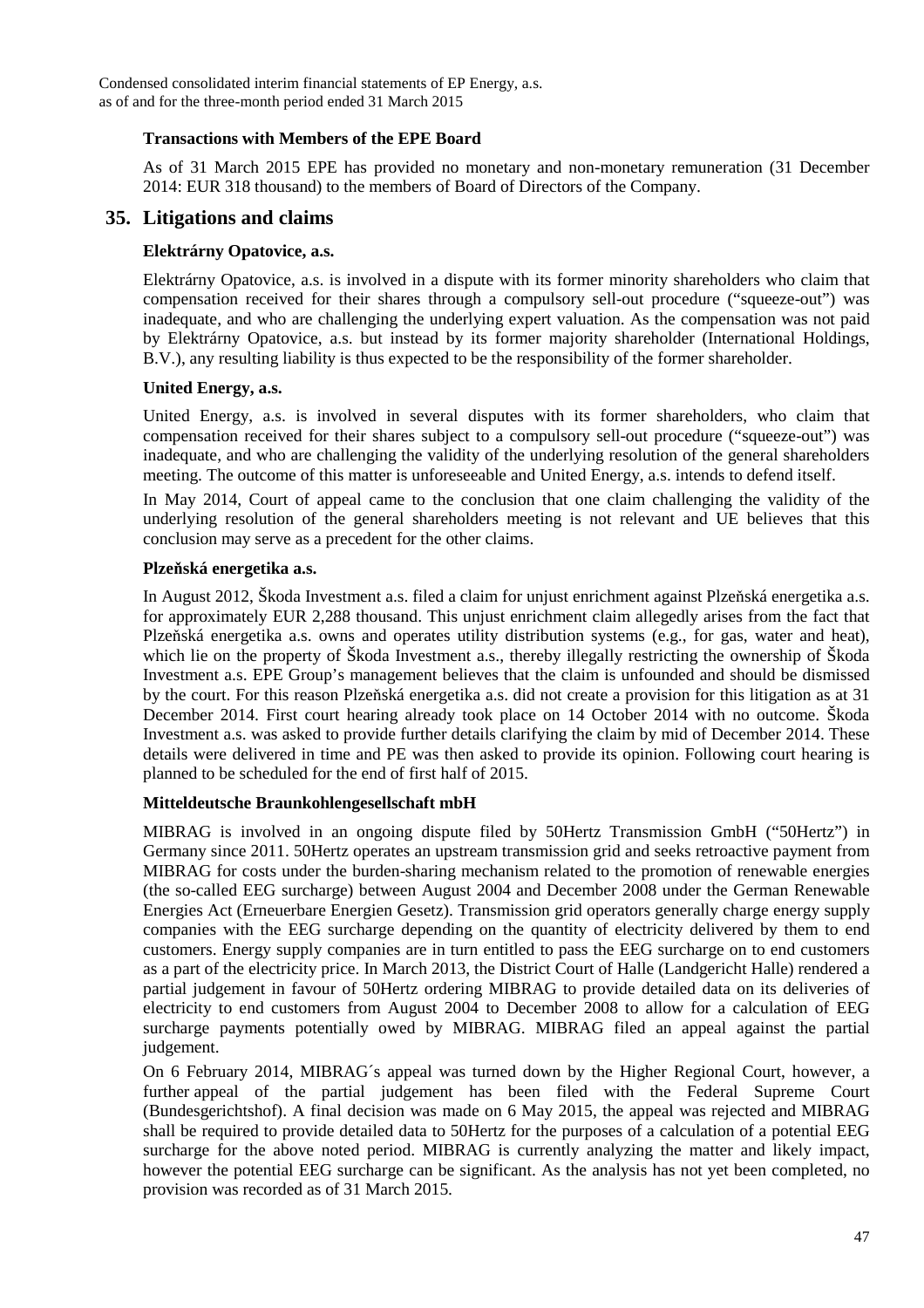#### **Stredoslovenská energetika, a.s. Group ("SSE Group")**

The SSE Group is a party to various legal proceedings. As of 31 March 2015 the legal provisions amount to EUR 99 thousand (31 December 2014: EUR 99 thousand). The EPE Group management has decided not to disclose details in respect of material legal claims as they are currently ongoing and disclosure may prejudice the SSE Group.

Based on a reasonable estimate the SSE Group´s management does not expect a significant material impact on the SSE Group due to on-going legal proceedings.

The SSE Group further faces a claim for EUR 48,328 thousand (derived from a historical conversion of the original claim base of Slovak crowns equivalent to USD 30,000 thousand) plus lawsuit costs. Based on the legal analysis of the case the SSE Group´s management does not expect an impact on the SSE Group and considers the risk of failure in these proceedings to be unlikely. The SSE Group did not record any provision related to this lawsuit.

#### **36. Subsequent events**

On 1 April 2015 the EPE established EP CARGO POLSKA s.a.

On 2 April 2015 Reatex a.s. was removed from commercial register.

On 27 May 2015 EP Energy declared a dividend of app. EUR 47 million, of which EUR 35 million was transferred to CE Energy in cash. The remaining declared non-cash dividend of app. EUR 12 million is to be utilized to carry out specific non-cash settlement of intercompany liabilities and receivables between EPH, CEE and EPE.

Except for the matters described above and elsewhere in the Notes, the Company's management is not aware of any other material subsequent events that could have an effect on the condensed consolidated interim financial statements as at 31 March 2015.

## **Appendices\*:**

Appendix 1 – Restated Consolidated statement of comprehensive income

*\* Information contained in the appendix form part of the complete set of these condensed consolidated interim financial statements.* 

| Date:       | Signature of the authorised representative       |                                                 |
|-------------|--------------------------------------------------|-------------------------------------------------|
|             |                                                  |                                                 |
| 29 May 2015 | Pavel Horský<br>Member of the Board of Directors | Tomáš David<br>Member of the Board of Directors |